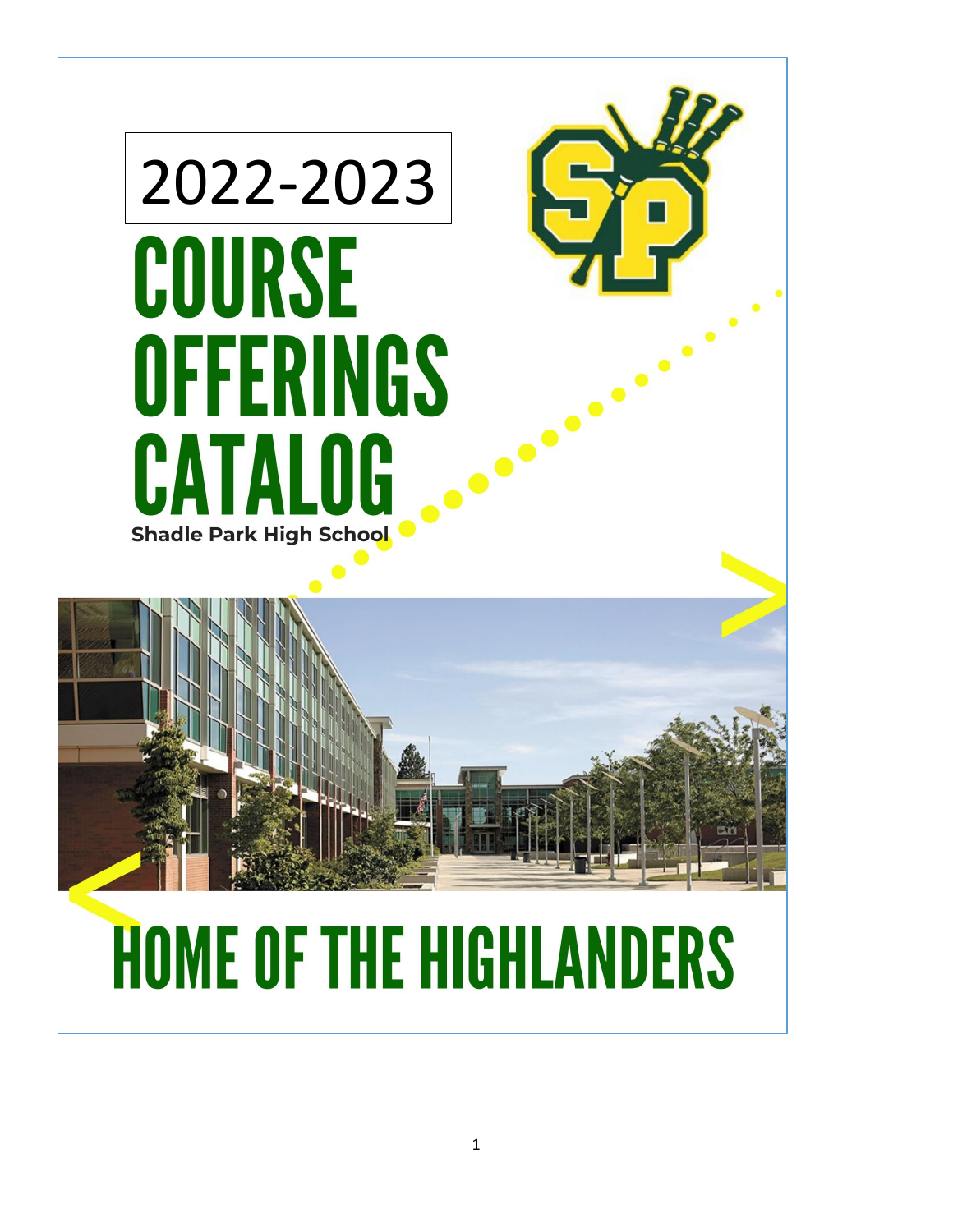

# *TABLE OF CONTENTS*

I

| $\checkmark$ AVID Electives                       | ← Credit Recovery Courses                |  |
|---------------------------------------------------|------------------------------------------|--|
| <b>Academic Support Electives</b><br>$\checkmark$ | <b>Worksite Learning</b><br>$\checkmark$ |  |
| <b>Special Education Courses</b><br>$\checkmark$  | <b>ELD English Courses</b><br>✓          |  |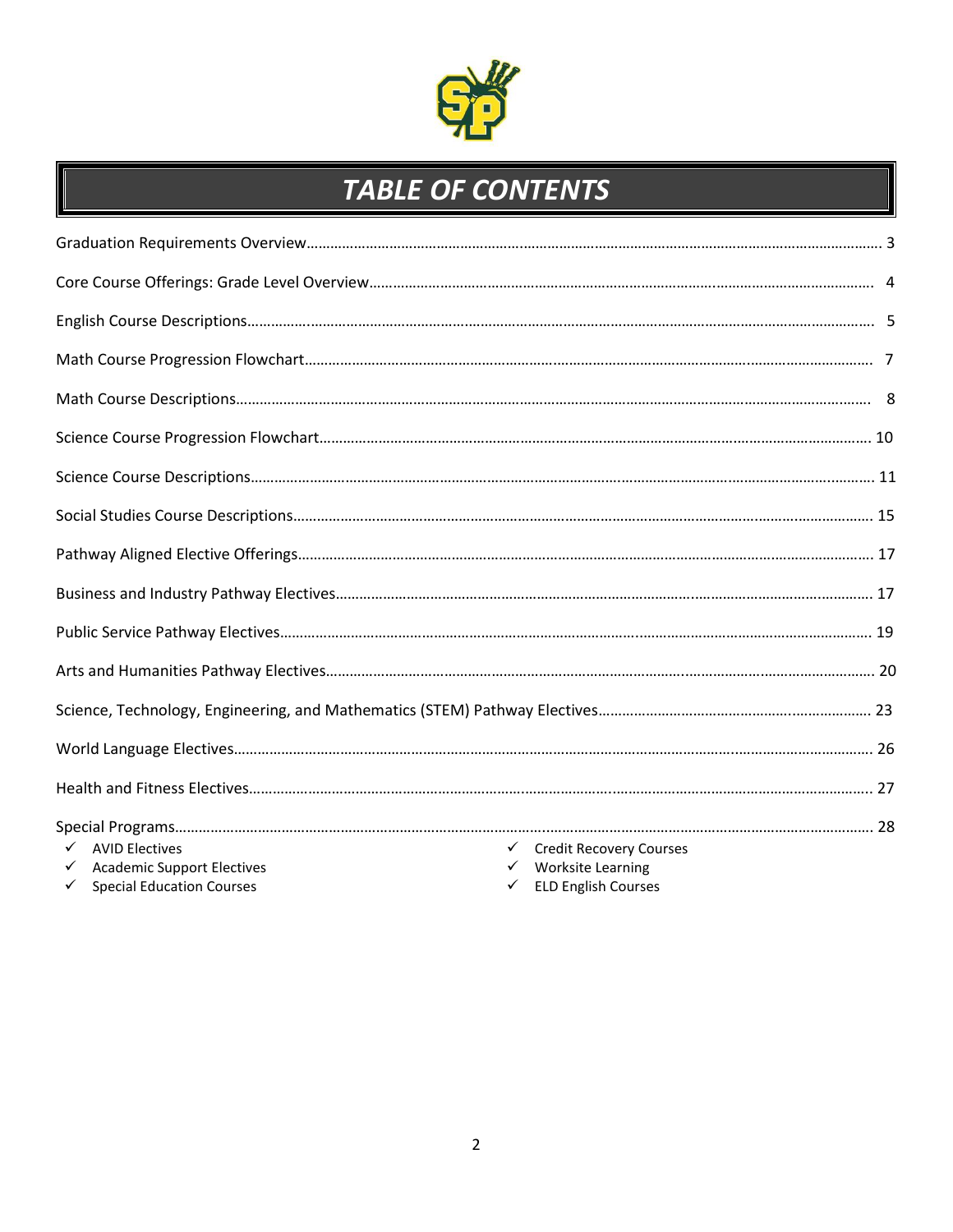# *GRADUATION REQUIREMENTS OVERVIEW*

| <b>Credit Requirements</b>                                     | <b>High School Graduation</b><br><b>Requirements</b><br>*** Class of 2021 and Beyond***                                                                            | <b>State of Washington College</b><br><b>Admission Requirements</b><br>(4-year university based on CADRs)                                                                   | <b>NCAA Athletic Eligibility</b><br>(Division I and Division II)                                                                             |
|----------------------------------------------------------------|--------------------------------------------------------------------------------------------------------------------------------------------------------------------|-----------------------------------------------------------------------------------------------------------------------------------------------------------------------------|----------------------------------------------------------------------------------------------------------------------------------------------|
| <b>Subject Area</b>                                            | <b>Credits</b>                                                                                                                                                     | <b>Credits</b>                                                                                                                                                              | <b>Credits</b>                                                                                                                               |
| English                                                        |                                                                                                                                                                    |                                                                                                                                                                             |                                                                                                                                              |
| Math                                                           | (Algebra I, Geometry, and Year 3 math)                                                                                                                             | (Algebra I, Geometry, and Algebra 2+)<br>***4-year universities expect students to<br>successfully complete Pre-Calculus or take a math<br>course during the senior year*** | (Algebra I, Geometry, and Year 3 math)                                                                                                       |
| Science                                                        | 3<br>(2 must be lab sciences)                                                                                                                                      | (both must be lab sciences and one must be an<br>algebra-based science)                                                                                                     | (1 must be a lab science)                                                                                                                    |
| <b>Social Studies</b>                                          | 3                                                                                                                                                                  |                                                                                                                                                                             | 2                                                                                                                                            |
| World Languages<br>(***or Pathway Aligned Elective)            | (Students who have post-secondary goals other than<br>attending college may select 2 Pathway Aligned<br>Elective credits as opposed to World Language<br>credits.) | $2+$<br>(must be consecutive years of the same language)                                                                                                                    | <b>Additional Core Courses:</b><br>Including 1 additional English, Math, or Science<br>course. The other 4 courses can include any of the    |
| Visual and Performing Arts<br>(***or Pathway Aligned Elective) | (1 credit may be a Pathway Aligned Elective)                                                                                                                       | $\mathbf{1}$                                                                                                                                                                | above content areas, World Language, or<br>Philosophy.<br>*** In order to be academically eligible to play                                   |
| <b>Health and Fitness</b>                                      | (1.5 Fitness, 0.5 Health)                                                                                                                                          |                                                                                                                                                                             | Division I athletics, student-athletes must hold a<br>minimum of a 2.3 GPA in their core academic                                            |
| <b>Career and Technical Education</b>                          |                                                                                                                                                                    |                                                                                                                                                                             | classes. For eligibility at the Division II level,<br>student athletes must hold a minimum of a 2.2<br>GPA in their core academic classes*** |
| Electives                                                      | 4                                                                                                                                                                  |                                                                                                                                                                             |                                                                                                                                              |
| <b>TOTALS</b>                                                  | 24                                                                                                                                                                 |                                                                                                                                                                             |                                                                                                                                              |

# **NOTES:**

Aligned Electives may include Career and Technical Education courses and are intended to provide a focus for the student's learning.

- ➢ More information about **High School Graduation Requirements** can be found a[t https://www.k12.wa.us/student-success/graduation/graduation](https://www.k12.wa.us/student-success/graduation/graduation-requirements)[requirements](https://www.k12.wa.us/student-success/graduation/graduation-requirements) at [https://weba.spokaneschools.org/PolPro/View.aspx?id=526,](https://weba.spokaneschools.org/PolPro/View.aspx?id=526) or at [http://www.sbe.wa.gov/our-work/graduation-requirements#.Unf6ZGeAol9.](http://www.sbe.wa.gov/our-work/graduation-requirements#.Unf6ZGeAol9)
- ➢ More information about **NCAA Eligibility Requirements** can be found at [http://www.ncaa.org/student-athletes/future/educational-resources.](http://www.ncaa.org/student-athletes/future/educational-resources)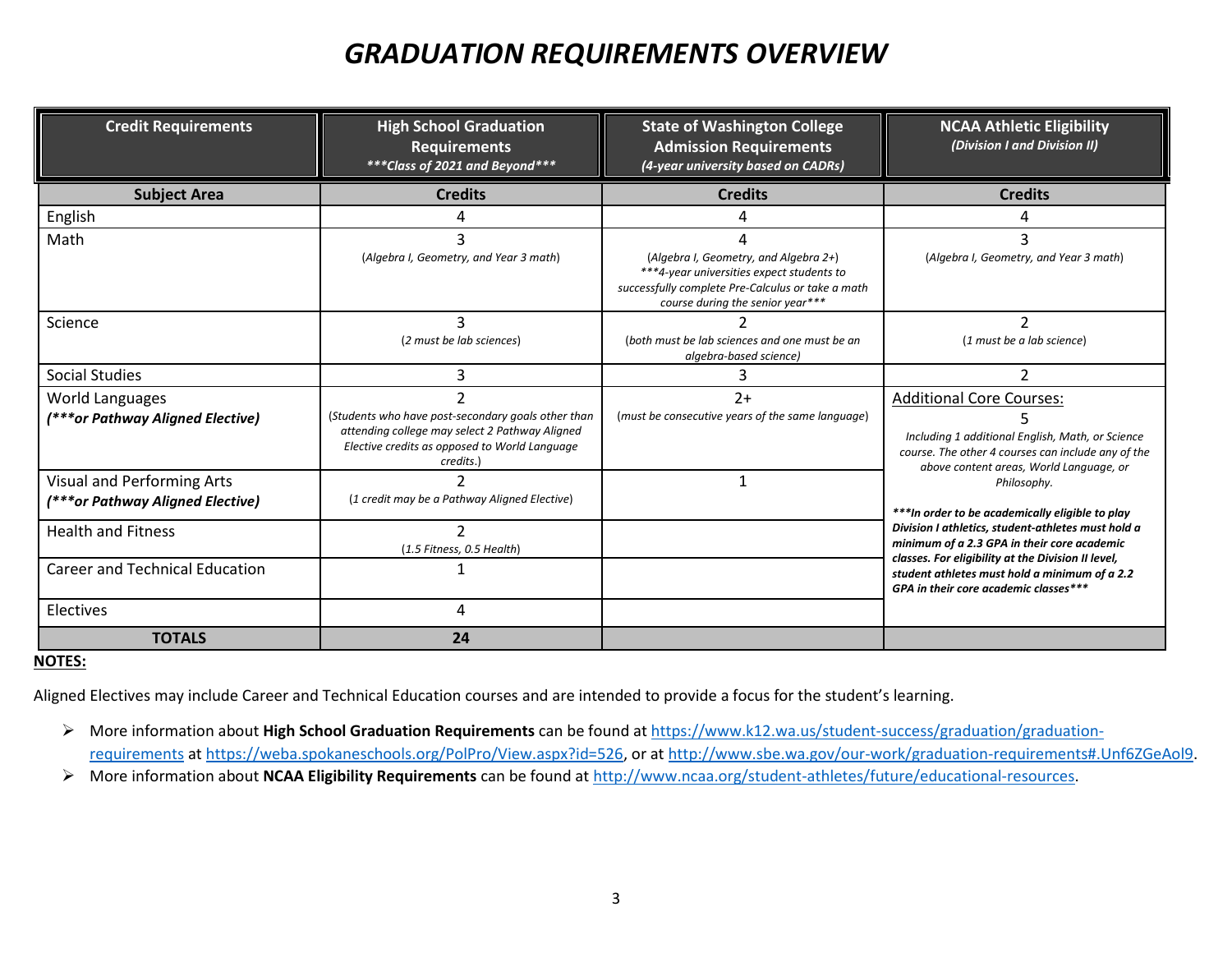| <b>SHADLE PARK HS CORE COURSE OFFERINGS - GRADE LEVEL OVERVIEW</b>                                                                                                                                                                                                                                                                                                                                                                                                                       |                                                                                                                                                                                                                                                                                                                                                                                                                                                                                                                                                                                                        |
|------------------------------------------------------------------------------------------------------------------------------------------------------------------------------------------------------------------------------------------------------------------------------------------------------------------------------------------------------------------------------------------------------------------------------------------------------------------------------------------|--------------------------------------------------------------------------------------------------------------------------------------------------------------------------------------------------------------------------------------------------------------------------------------------------------------------------------------------------------------------------------------------------------------------------------------------------------------------------------------------------------------------------------------------------------------------------------------------------------|
| <b>ENGLISH</b>                                                                                                                                                                                                                                                                                                                                                                                                                                                                           | <b>SOCIAL STUDIES</b>                                                                                                                                                                                                                                                                                                                                                                                                                                                                                                                                                                                  |
| Grade 9<br>English 9<br>$\Box$<br>Honors English 9<br>$\Box$                                                                                                                                                                                                                                                                                                                                                                                                                             | <b>Grade 9: OPTIONAL CORE COURSE</b><br>AP Human Geography<br>□                                                                                                                                                                                                                                                                                                                                                                                                                                                                                                                                        |
| Grade 10<br>English 10<br>$\Box$<br>Honors English 10<br>$\Box$                                                                                                                                                                                                                                                                                                                                                                                                                          | Grade 10<br>World History<br>$\Box$<br>AP World History<br>□                                                                                                                                                                                                                                                                                                                                                                                                                                                                                                                                           |
| Grade 11<br>English 11<br>$\Box$<br>Mythology (2022-2023)<br>□<br>African American Literature (2022-2023)<br>□<br>AP Language and Composition<br>□                                                                                                                                                                                                                                                                                                                                       | Grade 11<br><b>US History</b><br>□<br><b>US History Perspectives</b><br>□<br>AP US History<br>□                                                                                                                                                                                                                                                                                                                                                                                                                                                                                                        |
| Grade 12<br>Bridge to College English<br>$\Box$<br>Mythology (2022-2023)<br>$\Box$<br>African American Literature (2022-2023)<br>□<br>AP Literature and Composition<br>□                                                                                                                                                                                                                                                                                                                 | Grade 12<br>Civics/CWA<br>$\Box$<br>AP US Government and Politics/AP Comparative Government<br>$\Box$<br>and Politics                                                                                                                                                                                                                                                                                                                                                                                                                                                                                  |
| <b>SCIENCE</b>                                                                                                                                                                                                                                                                                                                                                                                                                                                                           | <b>MATHEMATICS</b>                                                                                                                                                                                                                                                                                                                                                                                                                                                                                                                                                                                     |
| Grade 9<br>Biology<br>□<br><b>Biology MESA</b><br>$\Box$<br>PLTW Year 1- Principles<br>$\Box$<br>of Biomed Sci<br>Grade 10<br>Chemistry<br><b>Chemistry MESA</b><br>$\Box$<br>$\Box$<br>Biology/AP Biology<br>Anatomy and Physiology<br>$\Box$<br>$\Box$<br>Physics<br>Chemistry<br>$\Box$<br>$\Box$<br>PLTW-Year 2- Human Body<br>*Plant Sci 1 (*not NCAA<br>$\Box$<br>$\Box$<br>approved- do not take if you<br>Systems<br>plan on being an NCAA Division<br>I or Division II athlete) | If your current class is<br>Your options are<br>Algebra<br>Geometry<br>$\Box$<br>Geometry (H)<br>Algebra<br>$\Box$<br>Intermediate Math<br>$\Box$<br>Algebra 2/Algebra 2 H<br>Intermediate Math<br>□ Algebra 2<br>Algebra 2<br><b>AP Statistics</b><br>$\Box$<br>Pre-Calc/Honors Pre-Calc<br>$\Box$<br><b>Bridge to College Math</b><br>$\Box$<br>**seniors only**<br>Math 107<br>□<br>Algebra 2 Honors<br>Pre-Calc/Honors Pre-Calc<br>$\Box$<br><b>AP Statistics</b><br>$\Box$<br>Pre-Calculus<br><b>AP Calculus AB</b><br>◻<br>AP Calculus BC<br>$\Box$<br>NOTE: If a student plans to take Calculus |
| Grade 11 & 12<br>AP Chemistry<br>AP Physics 1<br>$\Box$<br>□<br>Physics<br>AP Chemistry<br>$\Box$<br>$\Box$<br>Anatomy and Physiology<br><b>AP Biology</b><br>$\Box$<br>$\Box$<br>*Plant Sci 1 & 2<br>PLTW-Year 3- Medical<br>$\Box$<br>$\Box$<br>*Sports Med 1 & 2<br>Interventions<br>$\Box$<br>PLTW-Year 4- Biomedical<br>(*not NCAA approved- do not<br>$\Box$<br>take if you plan on being an<br>Innovation<br><b>NCAA Division I or Division II</b><br>athlete)                    | <b>AP Statistics</b><br>it is recommended to enroll in that course<br>$\Box$<br>immediately following completion of Pre-<br><b>Calculus</b><br>AP Calculus BC<br><b>Pre-Calculus Honors</b><br>$\Box$<br><b>Statistics</b><br><b>AP Calculus AB</b><br>$\Box$<br><b>AP Statistics</b><br>$\Box$<br><b>AP Statistics</b><br>AP Calculus AB<br>$\Box$<br>AP Calculus AB<br>AP Calculus BC<br>$\Box$<br><b>AP Statistics</b><br>$\Box$                                                                                                                                                                    |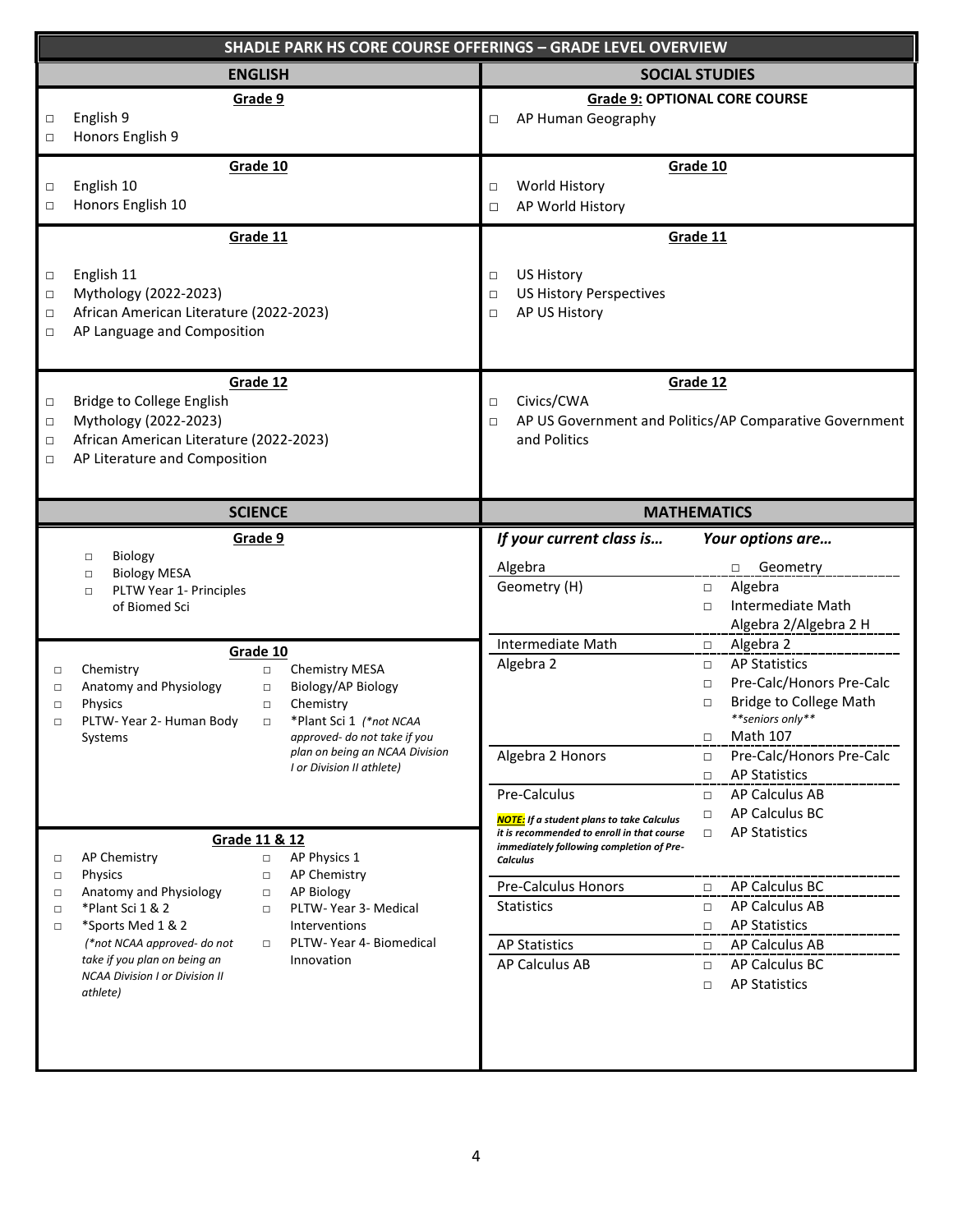# **English 9 #1201**

Students analyze key details and pivotal words and phrases in texts as well as identify and craft compelling evidence through their year-long study of poetry, short stories, novels, and non-fiction. Students will write arguments, narratives, and analytical essays both in timed and untimed formats to develop a wide range of skills. Heavy emphasis is put on analysis work and students will engage in regular independent reading.

- ✓ Grade: 9
- ✓ Duration: 2 semesters

# **English 9 Honors #1251**

The focus of this course is to offer students an extension of the core curriculum of English 9. Students will benefit from enrichment activities and assignments throughout the course as they further their critical thinking, reading and writing skills in more depth and with increasing levels of independence. The completion of this course prepares students to take Advanced Placement classes later in high school where they can earn college credit while in high school.

- ✓ Grade: 9
- ✓ Duration: 2 semesters

# **English 10 #1203**

Through a study of argumentative texts, students develop the ability to identify how authors attempt to persuade their audiences—and how they can use those same techniques to strengthen their own persuasive writing. Students will continue to explore the power of argument as they move into reading literature; students consider how a work can reflect a cultural perspective, as well as the value of making connections between works from those varied cultural perspectives. These skills are extended as students are challenged to synthesize a wide range of views from a variety of sources and find their own voice among the crowd. Throughout the course students will have the opportunity to explore drama and poetry as they continually consider the various ways writers express their voices.

- ✓ Grade: 10
- ✓ Duration: 2 semesters

# **English 10 Honors #1253**

The focus of this course is to offer students an extension of the core curriculum of English 10. Students will benefit from enrichment activities and assignments throughout the course as they further their critical thinking, reading and writing skills in more depth and with increasing levels of independence. The completion of this course prepares students to take Advanced Placement classes their junior and senior year where they can earn college credit while in high school.

- $\checkmark$  Grade: 10
- ✓ Duration: 2 semesters

# **English 11 #1205**

Students in this course will continue their skill-building through a study of the American Dream and the role of social commentary in literature. Their work will include a study of rhetoric and address the role of the media in shaping perspectives. Students will practice close reading of texts in a variety of genres as they develop their critical thinking skills and present their voices in a variety of ways.

- ✓ Grade: 11
- ✓ Duration: 2 semesters

# **African American Literature (2022-2023) #1215**

African American history is American history and is reflected in our literature. In this course we will tackle complex issues as we read literature written by African Americans from the transatlantic slave trade to present day and apply those readings to wider contexts encompassing cultural, historical and political issues and explore topics that still resonate in the African American community. This course may be offered as a College in High School course, allowing students who elect to do so and who meet the requirements to earn both high school credit and credit through Eastern Washington University, with the course grade then on their college transcript as well.

- $\checkmark$  Grade: 11 or 12
- Duration: 2 semesters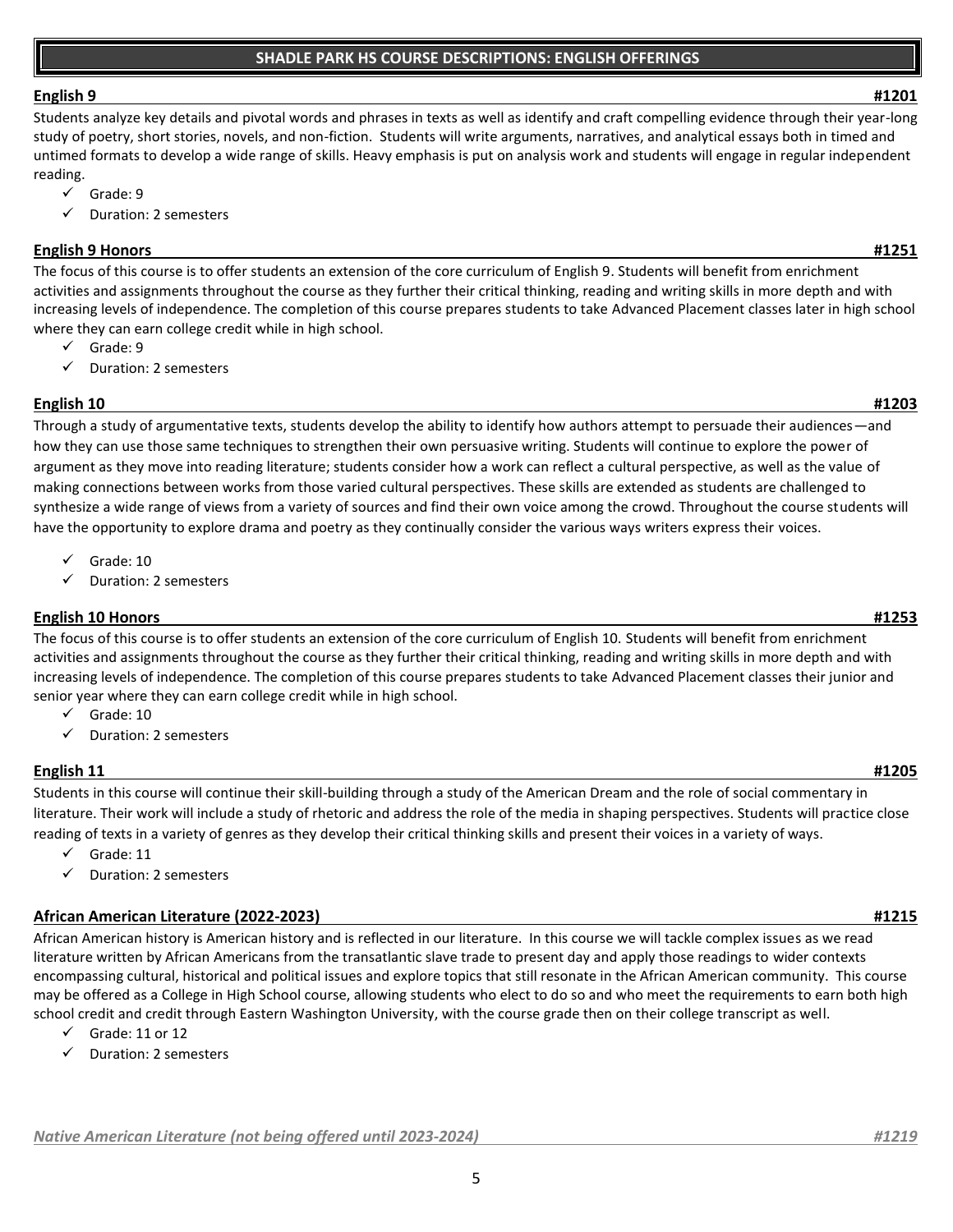*This year-long English elective is an exciting opportunity to learn about Native American history, literature, culture, and language as well as its influence on Western society. The course is designed to introduce critical issues and questions that influence literary imagination of both past and contemporary Native American writers and scholars such as colonization, stereotypes, historical context, and issues of justice. The class provides a safe environment to grapple with challenging topics and questions about our past and present as well as how it influences our identity as a society. We will explore poetry, fiction, orations and critical essays by Native people in order to examine how these authors use their work to make political statements, address/redress historical subjects, and represent their Native communities.*

- ✓ *Grade: 11 or 12*
- ✓ *Duration: 2 semesters*

# *Creative Writing (not being offered until the 2023-2024) #1272*

*Creative writers fall in love with writing while developing a learning community that continuously supports each student's craft. Close study of published writers adds to the student's repertoire of reading and writing skills that strengthens their overall performance in all classes. This exploratory class enables students to develop their original ideas into narrative poetry, enhanced short stories with contrived coincidences, scenes and monologues for the stage, escape rooms puzzles, analytical essays, narrative college admission essays, and thematic anthologies for example. Students learn to pitch their authentic ideas to a potential publisher. The culmination of the course is a complete self-published collection of his/her writing for the year.* 

- ✓ *Grade: 11 or 12*
- ✓ *Duration: 2 semesters*

# **Mythology (2022-2023) #1274**

In this class students explore myths from various cultures around the world, including, but not limited to the classical mythology from Greece and Rome. Students examine portrayals of creation, gods/ goddesses, heroes and monsters while continuing to expand their use and understanding of reading, writing, and MLA research skills. Students will benefit by becoming literate in mythological allusions, archetypes and inferences in the ancient and modern world. Students practice the course of civil discourse during our Socratic discussions of different belief systems and their purpose to cultural development. Because the study of mythology offers a link between the culture of the mythmaker and our present culture, students are constantly being asked to understand not only what but why, to build content but also to make connections and draw conclusions about the function of myth in ancient times and the function of myth in our modern world. With a curriculum built to address the Common Core State Standards, this course develops the opportunities to challenge the thinking skills and offer the learning experiences students need beyond high school.

- Grade: 11 or 12
- ✓ Duration: 2 semesters

## **AP English Language and Composition** *\*\*\*opportunity to earn college credit\*\*\** **#1255**

The Advanced Placement English Language and Composition will engage students in becoming skilled readers of primarily nonfiction prose written in a variety of periods, disciplines, and rhetorical contexts and in becoming skilled writers who compose for a variety of purposes. Both their writing and reading will make students aware of the interactions among a writer's purposes, audience expectations, and subjects as well as the way generic conventions and the resources of language contribute to effectiveness in writing. Students may elect, in the spring, to take the College Board Advanced Placement Exam in Language and Composition.

- ✓ Grade: 11
- ✓ Duration: 2 semesters

# **AP English Literature and Comp** *\*\*\*opportunity to earn college credit\*\*\** **#1257**

This course, comparable to an introductory college literature course, teaches careful reading and critical analysis of imaginative literature from various cultures and time periods. Composition assignments include paragraphs, timed essays, formal essays (personal, expository, and argumentative), and a literary analysis research paper. Students may elect, in the spring, to take the College Board Advanced Placement Exam in Literature and Composition.

- ✓ Grade: 12
- ✓ Duration: 2 semesters

# **Bridge to College English #1209**

This course focuses on the English Language Arts key readiness standards from Washington State's K-12 Learning Standards for English Language Arts (the Common Core State Standards, CCSS-ELA). The course is designed to prepare students for entrance into post-secondary credit-bearing courses. The course addresses lessons in critical reading, academic writing, speaking and listening, research and inquiry, and language use.

- ✓ Grade: 12
- Duration: 2 semesters

6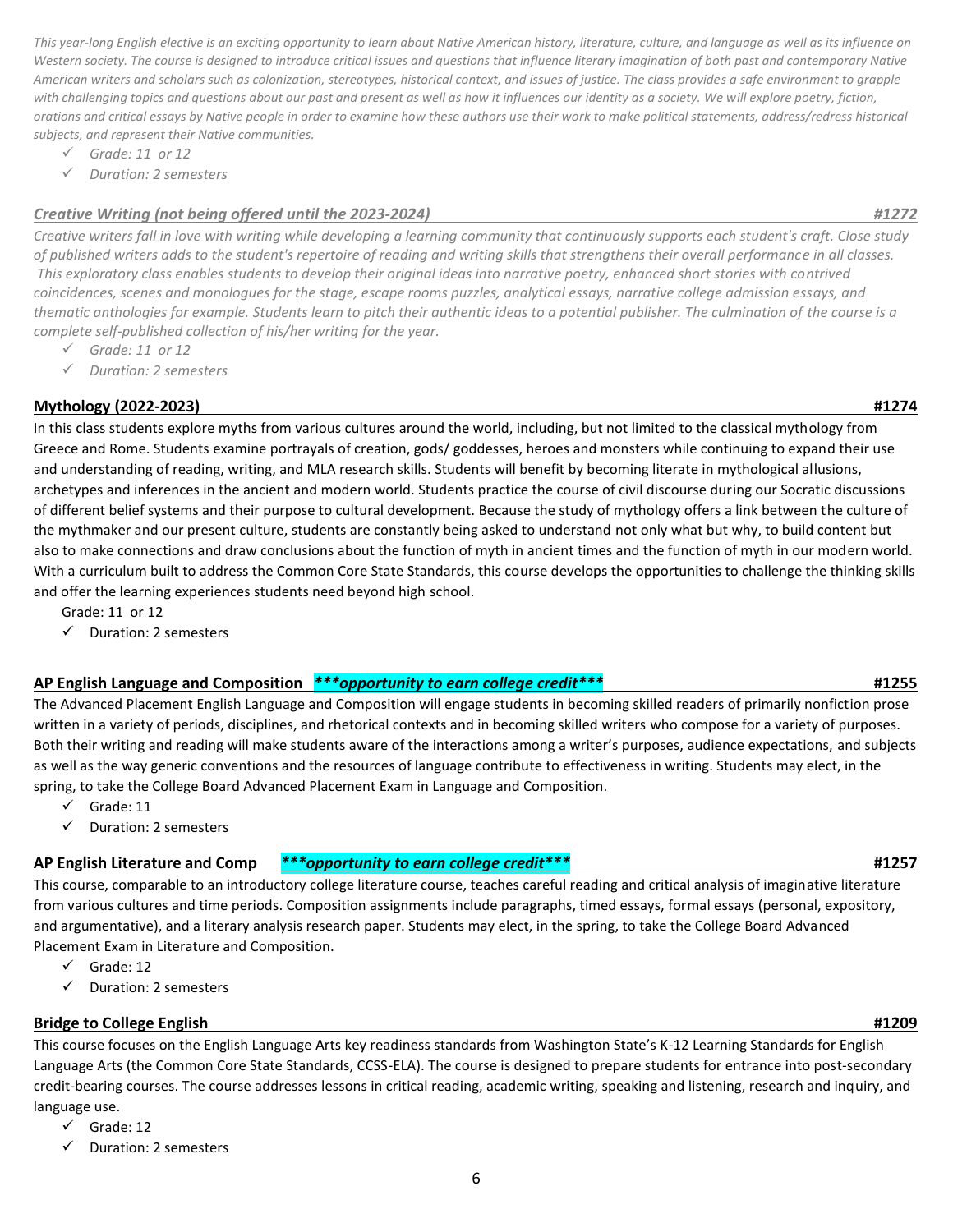

# **SHADLE PARK HS MATHEMATICS PROGRESSIONS FLOWCHART**



**NOTE: The above progressions are typical options for SPHS students. Adjustments to each progression can be made based on the recommendation and collaboration with a student's teacher and counselor.**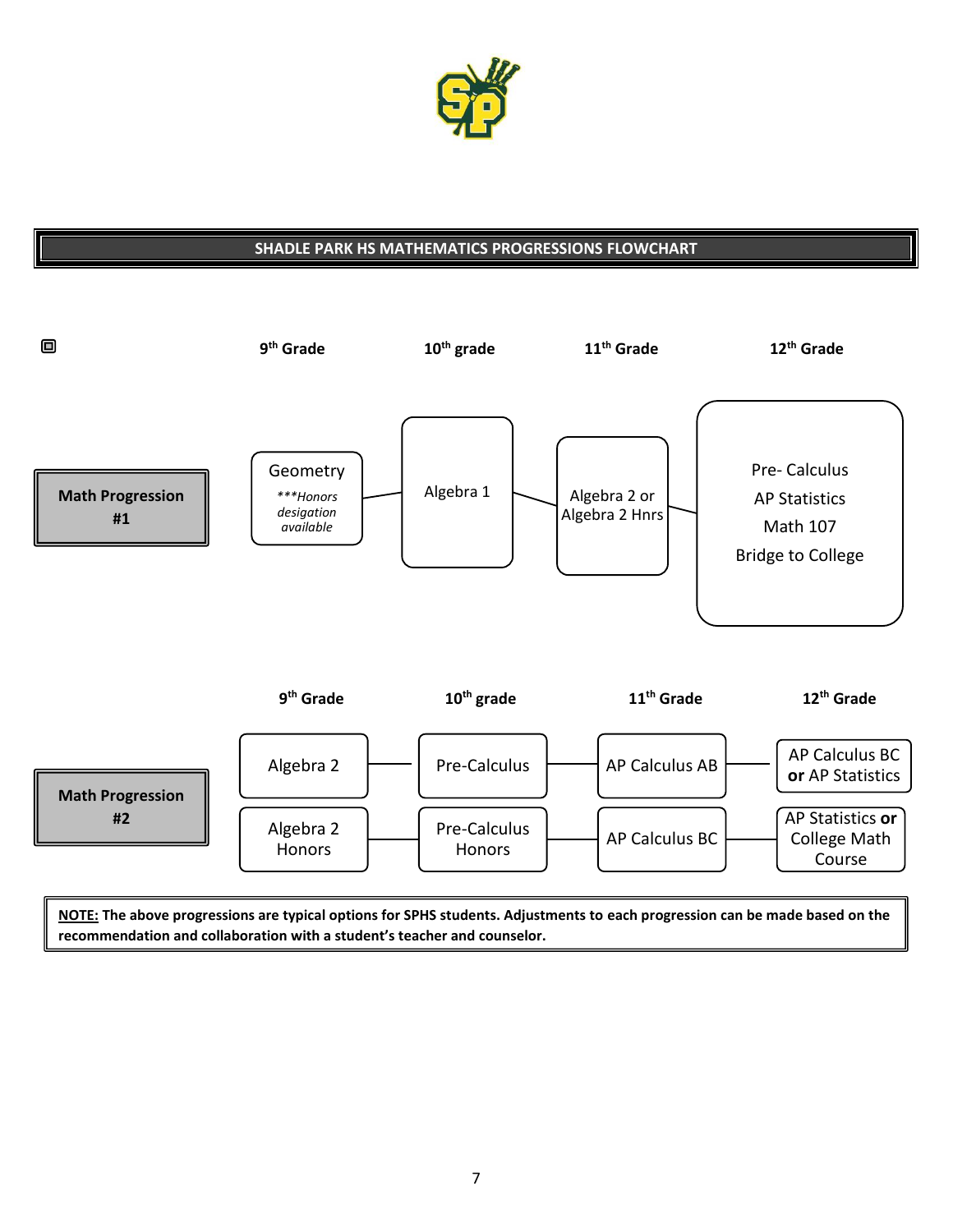# **SHADLE PARK HS COURSE DESCRIPTIONS: MATHEMATICS OFFERINGS**

# **Algebra 1 #3303**

Algebra will weave together a variety of concepts, procedures and processes in mathematics. Students will develop the ability to explore and solve mathematical problems, think critically, work cooperatively with others and communicate their ideas clearly as they work through these mathematical concepts and algebraic procedures. Topics for this course include a study of linear, quadratic and exponential functions as well as statistics. Use of the graphing calculator is an integral part of this course.

- ✓ Pre-Requisites: none
- ✓ Duration: 2 semesters

# **Geometry** *\*\*\*honors designation available\*\*\** **#3306**

Students will explore the basic concepts and methods of Euclidean Geometry while deepening their understanding about plane and solid geometry. Course topics include reasoning and proof, line and angle relationships, two and three dimensional figures, coordinate plane geometry, geometric transformations, surface area and volume. Core processes include reasoning, problem solving and communication.

- ✓ Pre-Requisites: Algebra 1 A-B *(\*Recommended)*
- ✓ Duration: 2 semesters

# **Intermediate Math** *(\*not NCAA approved- do not take if you plan on being an NCAA Division I or Division II athlete)* **#3331**

This course is an option for students following either Algebra 1 or Geometry that will allow for further development of concepts, procedures and processes established through the previous courses. This course is designed to help solidify student's mathematical understanding in preparation for Algebra 2.

- ✓ Pre-Requisites: Algebra 1 A-B or Geometry A-B *(\*Recommended)*
- ✓ Duration: 2 semesters

# **Algebra 2 #3352**

Building on their work with linear, quadratic, and exponential functions, students extend their repertoire of functions to include polynomial, rational, and radical functions. Students work closely with the expressions that define the functions, and continue to model situations and to solve equations, including solving quadratic equations over the set of complex numbers and solving exponential equations using the properties of logarithms. The practice standards; problems solving, communication and connections apply throughout this course. Through the content and practice standards, students will experience mathematics as a coherent, useful, and logical subject that makes use of their ability to make sense of problem situations. Use of the graphing calculator is an integral part of this course.

- ✓ Pre-Requisites: Algebra 1 A-B & Geometry A-B
- ✓ Duration: 2 semesters

# **Algebra 2 Honors #3354**

This math course option follows the Algebra 2 curriculum, but will go into greater depth in the development of the course concepts. This Honors course is a challenging option designed for students who have demonstrated high levels of academic achievement in mathematics.

- ✓ Pre-Requisites: Algebra 1 A-B & Geometry A-B
- ✓ Duration: 2 semesters

## **Pre-Calculus #3831**

The course is designed for students who are preparing for mathematics or a mathematics-related career. Included are an integrated development of advanced algebra, trigonometry, analytic geometry, and an introduction to calculus. This course is a prerequisite to calculus. Use of the graphing calculator is an integral part of this course.

- $\checkmark$  Pre-Requisites: Algebra 2 A-B
- ✓ Duration: 2 semesters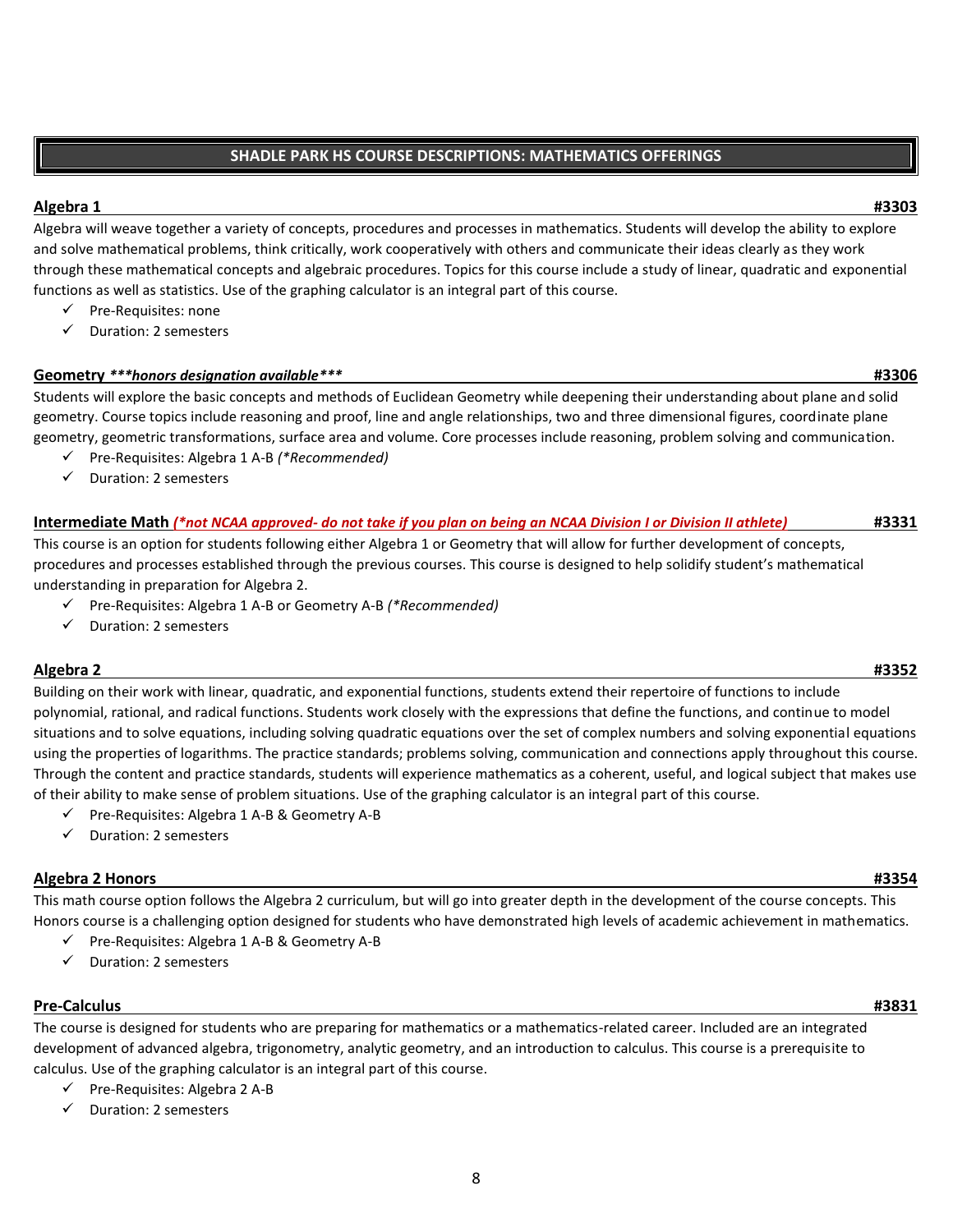### **Pre-Calculus Honors #3835**

This math course option follows the Pre-Calculus curriculum, but will go into greater depth in the development of the course concepts. This Honors course is a challenging option designed for students who have demonstrated high levels of academic achievement in mathematics.

- ✓ Pre-Requisites: Algebra 2 A-B or Algebra 2 A-B Honors
- ✓ Duration: 2 semesters

### **Statistics \_\_\_\_\_\_\_\_\_\_\_\_\_\_\_\_\_\_\_\_\_\_\_\_\_\_\_\_\_\_\_\_\_\_\_\_\_\_\_ #3870**

Statistics students to the major concepts and tools for collecting, analyzing, and drawing conclusions from data. There are four themes in the Statistics course: exploring data, sampling and experimentation, anticipating patterns, and statistical inference. Students use technology, investigations, problem solving, and writing as they build conceptual understanding.

- $\checkmark$  Pre-Requisites: Algebra 2 A-B
- ✓ Duration: 2 semesters

### **AP Statistics** *\*\*\*opportunity to earn college credit\*\*\** **#3860**

The AP Statistics course is equivalent to a one-semester, introductory, non-calculus-based college course in statistics. The course introduces students to the major concepts and tools for collecting, analyzing, and drawing conclusions from data. There are four themes in the AP Statistics course: exploring data, sampling and experimentation, anticipating patterns, and statistical inference. Students use technology, investigations, problem solving, and writing as they build conceptual understanding.

- $\checkmark$  Pre-Requisites: Algebra 2 A-B
- ✓ Duration: 2 semesters

### **Math 107** *\*\*\*opportunity to earn college credit\*\*\** **#3840**

Students will explore mathematical topics and concepts anchored in workplace contexts. The course includes the study of sets, basic logic, truth tables, elementary probability and statistics, geometry and the connections between mathematics and art, exponential functions, logarithms, geometric series and finance. The spirit of the course is one of reasoning and problem solving.

- $\checkmark$  Pre-Requisites: Algebra 2 A-B
- ✓ Duration: 2 semesters
- ✓ Non-STEM College Level Math Credit

### **Bridge to College Math #3345**

The Bridge to College course focuses on the key readiness standards from the Common Core as well as the eight Standards of Mathematical Practices needed for students to be ready to undertake postsecondary academic or career preparation in non-STEM fields or majors. The course addresses standards throughout high school and even earlier, including Algebra I, Statistics and Geometry, and the Algebra II standards agreed to as essential college- and career-readiness standards for most students. The full range of content standards found in Algebra II is not addressed because some are not seen as essential college- and career-readiness standards for non-STEM math courses.

- ✓ Pre-Requisites: Intermediate Math or Algebra 2 A-B
- ✓ Duration: 2 semesters (2nd semester is the only semester that counts toward college level math placement)

## **AP Calculus AB** *\*\*\*opportunity to earn college credit\*\*\** **#3505**

AP Calculus AB is roughly equivalent to a first semester college calculus course devoted to topics in differential and integral calculus. The AP course covers topics in these areas, including concepts and skills of limits, derivatives, definite integrals, and the Fundamental Theorem of Calculus. The course teaches students to approach calculus concepts and problems when they are represented graphically, numerically, analytically, and verbally, and to make connections amongst these representations. Students learn how to use technology to help solve problems, experiment, interpret results, and support conclusions.

- $\checkmark$  Pre-Requisites: Pre-Calculus A-B
- ✓ Duration: 2 semesters

# **AP Calculus BC** *\*\*\*opportunity to earn college credit\*\*\** **#3507**

Explore the key concepts, methods, and applications of single-variable calculus including all topics covered in AP Calculus AB (functions, graphs, and limits, derivatives, integrals, and the Fundamental Theorem of Calculus) as well as additional topics in differential and integral calculus, such as parametric, polar and vector functions, and series. Pre-Requisites:

- ✓ Pre-Calculus A-B or Pre-Calculus A-B Honors
- ✓ Duration: 2 semesters

9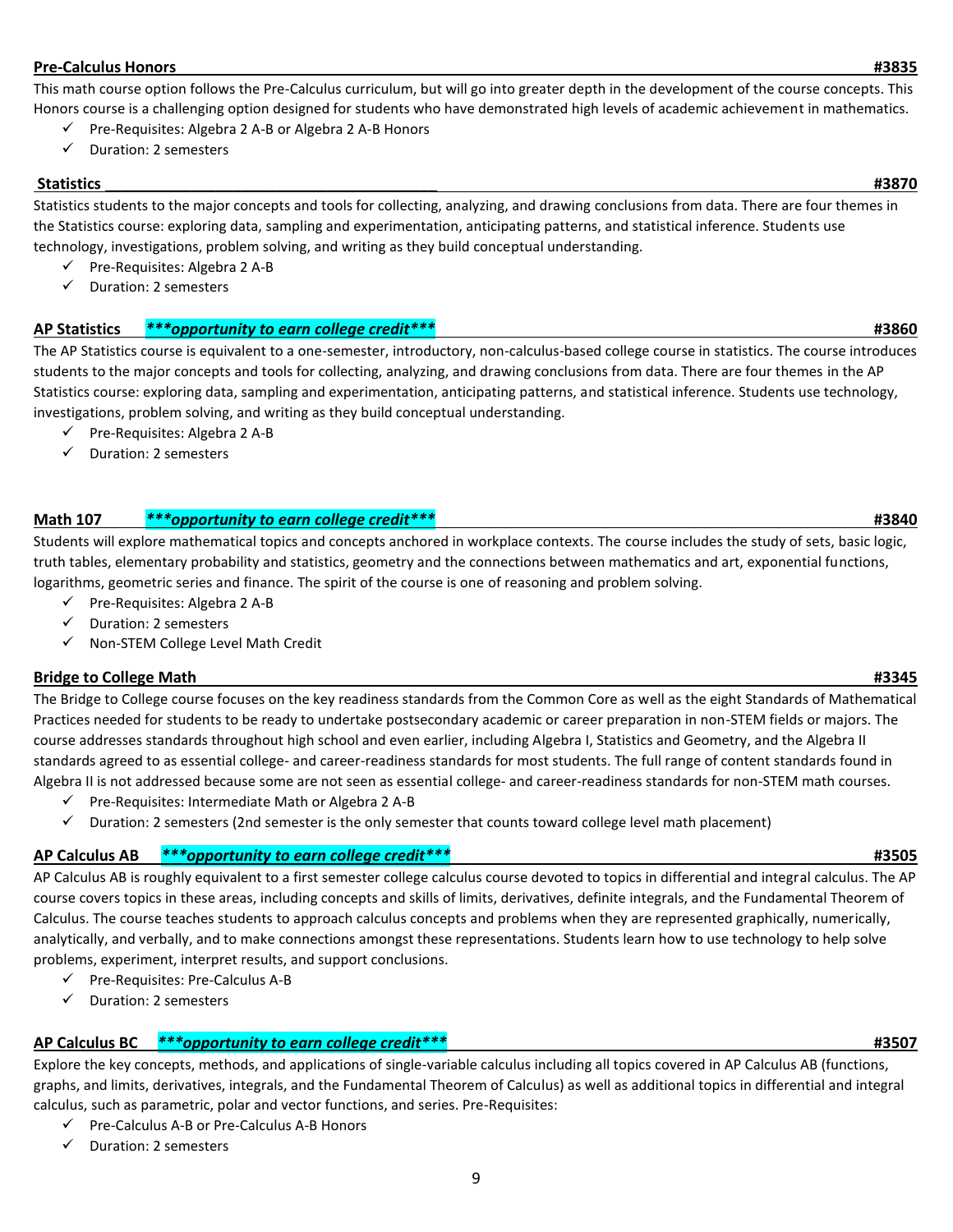

# **SHADLE PARK HS SCIENCE PROGRESSIONS FLOWCHART**



**KEY:**

- The symbol \* designates that this course is considered a "lab science".
- The symbol \*\* designates that this course is considered both a "lab science" and an "algebra based science".
- The symbol + indicates that this course is not NCAA approved. If you aspire to play Division I or II athletics, know that this course does not fulfill NCAA requirements. Please check with your college on approval.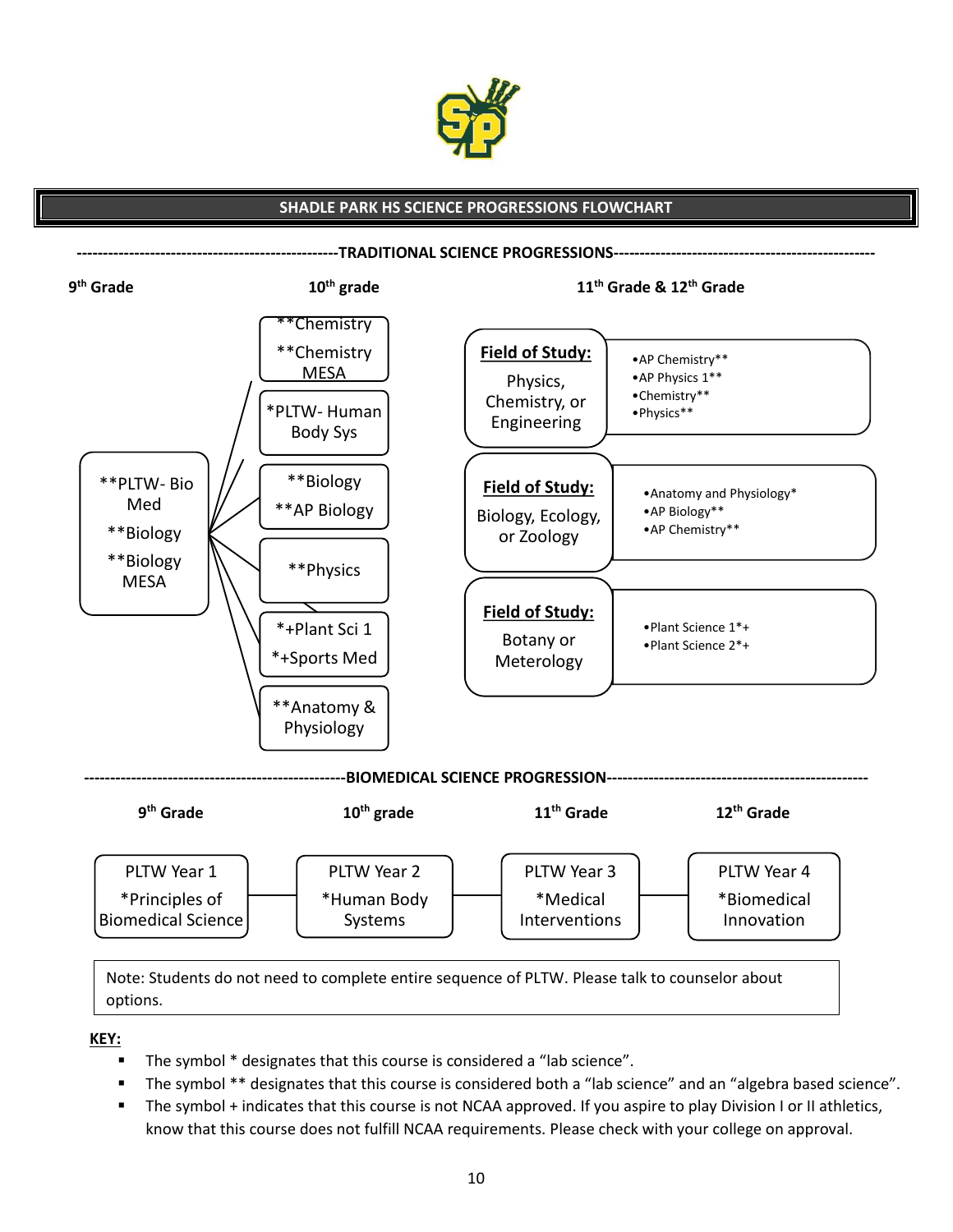**NOTE: The above progressions are typical options for SPHS students. Adjustments to each progression can be made based on the recommendation and collaboration with a student's teacher and counselor.**

# **SHADLE PARK HS COURSE DESCRIPTIONS: SCIENCE OFFERINGS**

### **Biology** *(\*lab science)* **#5445**

Biology is the study of living systems, and interactions between living and non-living systems. Biology is a year-long introductory lab science course designed for ninth grade students. Using the Next Generation Science Standards as a guide, students explore essential questions underlying topics in cellular biology, heredity, evolution and ecosystems. Questions guiding exploration include: "How do organisms live and grow? How and why do organisms interact with their environment, and what are the effects of these interactions? How are characteristics of one generation passed to the next? How can individuals of the same species have different characteristics?" And, "What evidence shows that different species are related?" In addition to acquiring content knowledge specific to biology, students also deepen their understanding of science and engineering practices through hands-on inquiry that involves asking questions, designing and carrying out investigations, and exploring and applying core science concepts that span across and unify all disciplines of science. \*\*\**This course is considered an algebra-based science.* 

- ✓ Pre-Requisites: none
- $\checkmark$  Grade: 9-10
- ✓ Duration: 2 semesters

## **Biology MESA** *(\*lab science)* **#5321**

MESA (Mathematics, Engineering, and Science Achievement) is a unique, applied biology course the district and Washington State University jointly operate. This lab science option follows a course syllabus similar to Biology A-B, and is designed for students who have been traditionally underrepresented in science and technology professions. The course provides additional enrichment opportunities and academic support for students participating in the program. \*\*\**This course is considered an algebra-based science.* 

- ✓ Pre-Requisites: none
- ✓ Grade: 9
- ✓ Duration: 2 semesters Graduation

## **PLTW Year 1- Principles of Biomedical Science** *(\*lab science)* **#5307**

This is the first year in a potentially four-year course sequence. Student work involves the study of human medicine, research processes, an introduction to bioinformatics, and the use of computer science mathematics and information theory to model and analyze biological systems. Through active, hands on investigations and labs, investigate the human body systems and various health conditions including: heart disease, diabetes, sickle-cell disease, hypercholesterolemia, and infectious diseases. Students determine the factors that led to the death of a fictional person's, and investigate lifestyle choices and medical treatments that might have prolonged the person's life.

- ✓ Pre-Requisites: none
- ✓ Grade: 9-10
- ✓ Duration: 2 semesters

# **PLTW Year 2- Human Body Systems** *(\*lab science)* **#5309**

This is the second year in a four-year course sequence. Students engage in the study of the processes, structures, and interactions of the human body systems. Important concepts in the course include: communication, transport of substances, locomotion, metabolic processes, defense, and protection. The central theme is how the body systems work together to maintain homeostasis and good health. The systems are studied as 2"parts of a whole," working together to keep the amazing human machine functioning at an optimal level. Students design experiments, investigate the structures and functions of body systems, and use data acquisition software to monitor body functions such as muscle movement, reflex and voluntary actions, and respiratory operations. Students work through interesting real-world cases and play the role of biomedical professionals to solve medical mysteries. This course carries an equivalency with Anatomy and Physiology.

- $\checkmark$  Pre-Requisites: PLTW Year 1 Principals of Bio-medical Science
- $\checkmark$  Grade: 9-10
- ✓ Duration: 2 semesters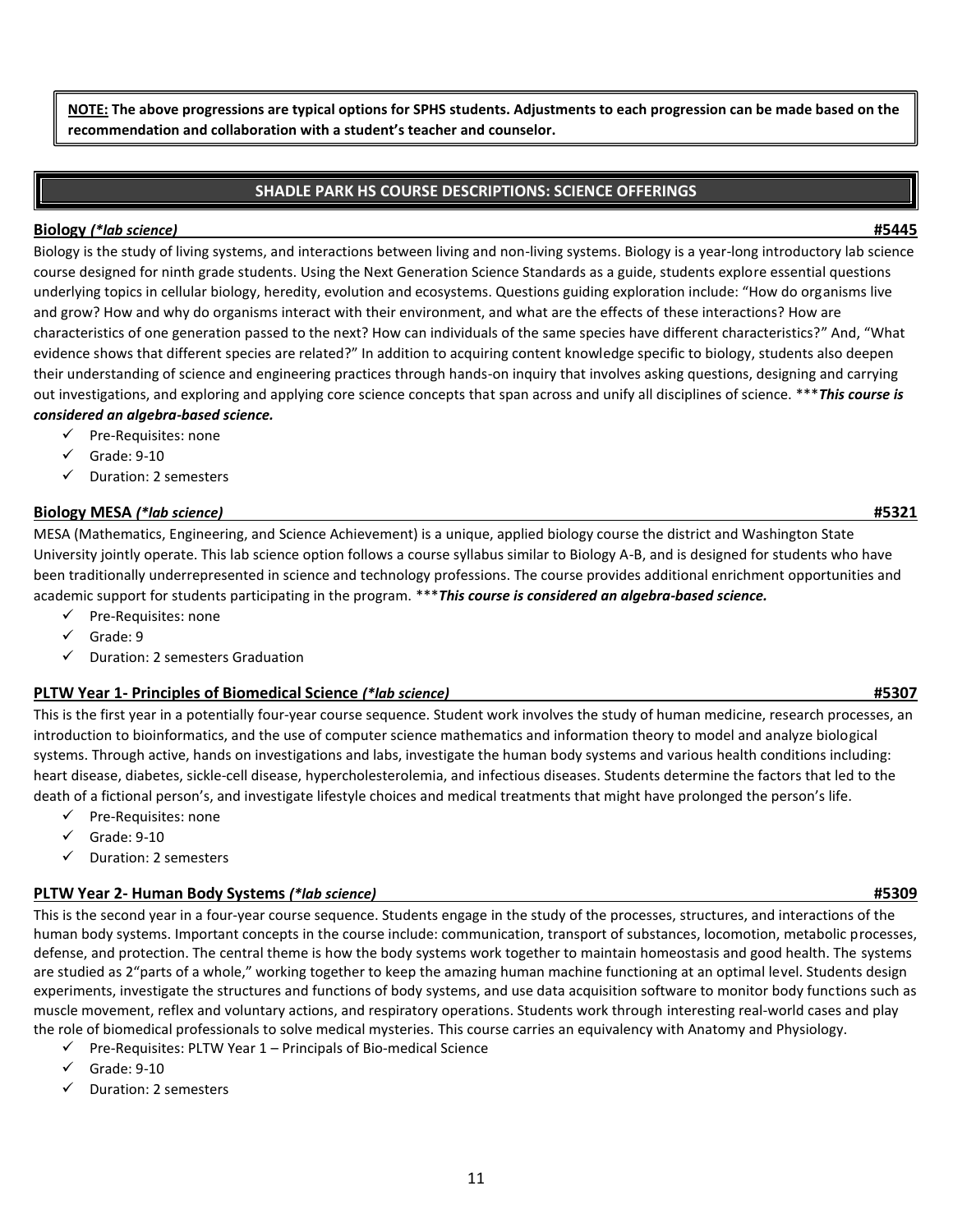### **PLTW Year 3- Medical Interventions** *(\*lab science)* **#5347**

This is the third year in a four year sequence. Students investigate a variety of interventions involved in the prevention, diagnosis and treatment of disease as they follow the life of a fictitious family. This course is a how to manual for maintaining overall health and homeostasis in the body. Students explore how to prevent and fight infection; screen and evaluate the code in human DNA; prevent, diagnose and treat cancer; and prevail when the organs of the body begin to fail. Through these scenarios, students are exposed to a range of interventions related to immunology, surgery, genetics, pharmacology, medical devices, and diagnostics.

- $\checkmark$  Pre-Requisites: PLTW Year 2 Human Body Systems
- ✓ Grade: 11-12
- ✓ Duration: 2 semesters

### **PLTW Year 4-Biomedical Innovation** *(\*lab science)*

In Biomedical Innovation (BI), the final course of the PLTW Biomedical Science sequence, students build on the knowledge and skills gained from previous courses to design innovative solutions for the most pressing health challenges of the 21st century. Students address topics ranging from public health and biomedical engineering to clinical medicine and physiology. They have the opportunity to work on an independent project with a mentor or advisor from a university, medical facility, or research institution.

- $\checkmark$  Pre-Requisites: PLTW Year 3 Medical Interventions
- ✓ Grade: 11-12
- ✓ Duration: 2 semesters

### **Chemistry** *(\*lab science)* **#5311**

Chemistry is the study of the properties of matter and its interactions. Chemistry is a year-long introductory lab science course designed for students after their freshman year. Using the Next Generation Science Standards as a guide, students explore essential questions underlying topics including the structure and properties of matter and chemical reactions. Questions guiding exploration include: "How can one explain the structure, properties and interactions of matter?" And "How is energy in chemical reactions transferred and conserved?" In addition to acquiring content knowledge specific to chemistry, students also deepen their understanding of science and engineering practices through hands-on inquiry that involves asking questions, designing and carrying out investigations, and exploring and applying core science concepts that span across and unify all disciplines of science. \*\*\**This course is considered an algebra-based science.*

- $\checkmark$  Pre-Requisites: Algebra 1 A-B
- $\checkmark$  Grade: 9-12
- ✓ Duration: 2 semesters

### **Chemistry MESA** *(\*lab science)* **#5323**

Chemistry MESA (Mathematics, Engineering, and Science Achievement) is a unique, applied chemistry course the district and Washington State University jointly operate. This lab science option follows a course syllabus similar to Chemistry A-B, and is designed for students who have been traditionally underrepresented in science and technology professions. The course provides additional enrichment opportunities and academic support for students participating in the program. \*\*\**This course is considered an algebra-based science.* 

- $\checkmark$  Pre-Requisites: Algebra 1 A-B
- $\checkmark$  Grade: 9-10
- ✓ Duration: 2 semesters

## **Anatomy and Physiology** *(\*lab science)* **#5203**

This course involves an in-depth study of the structure and function of the human body. Students learn how anatomy and physiology are interrelated and how the body maintains internal balance. Various human body systems are studied in depth at both the microscopic and macroscopic levels. This course involves hands-on investigations, including dissections. This course should be of high interest to students who are considering health science careers or who simply want a deeper understanding of the biology of the human body.

- ✓ Pre-Requisites: Biology
- $\checkmark$  Grade: 10-12
- ✓ Duration: 2 semesters

### **Physics** *(\*lab science)* **#5511**

This introductory course builds on the physics concepts learned by students in prior grades, and extends their understanding of these ideas through scientific inquiry. Course content focuses on concepts related to matter, energy, forces, and motion. Emphasis is placed on developing understanding of scientific principles. Students will learn through laboratory investigations that engage them actively in solving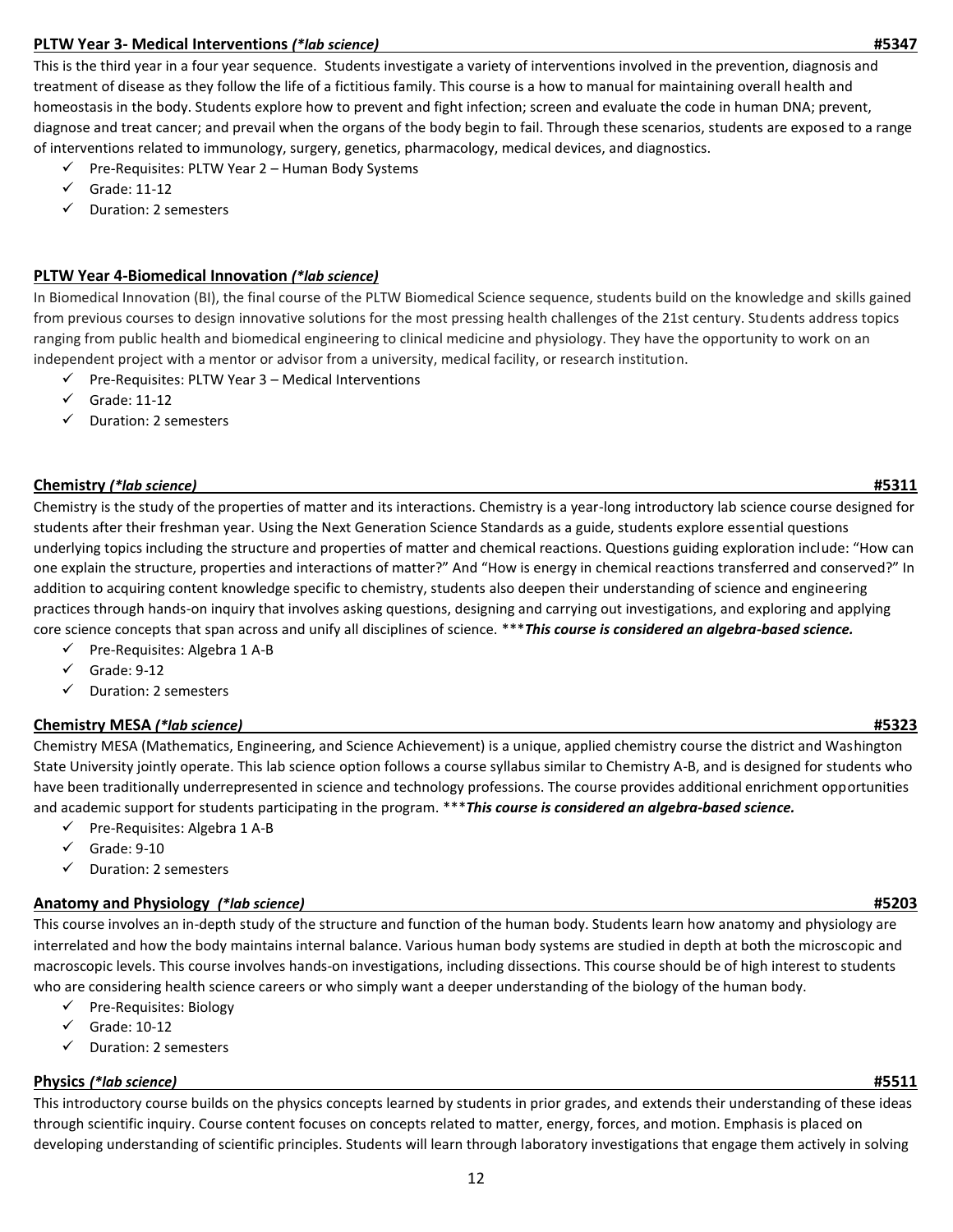problems and applying their knowledge to new situations. Students find physics interesting because it relates to common everyday experiences such as an accelerating car. Students are also intrigued by less familiar topics like an orbiting satellite or the way energy is transmitted by waves. This course will enable students to understand phenomena such as these in much the same way that early scientists discovered the underlying principles behind such phenomena. \*\*\**This course is considered an algebra-based science.*

- ✓ Pre-Requisites: Successful completion of Algebra I A-B and Geometry A-B
- $\checkmark$  Grade: 10-12
- ✓ Duration: 2 semesters

### **Plant Science 1** *(\*lab science) (\*not NCAA approved- do not take if you plan on being an NCAA Division I or Division II athlete)* **#8241**

Plant science offers students a chance to study plant structure, function, propagation, soil, and greenhouse management in a hands on environment. Throughout this course, students will gain understanding AND practical application knowledge in Spokane Public School's exclusive operating greenhouse. Students study the extensive opportunities available in the agricultural field and have the option to participate in F.F.A. Career awareness and the development of business and leadership skills are just two of the benefits of FFA. This course is offered as either a CTE elective credit OR a lab-based science.

- $\checkmark$  Pre-Requisites: Biology 1 & 2
- $\checkmark$  Grade: 10-12
- ✓ Duration: 2 semesters

### **Plant Science 2** *(\*lab science) (\*not NCAA approved- do not take if you plan on being an NCAA Division I or Division II athlete)* **#8243**

This class is designed to prepare students for a career related to horticulture through "hands on" activities integrating science concepts, chemistry, and botany. Students will work through a series of units developing skills in floriculture, greenhouse production and operation, landscaping, and nursery production. Emphasis will also be given to agri-business skills such as salesmanship and management. Practical experience will be gained through operating the Shadle Park Flower Shop. This course is offered as either a CTE elective credit OR a labbased science.

Pre-Requisites:Plant Science 1

- ✓ Grade: 11
- ✓ Duration: 2 semesters

# **Sports Medicine 1** *(\*lab science) (\*not NCAA approved- do not take as science class if you plan on being an NCAA Division I or Division II athlete) #7772*

The Sports Medicine course is designed to teach students components of exercise science/sports medicine including exploration of therapeutic careers, medical terminology, anatomy, physiology, first aid, injury prevention, the healing process, rehabilitation techniques, therapeutic modalities, and sport nutrition. This course prepares students for future clinical experiences as well as advanced sports medicine courses.

- $\checkmark$  Grade: 9-12
- ✓ Duration: 2 semesters

# **Sports Medicine 2** *(\*lab science) (\*not NCAA approved- do not take as science class if you plan on being an NCAA Division I or Division II athlete) #7776*

The Sports Medicine – Advanced course is designed for students who wish to build upon their knowledge and skills learned in Sports Medicine. Components of exercise science/sports medicine include exploration of therapeutic careers, medical terminology, anatomy, physiology, first aid, injury prevention, the healing process, rehabilitation techniques, therapeutic modalities, and sport nutrition.

- ✓ Pre-Requisites: Sports Medicine 1
- $\checkmark$  Grade: 10-12
- ✓ Duration: 2 semesters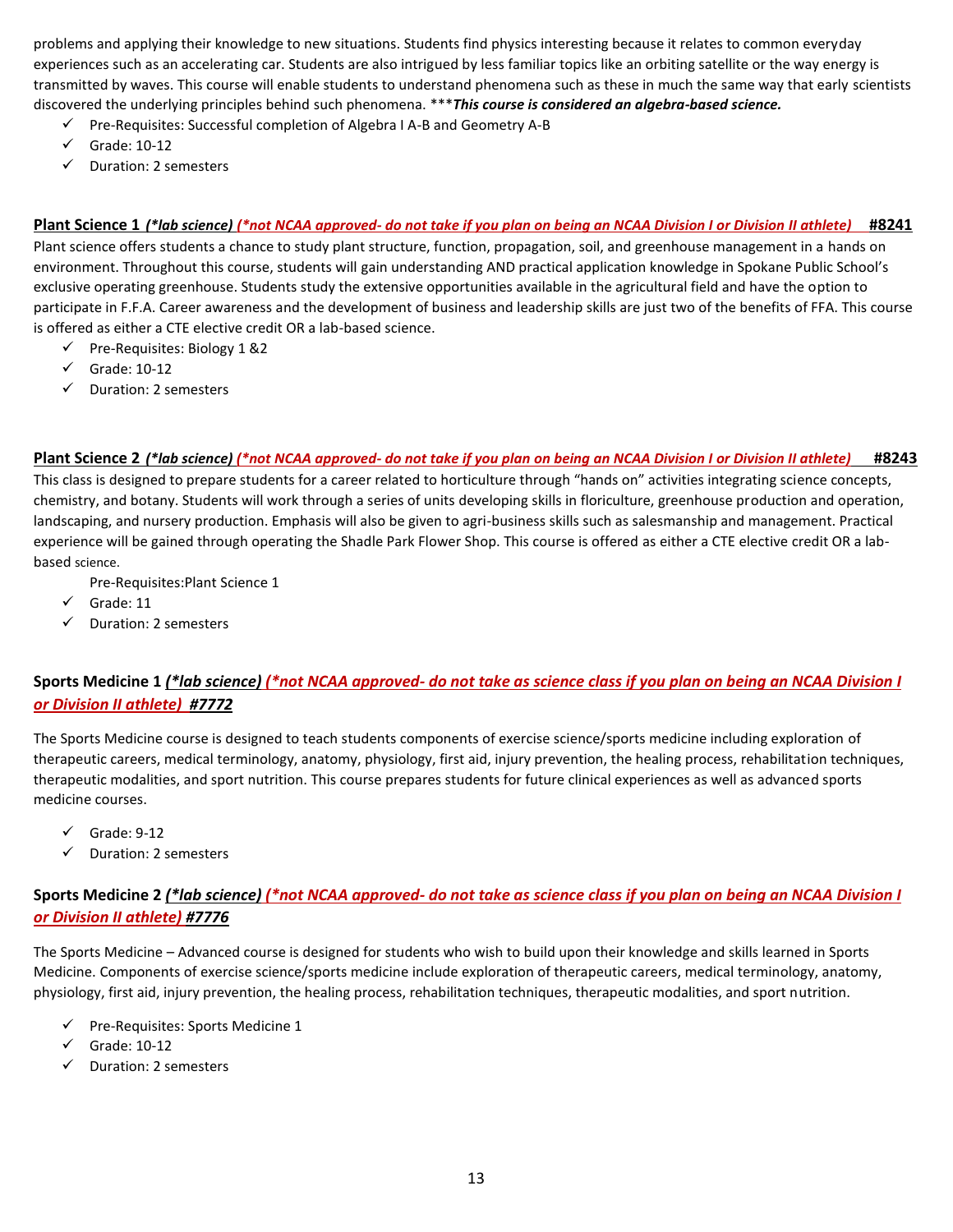## **AP Biology** *(\*lab science)**\*\*\*opportunity to earn college credit\*\*\** **#5207**

This Advanced Placement (AP) Biology course is approved and certified by the College Board. It is intended to be the equivalent of a college level general biology course. AP Biology follows the program syllabus outlined by the College Board, in which students study concepts in the following major topic areas: molecules and cells; heredity and evolution; and organisms and populations. Students participate in laboratory investigations as a part of their course experience, and will have the opportunity to develop scientific reasoning abilities and inquiry skills. This course prepares students to successfully complete the advanced placement exam in biology. A score of 4 or 5 on the AP exam is accepted by many cooperating colleges for college credit. \*\*\*This course is considered an algebra-based science.

- ✓ Pre-Requisites: Biology A-B
- $\checkmark$  Grade: 10-12
- ✓ Duration: 2 semesters

## **AP Chemistry** *(\*lab science)**\*\*\*opportunity to earn college credit\*\*\** **#5313**

This year-long Advanced Placement (AP) Chemistry course is approved and certified by the College Board. It is intended to be the equivalent of a college level general chemistry course. AP Chemistry follows the program syllabus outlined by the College Board, in which students explore a range of advanced topics related to inorganic and organic chemistry. Students will participate in laboratory investigations that develop their inquiry skills and laboratory techniques, and will have an opportunity to enhance their mathematical abilities by working with quantitative data. This course provides a critical foundation for students interested in medicine, pharmacy, physical therapy, veterinarian sciences, chemistry, biology, engineering and other STEM related disciplines. \*\*\**This course is considered an algebra-based science.*

- $\checkmark$  Pre-Requisites: Chemistry A-B
- ✓ Grade: 10-12
- ✓ Duration: 2 semesters

## **AP Physics 1** *(\*lab science)**\*\*\*opportunity to earn college credit\*\*\** **#5517**

This year-long Advanced Placement (AP) Physics course is approved and certified by the College Board. It is intended to be the equivalent of a college level general physics course. AP Physics 1 follows the program syllabus outlined by the College Board, in which students explore Newtonian mechanics (including rotational dynamics and angular momentum); work, energy, and power; and mechanical waves and sound, and introductory electric circuits. The course is based on six Big Ideas, which encompass core scientific principles, theories, and processes that cut across traditional science boundaries and provide a broad way of thinking about the physical world. \*\*\**This course is considered* 

### *an algebra-based science.*

- ✓ Pre-Requisites: Successful completion of Algebra I A-B and Geometry A-B
- $\checkmark$  Grade: 10-12
- Duration: 2 semesters

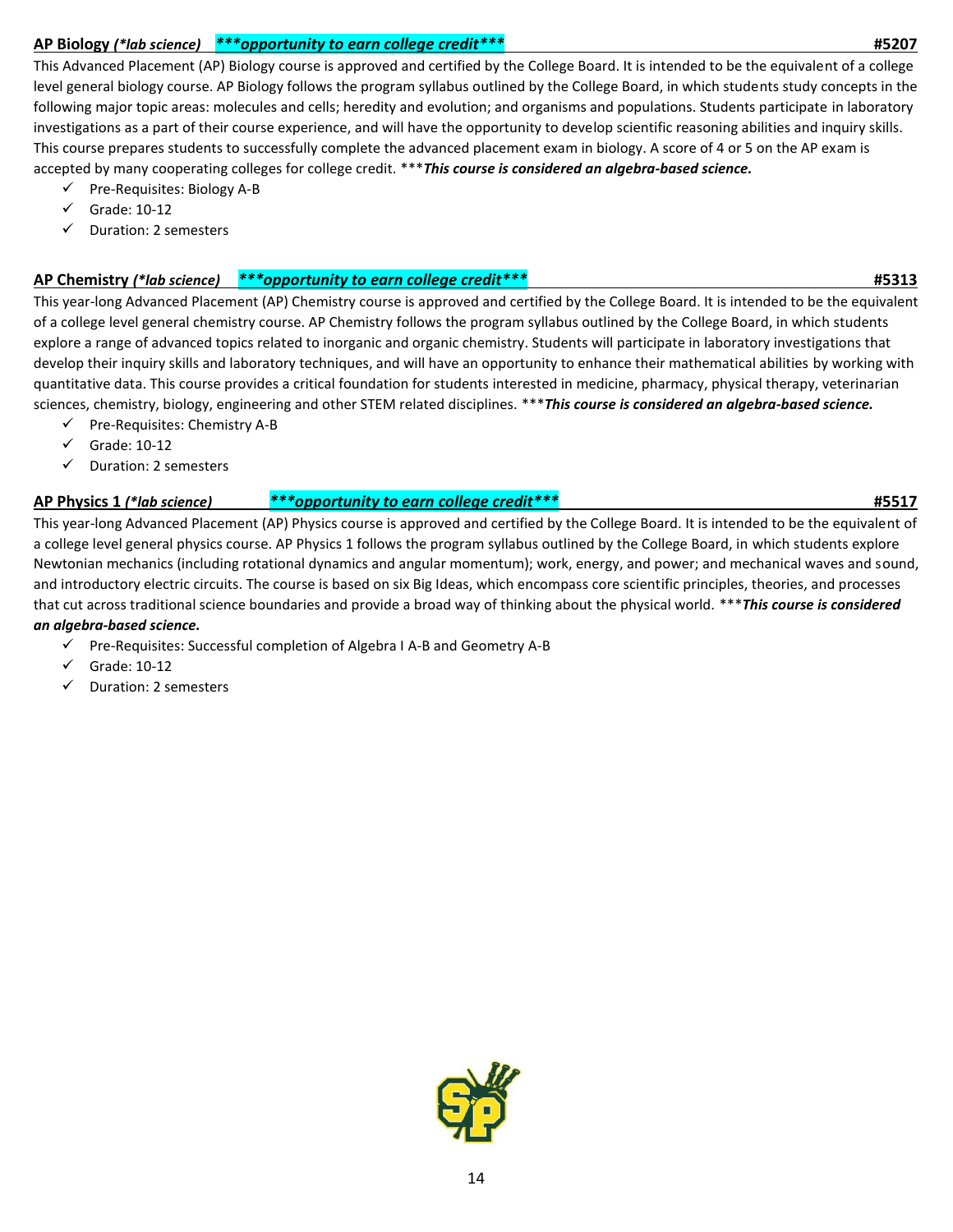# **SHADLE PARK HS COURSE DESCRIPTIONS: SOCIAL STUDIES OFFERINGS**

# **AP Human Geography** *\*\*\*opportunity to earn college credit\*\*\** **#2310**

The purpose of AP Human Geography course is to introduce students to the systemic study of patterns and processes that have shaped human understanding, use, and altercation of earth's surface. Students learn to employ spatial concepts and landscape analysis to examine human socioeconomic organization and its environmental consequences. They also learn about the methods and tools geographers use in their research and applications. Students may elect to take the Advanced Placement exam. Students who pass the Advanced Placement test will receive college credit from most universities.

- ✓ Grade: 9
- ✓ Duration: 2 semesters

# **World History #2203**

The 9th/10th grade World History course will ask students to engage in the civics, geography, history, and economy of a variety of cultures through a variety of time frames, often through a project-based format. Special attention will be given to helping students work with their informational reading and writing skills throughout the year.

- ✓ Grade: 10
- ✓ Duration: 2 semesters

# **US History Perspectives #2317**

US History Perspectives explores the history of our nation from 1491 to the present by including first-person stories of Americans from many backgrounds and experiences. Students taking US History Perspectives consider multiple accounts of events and issues in order to understand the politics, economics, geography, and history of this country from a variety of perspectives. Students will investigate different historical accounts intentionally chosen to include experiences of groups often marginalized in American society. Through a balance of critically examining the realities of U.S. History and celebrating the courageous perseverance of individuals and movements, students will take learning beyond the classroom using school knowledge and skills to identify, analyze, and solve real-world problems. The course encourages critical thinking, document analysis, and the development of writing skills.

- Grade: 11
- Duration: 2 semesters

## **US History #2276**

Students taking US History study a combination of U.S. history and government, 1890 to 2001. Students consider multiple accounts of events and issues in order to understand the politics, economics, geography, and history of this country from a variety of perspectives.

- ✓ Grade: 11
- ✓ Duration: 2 semesters

**Civics #2303** In this course the students will gain an understanding of the following concepts: Constitutional and Economic Underpinnings of American Government, Political Parties, Beliefs, and Behaviors, Interest Groups and Mass Media, Institutions of Government, Public Policy, Civil Rights and Liberties. Through study of these topics, students will gain a vital understanding of the American system of governance and apply their understanding to an analysis of current issues.

✓ Grade: 12

✓ Duration: 1 semester *(\*\*\*taken in conjunction with CWA)*

## **Current World Affairs (CWA) #2207**

This course will examine the key issues facing our world today. The student will bring together the understanding and skills they have developed over the years in social studies to dig deeper into the problems of the environment, the proliferation of weapons, pandemics, terrorism, international conflict, and more.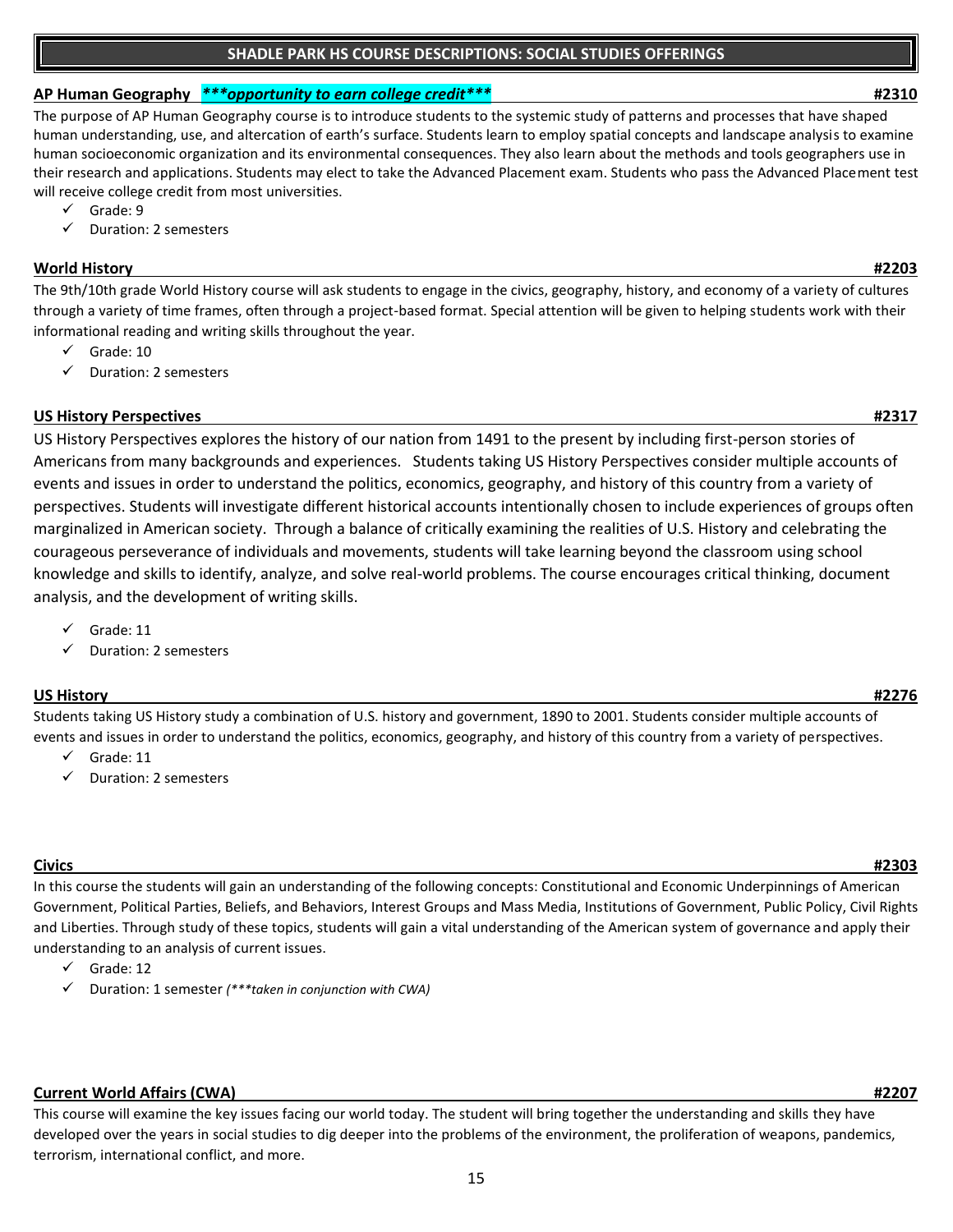✓ Duration: 1 semester *(\*\*\*taken in conjunction with Civics)*

# **AP World History** *\*\*\*opportunity to earn college credit\*\*\** **#2243**

AP World History offers students a broad view of events, ideas and movements that have led to the contemporary world. This course has a brief review of ancient human history, but largely covers the history of major civilizations from 1450 to the present. Students may elect to take the Advanced Placement exam. Students who pass the Advanced Placement test will receive college credit from most universities.

- ✓ Grade: 10
- ✓ Duration: 2 semesters

# **AP US History** *\*\*\*opportunity to earn college credit\*\*\** **#2255**

The one-year Advanced Placement US History program is a comprehensive college-level course that is organized chronologically. Students will study US History from the pre-Columbian era to the present. The assigned readings are from a number of books used in American universities. The teaching and study techniques have been chosen to prepare the student to do excellent work in college. The examinations and papers are similar to those the student will encounter in college work. Students may elect to take the Advanced Placement exam. Students who pass the Advanced Placement test will receive college credit from most universities.

- ✓ Grade: 11
- ✓ Duration: 2 semesters

# **AP US Government and Politics** *\*\*\*opportunity to earn college credit\*\*\** **#2305**

The AP US Government and Politics course gives students an analytical perspective on government and politics in the US. This course includes both the study of general concepts used to interpret US government and politics and the analysis of specific examples. It also requires knowledge and understanding of the various institutions, groups, beliefs, and ideas that constitute US government and politics. Students may elect to take the Advanced Placement exam. Students who pass the Advanced Placement test will receive college credit from most universities.

- ✓ Grade: 12
- ✓ Duration: 1 semester *(\*\*\*taken in conjunction with AP Comparative Government and Politics)*
- $\checkmark$  Credit: Fulfills CWA/Civics Graduation Requirement

# **AP Comparative Government and Politics** *\*\*\*opportunity to earn college credit\*\*\** **#2278**

This course is designed for students wishing to learn more advanced concepts about governments around the world. This course introduces students to fundamental concepts used by political scientists to study the processes and outcomes of politics in a variety of country settings. Content will include the study of China, Great Britain, Iran, Mexico, Nigeria, and Russia and how politics, institutions, and behaviors shape these nations. Course work is equivalent to a college introductory course. Students who pass the Advanced Placement test will receive college credit from most universities.

- $\checkmark$  Pre-Requisite: AP US Government and Politics
- ✓ Grade: 12
- ✓ Duration: 1 semester *(\*\*\*taken in conjunction with AP US Government and Politics)*
- ✓ Credit: Fulfills CWA/Civics Graduation Requirement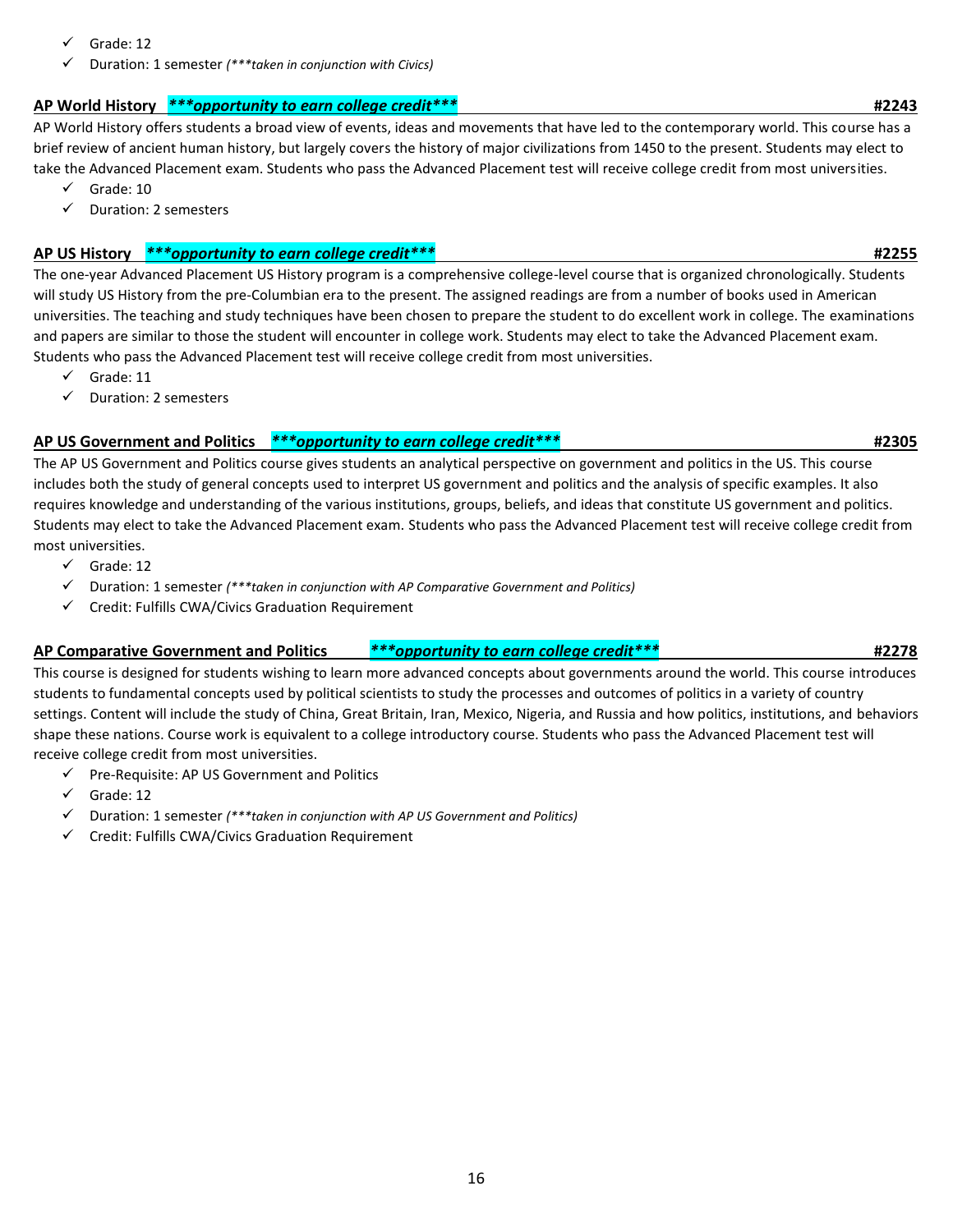

## **SHADLE PARK HIGH SCHOOL PATHWAY ALIGNED ELECTIVE OFFERINGS**

**KEY:** 

**→** means this course has a pre-requisite

*\*\*\*Zero Hour\*\*\** means this course is held before school @ 7:00am and students are responsible for their own transportation

*\*\*\*Audition Only\*\*\** means students must audition to be enrolled in the course and for any associated performances as well *\*\*\*Audition for Performances\*\*\** means students enrolled in course may be required to audition for specific performances outside of the school day

**\*\*\*\*\*NOTE:** ALL COURSES ARE *YEAR-LONG ELECTIVES* UNLESS OTHERWISE NOTED.

### **BUSINESS AND INDUSTRY**

| <b>Manufacturing</b> |                                                                                                                                                                                                                                                                                                                                                                                                                                                                                                                                                                                                                                                                                       |                                                                                    |                              |                                                                                               |
|----------------------|---------------------------------------------------------------------------------------------------------------------------------------------------------------------------------------------------------------------------------------------------------------------------------------------------------------------------------------------------------------------------------------------------------------------------------------------------------------------------------------------------------------------------------------------------------------------------------------------------------------------------------------------------------------------------------------|------------------------------------------------------------------------------------|------------------------------|-----------------------------------------------------------------------------------------------|
| #                    | <b>Course Title</b>                                                                                                                                                                                                                                                                                                                                                                                                                                                                                                                                                                                                                                                                   | <b>ELECTIVE credit)</b>                                                            |                              | Credit that can be earned (*other than                                                        |
| 7561                 | <b>Manufacturing/Materials Processing-Woods</b><br>Wood is often considered the "master" building material. The first thing you made and<br>viewed with pride was probably constructed with this material. This course will introduce<br>you to the machines used to make fabricating with wood easier. Students will learn safety<br>procedures, methods of construction to assist in engineering the maximum strength, and<br>utility of composite projects for the minimum expenditure of time and cost.                                                                                                                                                                           | $\boxtimes$ CTE<br>$\Box$ Fitness/PE $\Box$ Health<br>$\Box$ Science               | $\Box$ Arts                  | $\Box$ World Language<br>$\Box$ Math                                                          |
| 7568                 | Advanced Manufacturing/Materials Processing-Woods<br>Using the skills you developed from the first course, you gain an understanding for designing<br>and fabricating complex composite projects. With an emphasis on carpentry and cabinetry,<br>students will design, estimate costs, and fabricate projects of their choice while learning<br>more advanced techniques, uses of materials, and application of basic skills.                                                                                                                                                                                                                                                        | $\boxtimes$ CTE<br>$\Box$ Fitness/PE $\Box$ Health<br>$\Box$ Science               | $\Box$ Arts                  | $\Box$ World Language<br>$\Box$ Math                                                          |
| 7551                 | <b>Manufacturing/Materials Processing- Metals</b><br>This program provides students the opportunity to learn about such areas as layout, sheet<br>metal, lathe, foundry, gas and arc welding. The techniques learned are used to build a<br>project of the student's personal design. During the second semester, students will use the<br>skills developed to construct highly technical projects.                                                                                                                                                                                                                                                                                   | $\boxtimes$ CTE<br>$\Box$ Fitness/PE<br>$\Box$ Science                             | $\Box$ Arts<br>$\Box$ Health | $\Box$ World Language<br>$\Box$ Math                                                          |
| 7558                 | Advanced Manufacturing/Materials Processing-Metals<br>This course prepares students for entry into metal fabrication. Students develop machinist<br>skills on both the lathe and mill. Advanced welding skills are developed in both arc and gas<br>welding. You will learn to weld with metallic inert gas (MIG) and tungsten inert gas (TIG).<br>Completion of first year Metals is required for enrollment in this course.                                                                                                                                                                                                                                                         | $\boxtimes$ CTE<br>$\Box$ Fitness/PE<br>$\Box$ Science                             | $\Box$ Arts<br>$\Box$ Health | $\Box$ World Language<br>$\Box$ Math                                                          |
| 8140                 | Aerospace Engineering and Manufacturing Year 1<br>This course will provide students basic skills in manufacturing and materials engineering<br>industries. The Core Plus curriculum used in this course was developed by the Boeing<br>Company and educational partners with specifically defined knowledge, skills, and abilities<br>(KSAs) for student learning related to Computer-Aided-Design, Aerospace Composites,<br>Aerospace Machining, Marine Technology, Metal Fabricating, Principles of Engineering and<br>Construction. Course curriculum will focus on safety, materials science, tools and<br>measurement, critical thinking, applied mathematics and print reading. | $\boxtimes$ CTE<br>$\Box$ Fitness/PE $\Box$ Health<br>$\Box$ Science<br>Math & CTE | $\Box$ Arts                  | $\Box$ World Language<br>$\Box$ Math<br>Dual Credit Course: 1.0 total credit, fulfills Year-3 |
| 8142                 | Aerospace Engineering and Manufacturing Year 2/Aerospace Apprenticeship<br>→<br>This year-long course will further prepare students for T-2-4 success in the manufacturing<br>and materials engineering industries. The Core Plus curriculum used in this course was<br>developed by the Boeing Company and educational partners with specifically defined<br>knowledge, skills, and abilities (KSAs) for student learning related to Computer-AidedDesign,                                                                                                                                                                                                                           | $\boxtimes$ CTE<br>$\Box$ Fitness/PE<br>$\Box$ Science                             | $\Box$ Arts<br>$\Box$ Health | □ World Language<br>$\Box$ Math                                                               |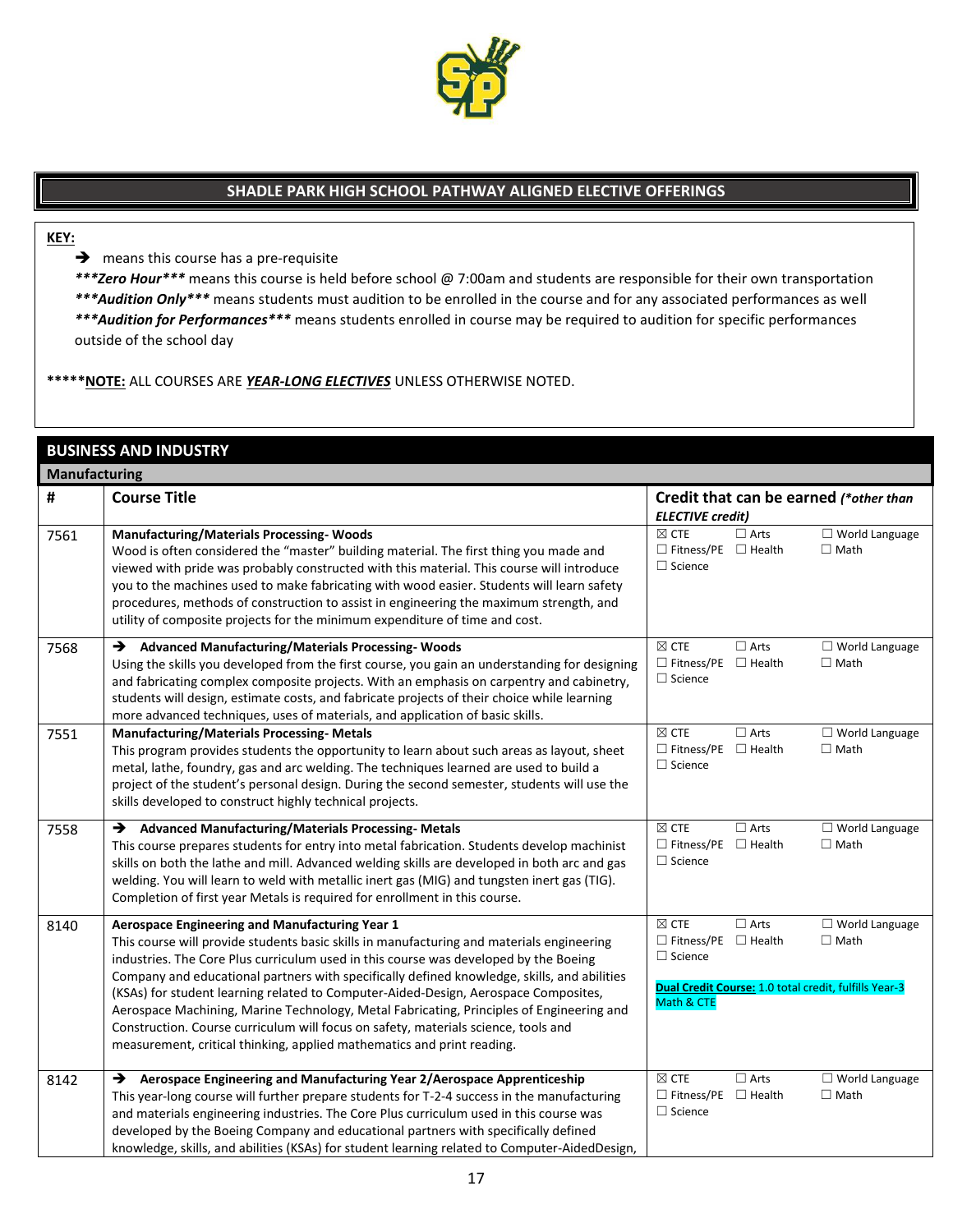|                  | Aerospace Composites, Aerospace Machining, Marine Technology, Metal Fabricating,<br>Principles of Engineering and Construction. Course curriculum will focus on safety,<br>manufacturing process, maintenance, critical thinking, fasteners, drilling, sawing, mill and<br>lathe use.                                                                                                                                                                                                                                                                                                                                                                                                                                                                                                                                                                                          |                                                                                                                                                                   |
|------------------|--------------------------------------------------------------------------------------------------------------------------------------------------------------------------------------------------------------------------------------------------------------------------------------------------------------------------------------------------------------------------------------------------------------------------------------------------------------------------------------------------------------------------------------------------------------------------------------------------------------------------------------------------------------------------------------------------------------------------------------------------------------------------------------------------------------------------------------------------------------------------------|-------------------------------------------------------------------------------------------------------------------------------------------------------------------|
|                  | Transportation, Distribution, and Logistics                                                                                                                                                                                                                                                                                                                                                                                                                                                                                                                                                                                                                                                                                                                                                                                                                                    |                                                                                                                                                                   |
| #                | <b>Course Title</b>                                                                                                                                                                                                                                                                                                                                                                                                                                                                                                                                                                                                                                                                                                                                                                                                                                                            | Credit that can be earned (*other than<br><b>ELECTIVE credit)</b>                                                                                                 |
| 8197             | <b>Mechanics, Power, and Technology</b><br>Students participating in MPT will have experiences with various mechanical and<br>engineering concepts with exciting hands-on activities, projects, and problems. Student<br>experiences will involve the study of energy, tool operation and safety, material properties,<br>machine operation, and structural components. Students will acquire the basic skills to<br>operate, repair, engineer, and design tools and equipment.                                                                                                                                                                                                                                                                                                                                                                                                | $\boxtimes$ CTE<br>$\Box$ Arts<br>$\Box$ World Language<br>$\Box$ Fitness/PE $\Box$ Health<br>$\Box$ Math<br>$\Box$ Science                                       |
| 7251             | <b>Auto Mechanics Technology</b><br>You will use skill sets, interpret repair text and information that future employers demand,<br>and complete project based learning using specialized equipment. In addition, you will work<br>in small groups using teamwork coupled with leadership roles to prepare for today's world<br>of employment in the high demand mechanical areas not limited to diesel, aircraft, marine,<br>power equipment or automotive repair. Students have a pathway to higher learning and<br>certification. Shadle Park's Automotive Transportation Systems is much more than meets<br>the eye.                                                                                                                                                                                                                                                       | $\Box$ Arts<br>$\boxtimes$ CTE<br>□ World Language<br>$\Box$ Fitness/PE $\Box$ Health<br>$\Box$ Math<br>$\Box$ Science                                            |
| 7271             | Advanced Auto Mechanics Technology<br>In this class, students learn more advanced automotive technical knowledge and skills. The<br>curriculum will include instruction in various systems including engine, power train, cooling,<br>electrical, and fuel systems.                                                                                                                                                                                                                                                                                                                                                                                                                                                                                                                                                                                                            | $\Box$ Arts<br>$\Box$ World Language<br>$\boxtimes$ CTE<br>$\Box$ Fitness/PE $\Box$ Health<br>$\Box$ Math<br>$\Box$ Science                                       |
| <b>Marketing</b> |                                                                                                                                                                                                                                                                                                                                                                                                                                                                                                                                                                                                                                                                                                                                                                                                                                                                                |                                                                                                                                                                   |
|                  |                                                                                                                                                                                                                                                                                                                                                                                                                                                                                                                                                                                                                                                                                                                                                                                                                                                                                |                                                                                                                                                                   |
| #                | <b>Course Title</b>                                                                                                                                                                                                                                                                                                                                                                                                                                                                                                                                                                                                                                                                                                                                                                                                                                                            | Credit that can be earned (*other than                                                                                                                            |
| 8371             | <b>Business and Marketing/DECA</b><br>Looking for a course that delivers real world skills? Business and marketing is your<br>ticket! During this year long course, you will explore the functions of marketing,<br>promotions, economics, selling, emotional intelligence, professional development and the<br>job search process, financial literacy and the chance to participate in DECA. DECA is an<br>association for marketing students that empowers its members to be academically<br>prepared, community oriented, strong leaders, and professional networkers. In addition to<br>a relevant and exciting curriculum all students have the opportunity to complete<br>certification exams, articulate for credit at the community colleges of Spokane, earn a<br>letter, travel, and compete with DECA. Start your adventure today and explore the<br>possibilities! | <b>ELECTIVE credit)</b><br>$\boxtimes$ CTE<br>$\Box$ Arts<br>$\overline{\Box}$ World Language<br>$\Box$ Fitness/PE $\Box$ Health<br>$\Box$ Math<br>$\Box$ Science |
| 8373             | <b>Business and Marketing 2/DECA</b><br>Continue with the marketing and DECA journey! This course has four main components.<br>The coursework explores Operations, Business Law, Product/Service Management, and the<br>development of the business plan. DECA, an association of over 180,000 marketing<br>students focuses on business, leadership, and community service. Students have the<br>opportunity to participate in leadership trainings and DECA Competitions. DECA partners<br>with many national corporations which offer employment and scholarship opportunities.<br>Work in the Highlander Hut is also included.                                                                                                                                                                                                                                             | $\boxtimes$ CTE<br>$\Box$ Arts<br>$\Box$ World Language<br>$\Box$ Health<br>$\Box$ Math<br>$\square$ Fitness/PE<br>$\Box$ Science                                 |
| 8263             | $\rightarrow$ Independent Business Project<br>IBP is designed to provide self-directed students the opportunity to plan and complete an<br>in-depth project in a business area of their interest. The teacher will approve, monitor and<br>evaluate the project.                                                                                                                                                                                                                                                                                                                                                                                                                                                                                                                                                                                                               | $\boxtimes$ CTE<br>$\Box$ Arts<br>$\Box$ World Language<br>$\Box$ Fitness/PE<br>$\Box$ Health<br>$\Box$ Math<br>$\Box$ Science                                    |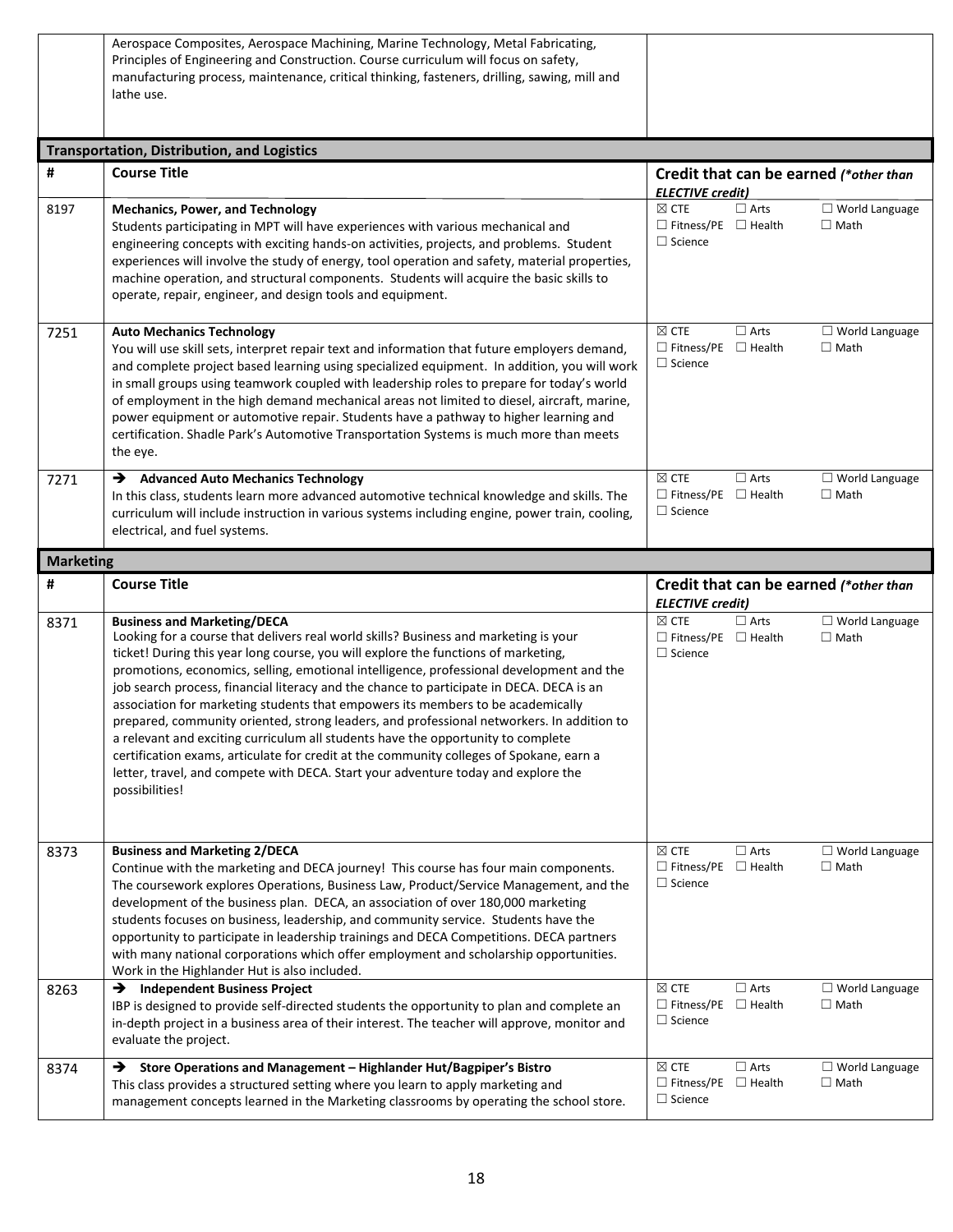| 8374Z | Store Operations and Management - Bagpiper's Bistro *** Zero Hour***<br>→<br>This class provides a structured setting where you learn to apply marketing and<br>management concepts learned in the Marketing classrooms by operating the Bagpiper's<br>Bistro during Zero Hour.                                                                                                                                                                                                                                                                                                                                                                                                                                                 | $\boxtimes$ CTE<br>$\square$ Arts<br>$\Box$ World Language<br>$\Box$ Fitness/PE<br>$\Box$ Health<br>$\Box$ Math<br>$\Box$ Science |
|-------|---------------------------------------------------------------------------------------------------------------------------------------------------------------------------------------------------------------------------------------------------------------------------------------------------------------------------------------------------------------------------------------------------------------------------------------------------------------------------------------------------------------------------------------------------------------------------------------------------------------------------------------------------------------------------------------------------------------------------------|-----------------------------------------------------------------------------------------------------------------------------------|
|       | <b>Work Study Learning</b>                                                                                                                                                                                                                                                                                                                                                                                                                                                                                                                                                                                                                                                                                                      |                                                                                                                                   |
| #     | <b>Course Title</b>                                                                                                                                                                                                                                                                                                                                                                                                                                                                                                                                                                                                                                                                                                             | Credit that can be earned (*other than<br><b>ELECTIVE credit)</b>                                                                 |
| 8367  | <b>Work Site Learning</b><br>Students have the opportunity to earn credit for working at a job, paid or unpaid/volunteer,<br>outside of the hours school is in session, provided they meet the following requirements: 1)<br>Be enrolled in or have completed a Qualifying CTE class. 2) Complete all Work Site Learning<br>agreements and paperwork with the Work Site Learning Facilitator that works downtown in<br>the central office. 3) Turn in work hours and all required assignments through the<br>Blackboard shell as required by the WSL Facilitator. Students earn 1/2 credit for every 180 hrs<br>of work. Students can earn up to 2 full credits/school year (720 hrs) depending on how<br>many hours they work. | $\boxtimes$ CTE<br>$\Box$ World Language<br>$\square$ Arts<br>$\Box$ Math<br>$\Box$ Fitness/PE<br>$\Box$ Health<br>$\Box$ Science |



### **PUBLIC SERVICE Health Science/Foods # Course Title Credit that can be earned** *(\*other than ELECTIVE credit)* 7772 **Sports Medicine 1** *(\*lab science) (\*not NCAA approved- do not take as science clas if you plan on being an NCAA Division I or Division II athlete)* The Sports Medicine course is designed to teach students components of exercise science/sports medicine including exploration of therapeutic careers, medical terminology, anatomy, physiology, first aid, injury prevention, the healing process, rehabilitation techniques, therapeutic modalities, and sport nutrition. This course prepares students for future clinical experiences as well as advanced sports medicine courses. ☒ CTE ☐ Arts ☐ World Language ☐ Fitness/PE ☐ Health ☐ Math ☒ Science 7776 **Sports Medicine 2** *(\*lab science) (\*not NCAA approved- do not take as science class if you plan on being an NCAA Division I or Division II athlete)* The Sports Medicine – Advanced course is designed for students who wish to build upon their knowledge and skills learned in Sports Medicine. Components of exercise science/sports medicine include exploration of therapeutic careers, medical terminology, anatomy, physiology, first aid, injury prevention, the healing process, rehabilitation techniques, therapeutic modalities, and sport nutrition.  $\boxtimes$  CTE  $\Box$  Arts  $\Box$  World Language ☐ Fitness/PE ☐ Health ☐ Math ☒ Science 8590 **Foods and Fitness** Foods and Fitness can be taken to meet the Lifetime Fitness (Year 2) credit requirement. This class offers you the chance to become nutritionally and physically fit! Opportunities are provided to evaluate the attitudes and behaviors related to your wellness. Learn health management skills through foods, nutrition, a variety of activities and exercise, and positive self-image and stress management. Food labs focus on healthy food preparation methods. You will apply movement skills and fitness concepts and evaluate health and skill-related components of fitness. You will predict how physical activity interests and abilities change across a lifetime, and how to select coping skills to deal with personal challenges, differences and setbacks in physical performance. You will create, implement, monitor, self-assess, and modify a personal health and fitness plan. The fitness center and heart rate monitors will be used to monitor progress towards fitness goals. At the end of Foods & Fitness, you will take the Washington State Fitness & Health CBA. Experiences with Super Circuits and heart rate monitors support individual student workouts.  $\boxtimes$  CTE  $\Box$  Arts  $\Box$  World Language  $\boxtimes$  Fitness/PE  $\Box$  Health  $\Box$  Math ☐ Science **Dual Credit Course:** 1.0 total credit, fulfills Fitness Year 2 & CTE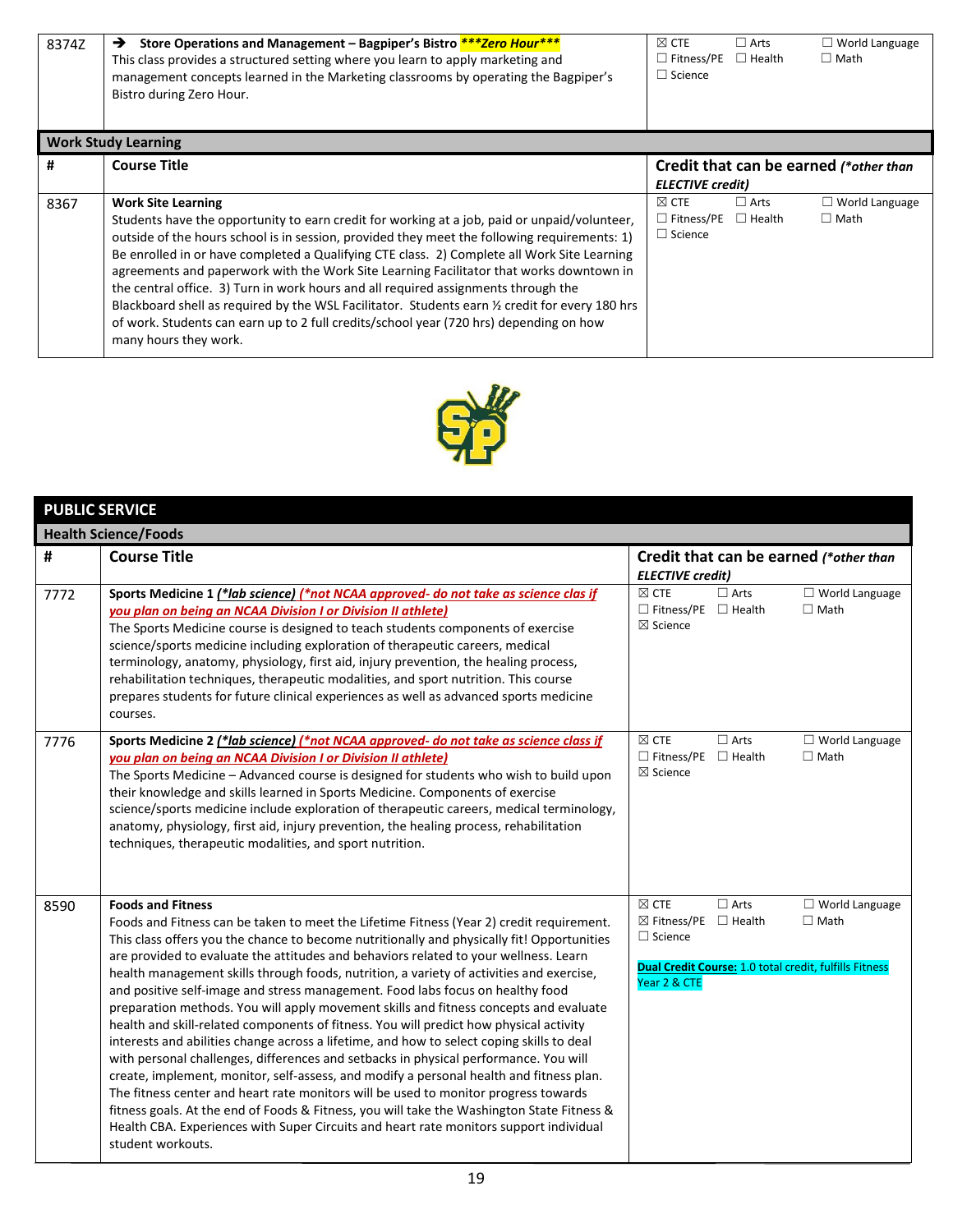| 8575 | <b>Foods and Nutrition</b><br>Learn to make informed decisions about what to eat as well as proper methods of<br>preparation. Foods and Nutrition uses the newest technology to help you manage food<br>resources. Cooking skills, safety, and nutrition are just a few focus areas of this class.<br>Content includes food artistry, global food issues, and kitchen management. There may<br>be a cost for special projects. The second semester includes international foods.<br>Prerequisites: None Graduation Requirement Credit: CTE                                            | $\Box$ Arts<br>$\boxtimes$ CTE<br>$\Box$ World Language<br>□ Fitness/PE<br>$\Box$ Health<br>$\Box$ Math<br>$\Box$ Science      |
|------|---------------------------------------------------------------------------------------------------------------------------------------------------------------------------------------------------------------------------------------------------------------------------------------------------------------------------------------------------------------------------------------------------------------------------------------------------------------------------------------------------------------------------------------------------------------------------------------|--------------------------------------------------------------------------------------------------------------------------------|
|      | <b>Education/Training</b>                                                                                                                                                                                                                                                                                                                                                                                                                                                                                                                                                             |                                                                                                                                |
| #    | <b>Course Title</b>                                                                                                                                                                                                                                                                                                                                                                                                                                                                                                                                                                   | Credit that can be earned (*other than<br><b>ELECTIVE credit)</b>                                                              |
| 8560 | <b>Child Development</b><br>Equip yourself with skills to make a difference in the lives of children! Discover the<br>planning, preparation, skills, and responsibilities necessary for the unique challenges of<br>parenthood or child-related careers. This course explores prenatal and developmental<br>stages, costs of raising children, motivation and education of young children. Skills are<br>developed through activities, guest speakers, field trips, and cooperative learning<br>experiences. Second semester offers internship opportunities in child-related fields. | $\Box$ Arts<br>$\boxtimes$ CTE<br>$\Box$ World Language<br>$\Box$ Fitness/PE<br>$\Box$ Health<br>$\Box$ Math<br>$\Box$ Science |
| 8561 | <b>Early Childhood Education (Pre-School)</b><br>Do you like working with young children? If so, then you know that working with children<br>is a very rewarding and challenging experience. You will plan and lead activities for 3, 4,<br>and 5 year olds in an early childhood education setting. This program will help you to<br>prepare for employment as a childcare worker or preschool/elementary teacher. Learn<br>about children while working with them in a preschool setting.                                                                                           | $\boxtimes$ CTE<br>$\Box$ Arts<br>□ World Language<br>$\Box$ Fitness/PE<br>$\Box$ Health<br>$\Box$ Math<br>$\Box$ Science      |
| 8580 | $\rightarrow$ Early Childhood Assistant<br>Work with young children in the SPHS Pre-School center. Teacher permission is required<br>for enrollment in this course. 2nd year ECE Assistants take an active role in managing the<br>business of an early childhood education program.                                                                                                                                                                                                                                                                                                  | $\Box$ Arts<br>$\boxtimes$ CTE<br>$\Box$ World Language<br>$\Box$ Fitness/PE<br>$\Box$ Health<br>$\Box$ Math<br>$\Box$ Science |
| 9295 | <b>Careers in Education- Teaching Academy</b><br>Do you want to be a teacher? This class is designed to give students the "total teaching<br>experience". First semester, you will learn about teaching methods, classroom<br>management, lesson planning and the rigors of the teaching profession. You will also gain<br>valuable work skills, plan lessons, make presentations and speak to classes with<br>confidence. Second semester, you will have the opportunity to spend time with children<br>in an elementary or middle school classroom applying newly learned concepts. | $\Box$ Arts<br>$\boxtimes$ CTE<br>□ World Language<br>$\Box$ Fitness/PE<br>$\Box$ Health<br>$\Box$ Math<br>$\Box$ Science      |
| 9193 | <b>Military Studies 100 (AFJROTC)</b><br>Every military studies course has three components: aerospace, leadership and fitness.<br>First year Air Force Junior ROTC cadets will study the history of aviation from ancient<br>times to the current day, military and Air Force traditions, customs and courtesies, and<br>health and citizenship. One day each week will focus on fitness or military drill and<br>ceremonies.Prerequisites: None Graduation Requirement Credit: CTE                                                                                                  | $\boxtimes$ CTE<br>$\Box$ Arts<br>$\Box$ World Language<br>$\Box$ Fitness/PE $\Box$ Health<br>$\Box$ Math<br>$\Box$ Science    |
| 9197 | <b>Military Studies 200 (AFJROTC)</b><br>Second and third year cadets will study aviation science, interpersonal communication<br>and leadership and take part in fitness and drill activities. One day each week will focus<br>on fitness or military drill and ceremonies. This course alternates with MS 300.<br>Prerequisites: Military Science 100 Graduation Requirement Credit: CTE                                                                                                                                                                                            | $\boxtimes$ CTE<br>$\Box$ Arts<br>$\Box$ World Language<br>$\Box$ Fitness/PE<br>$\Box$ Health<br>$\Box$ Math<br>$\Box$ Science |
|      |                                                                                                                                                                                                                                                                                                                                                                                                                                                                                                                                                                                       |                                                                                                                                |



|   | <b>ARTS &amp; HUMANITIES</b>                   |                                                                   |
|---|------------------------------------------------|-------------------------------------------------------------------|
|   | <b>Musical Arts (Vocal &amp; Instrumental)</b> |                                                                   |
| # | <b>Course Title</b>                            | Credit that can be earned (*other than<br><b>ELECTIVE credit)</b> |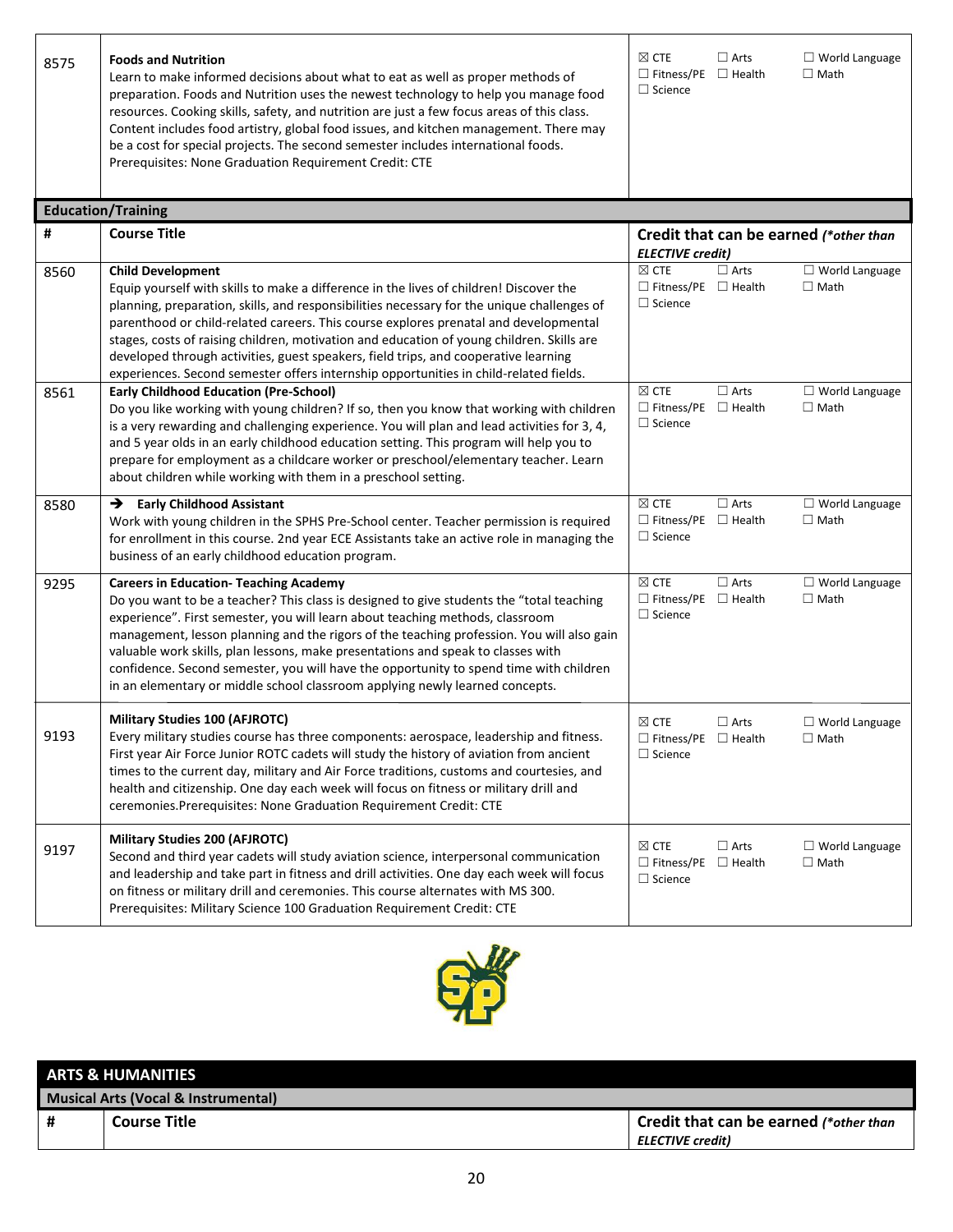| 4620 | <b>Vocal Small Ensemble- Intermediate</b><br>This is a non-auditioned and non-performing vocal class that is open to all students<br>wishing to improve their musicianship skills and enjoy music in a casual setting. Students<br>in this class will experience basic music concepts through vocal games, singing, body<br>percussion, music theory lessons, and folk dances. No previous experience is required.<br>No extra-curricular activities are associated with this class.                                                                                                                                                                                                                                                                                                                                                                                                          | $\Box$ CTE<br>$\Box$ Fitness/PE $\Box$ Health<br>$\Box$ Science | $\boxtimes$ Arts                  | $\Box$ World Language<br>$\Box$ Math |
|------|-----------------------------------------------------------------------------------------------------------------------------------------------------------------------------------------------------------------------------------------------------------------------------------------------------------------------------------------------------------------------------------------------------------------------------------------------------------------------------------------------------------------------------------------------------------------------------------------------------------------------------------------------------------------------------------------------------------------------------------------------------------------------------------------------------------------------------------------------------------------------------------------------|-----------------------------------------------------------------|-----------------------------------|--------------------------------------|
| 4613 | <b>Intermediate Choir</b><br>This choir is available to students who are interested in singing and want to improve<br>their musicianship skills. It is essential for students who would like to be in the Advanced<br>Choir or auditioned specialty ensembles. Students will get the chance to improve their<br>vocal skills while emphasizing the basics of proper techniques. Participation requires a<br>commitment to performing both in class and outside of the school day. Opportunities to<br>perform include (but are not limited to) festivals, contests, and concerts. Starting<br>soprano/alto voices placed here. Tenor/bass voices starting at Shadle Park are placed in<br>Advanced Choir.                                                                                                                                                                                     | $\Box$ CTE<br>$\Box$ Fitness/PE $\Box$ Health<br>$\Box$ Science | $\boxtimes$ Arts                  | $\Box$ World Language<br>$\Box$ Math |
| 4615 | $\rightarrow$ Advanced Choir<br>This choir consists of students who have a strong singing/musical background. Students<br>will get a chance to sharpen their vocal skills through challenging music and<br>performances. All styles of choral music will be performed. Participation requires a<br>commitment to performing both in class and outside of the school day. Opportunities to<br>perform include (but are not limited to) festivals, contests, tours and concerts.<br>Tenor/bass voices placed here, soprano/alto voices by audition only<br>after Intermediate Choir.                                                                                                                                                                                                                                                                                                            | $\Box$ CTE<br>$\Box$ Fitness/PE<br>$\Box$ Science               | $\boxtimes$ Arts<br>$\Box$ Health | □ World Language<br>$\Box$ Math      |
| 4623 | → Vocal Small Ensemble - Advanced ***Audition Only*** ***Zero Hour***<br>This class is for students who would like to develop a thorough un-derstanding of<br>proper singing techniques and vocal "chamber music." An active performing schedule<br>including school concerts and special community events is a major aspect of this<br>ensemble. Opportunities to perform include (but are not limited to) festivals, contests,<br>tours and concerts.                                                                                                                                                                                                                                                                                                                                                                                                                                       | $\Box$ CTE<br>$\Box$ Fitness/PE $\Box$ Health<br>$\Box$ Science | ⊠ Arts                            | □ World Language<br>$\Box$ Math      |
| 4772 | <b>Advanced Band-Wind Ensemble</b><br>For all students 9-12 grade that play a band instrument, excluding percussion (see<br>Percussion Ensemble). Musicians in this ensemble will be challenged daily to improve<br>their individual musicianship and ensemble skills through progressive fundamental and<br>technical exercises. We will explore a diversity of genres and are constantly in pursuit of<br>presenting compelling, entertaining, expressive, and fun performances for our<br>audiences. Participation requires a commitment to performing in all concerts and<br>festivals, as well as football pep band in the fall. Additionally students will have many<br>optional opportunities to perform including chamber ensembles and basketball pep<br>band. For more information including media, course syllabus, and performance calendars<br>check out www.shadleparkband.org. | $\Box$ CTE<br>$\Box$ Fitness/PE $\Box$ Health<br>$\Box$ Science | $\boxtimes$ Arts                  | $\Box$ World Language<br>$\Box$ Math |
| 4776 | Advanced Jazz Ensemble *** Audition Only*** *** Zero Hour***<br>This ensemble is built around the traditions of Count Basie and Duke Ellington in the<br>spirit of swing. We will explore performance in traditional big band swing, bebop, latin<br>jazz, contemporary, rock, and funk. Style, improvisation, groove, and small ensemble<br>skills are among the fundamentals we will dive into throughout the year. Instruments<br>traditionally included in a jazz ensemble are saxophone, trumpet, trombone, piano,<br>guitar, acoustic bass, and drums. Jazz Ensemble is a performance based curriculum<br>including school concerts, community events, festivals, contests, and school Cons. For<br>more information including media, course syllabus, and performance calendars check<br>out www.shadleparkband.org.                                                                   | $\Box$ CTE<br>$\Box$ Fitness/PE $\Box$ Health<br>$\Box$ Science | $\boxtimes$ Arts                  | $\Box$ World Language<br>$\Box$ Math |
| 4780 | <b>Percussion Ensemble</b><br>→<br>This class is for all percussionists. Musicians in this class will comprise all (or part) of the<br>percussion sections of the Wind Ensemble, Drumline, and Pep Band. Additionally they<br>will perform Percussion Ensemble music throughout the year and will have numerous<br>optional performance opportunities including chamber music and pep band.<br>Percussionists will be exposed to the entire range of percussion instruments focusing<br>initially on snare, mallets, and timpani, but will explore all auxiliary instruments and<br>contemporary sounds ranging from garbage cans to piles of metal. For more information<br>including media, course syllabus, and performance calendars check out<br>www.shadleparkband.org.                                                                                                                 | $\Box$ CTE<br>$\Box$ Fitness/PE<br>$\Box$ Science               | $\boxtimes$ Arts<br>$\Box$ Health | $\Box$ World Language<br>$\Box$ Math |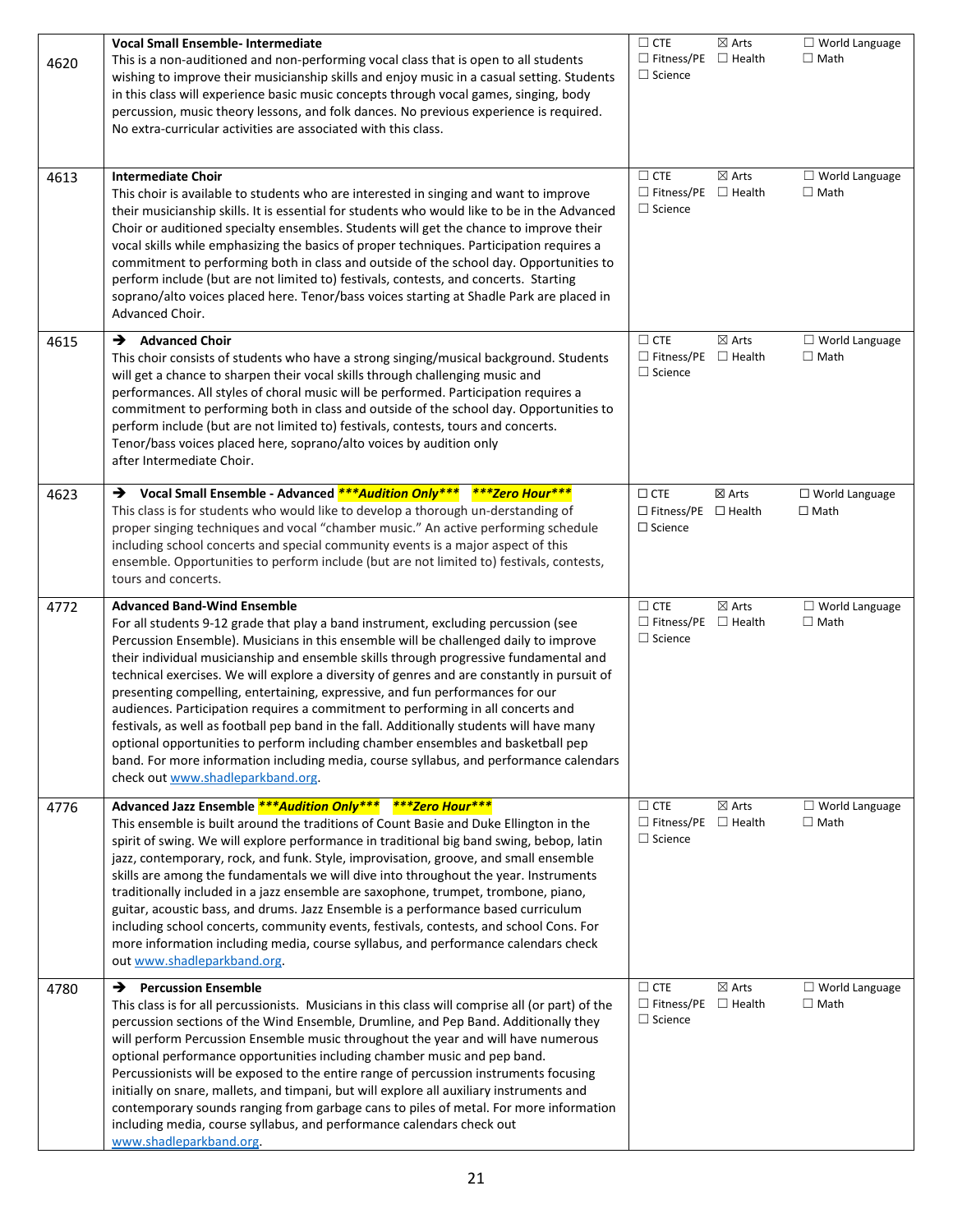| 1607<br>7850<br><b>Visual Arts</b><br>#<br>4201 | Advanced Drama ***Audition Only***<br>This advanced drama course takes a deeper look into all areas of the theater. The first<br>semester will involve study in the areas of make-up, set design, set construction,<br>costumes, properties, acting, types of theater and directing. The second semester will<br>involve the practical application of the material learned during the first semester.<br>Participation requires a commitment to performing both in class and outside of the<br>school day.<br><b>Stagecraft</b><br>If you are interested in the wonderful world of theater but you don't really want to act or<br>you just want to diversify your artistic abilities, this is the course for you! Stagecraft is a<br>hands-on class, in which the participants actively learn and create for the many technical<br>areas of theater, including: lighting, sound costumes, publicity, and stage management.<br><b>Course Title</b><br>Drawing, Sculpting, Painting | $\Box$ CTE<br>$\square$ Fitness/PE<br>$\Box$ Science<br>$\boxtimes$ CTE<br>$\Box$ Fitness/PE<br>$\Box$ Science<br><b>ELECTIVE credit)</b><br>$\Box$ CTE | $\boxtimes$ Arts<br>$\Box$ Health<br>$\Box$ Arts<br>$\square$ Health<br>$\boxtimes$ Arts | $\Box$ World Language<br>$\Box$ Math<br>$\Box$ World Language<br>$\Box$ Math<br>Credit that can be earned (*other than<br>$\Box$ World Language |
|-------------------------------------------------|-----------------------------------------------------------------------------------------------------------------------------------------------------------------------------------------------------------------------------------------------------------------------------------------------------------------------------------------------------------------------------------------------------------------------------------------------------------------------------------------------------------------------------------------------------------------------------------------------------------------------------------------------------------------------------------------------------------------------------------------------------------------------------------------------------------------------------------------------------------------------------------------------------------------------------------------------------------------------------------|---------------------------------------------------------------------------------------------------------------------------------------------------------|------------------------------------------------------------------------------------------|-------------------------------------------------------------------------------------------------------------------------------------------------|
|                                                 |                                                                                                                                                                                                                                                                                                                                                                                                                                                                                                                                                                                                                                                                                                                                                                                                                                                                                                                                                                                   |                                                                                                                                                         |                                                                                          |                                                                                                                                                 |
|                                                 |                                                                                                                                                                                                                                                                                                                                                                                                                                                                                                                                                                                                                                                                                                                                                                                                                                                                                                                                                                                   |                                                                                                                                                         |                                                                                          |                                                                                                                                                 |
|                                                 |                                                                                                                                                                                                                                                                                                                                                                                                                                                                                                                                                                                                                                                                                                                                                                                                                                                                                                                                                                                   |                                                                                                                                                         |                                                                                          |                                                                                                                                                 |
|                                                 |                                                                                                                                                                                                                                                                                                                                                                                                                                                                                                                                                                                                                                                                                                                                                                                                                                                                                                                                                                                   |                                                                                                                                                         |                                                                                          |                                                                                                                                                 |
| 1601                                            | <b>Beginning Drama</b><br>This beginning drama course is designed to develop acting skills and gain a general<br>knowledge of the theater world. Special emphasis is directed toward concentration and<br>development of characterizations. This is a group activity class in which all students take<br>an active part.                                                                                                                                                                                                                                                                                                                                                                                                                                                                                                                                                                                                                                                          | <b>ELECTIVE credit)</b><br>$\Box$ CTE<br>$\Box$ Fitness/PE<br>$\Box$ Science                                                                            | $\boxtimes$ Arts<br>$\Box$ Health                                                        | $\Box$ World Language<br>$\Box$ Math                                                                                                            |
| #                                               | <b>Course Title</b>                                                                                                                                                                                                                                                                                                                                                                                                                                                                                                                                                                                                                                                                                                                                                                                                                                                                                                                                                               |                                                                                                                                                         |                                                                                          | Credit that can be earned (*other than                                                                                                          |
| <b>Theatre Arts</b>                             |                                                                                                                                                                                                                                                                                                                                                                                                                                                                                                                                                                                                                                                                                                                                                                                                                                                                                                                                                                                   |                                                                                                                                                         |                                                                                          |                                                                                                                                                 |
| 4860                                            | Piano/Keyboard Lab<br>This course is for the beginning or intermediate pianist (no previous formal lesson<br>experience) who would like to learn music fundamentals, like reading music and learning<br>music theory, while exploring skills required to play the piano. Reading music will be<br>stressed as well as proper technique and performance etiquette. No extracurricular<br>performances necessary. This is a great class for students wishing to fulfil a musical arts<br>credit without ensemble performances.                                                                                                                                                                                                                                                                                                                                                                                                                                                      | $\Box$ CTE<br>$\Box$ Fitness/PE<br>$\Box$ Science                                                                                                       | $\boxtimes$ Arts<br>$\Box$ Health                                                        | $\Box$ World Language<br>$\Box$ Math                                                                                                            |
| 4855                                            | <b>Guitar Lab</b><br>This course is for the beginning or intermediate guitar player who would like to learn<br>music fundamentals while exploring skills required to play the guitar. School instruments<br>are available for rent if needed. Students are also welcome to bring their own instrument<br>from home. Secure storage is available at school during the day and overnight.                                                                                                                                                                                                                                                                                                                                                                                                                                                                                                                                                                                           | $\Box$ CTE<br>$\Box$ Fitness/PE<br>$\Box$ Science                                                                                                       | $\boxtimes$ Arts<br>$\Box$ Health                                                        | □ World Language<br>$\Box$ Math                                                                                                                 |
| 4790                                            | Chamber Orchestra *** Audition Only***<br>→<br>This select orchestra consists of strings students who have a strong instrumental music<br>background (other orchestral instruments will sometimes be added by the instructor).<br>Students will get a chance to sharpen their skills through challenging music and<br>performances. All styles of orchestra music will be performed. Participation requires a<br>commitment to performing both in class and outside of the school day. Opportunities to<br>perform include (but are not limited to) festivals, contests, tours and concerts. For more<br>information including media, course syllabus, and performance calendars check<br>out www.shadleparkband.org.                                                                                                                                                                                                                                                             | $\Box$ CTE<br>$\Box$ Fitness/PE<br>$\Box$ Science                                                                                                       | $\boxtimes$ Arts<br>$\Box$ Health                                                        | $\Box$ World Language<br>$\Box$ Math                                                                                                            |
|                                                 | <b>String Orchestra</b><br>Students who play string instruments should enroll in this class (other orchestral<br>instruments will sometimes be added by the instructor). Fundamentals of orchestra<br>techniques will be introduced and explored. This is a great class to sharpen performance<br>skills in order to audition for the select, more advanced ensemble. Various styles of<br>orchestra music will be performed. Opportunities to perform include (but are not limited<br>to) festivals, contests, tours and concerts. For more information including media, course<br>syllabus, and performance calendars check out www.shadleparkband.org.                                                                                                                                                                                                                                                                                                                         | $\Box$ CTE<br>$\square$ Fitness/PE<br>$\Box$ Science                                                                                                    | $\boxtimes$ Arts<br>$\Box$ Health                                                        | □ World Language<br>$\square$ Math                                                                                                              |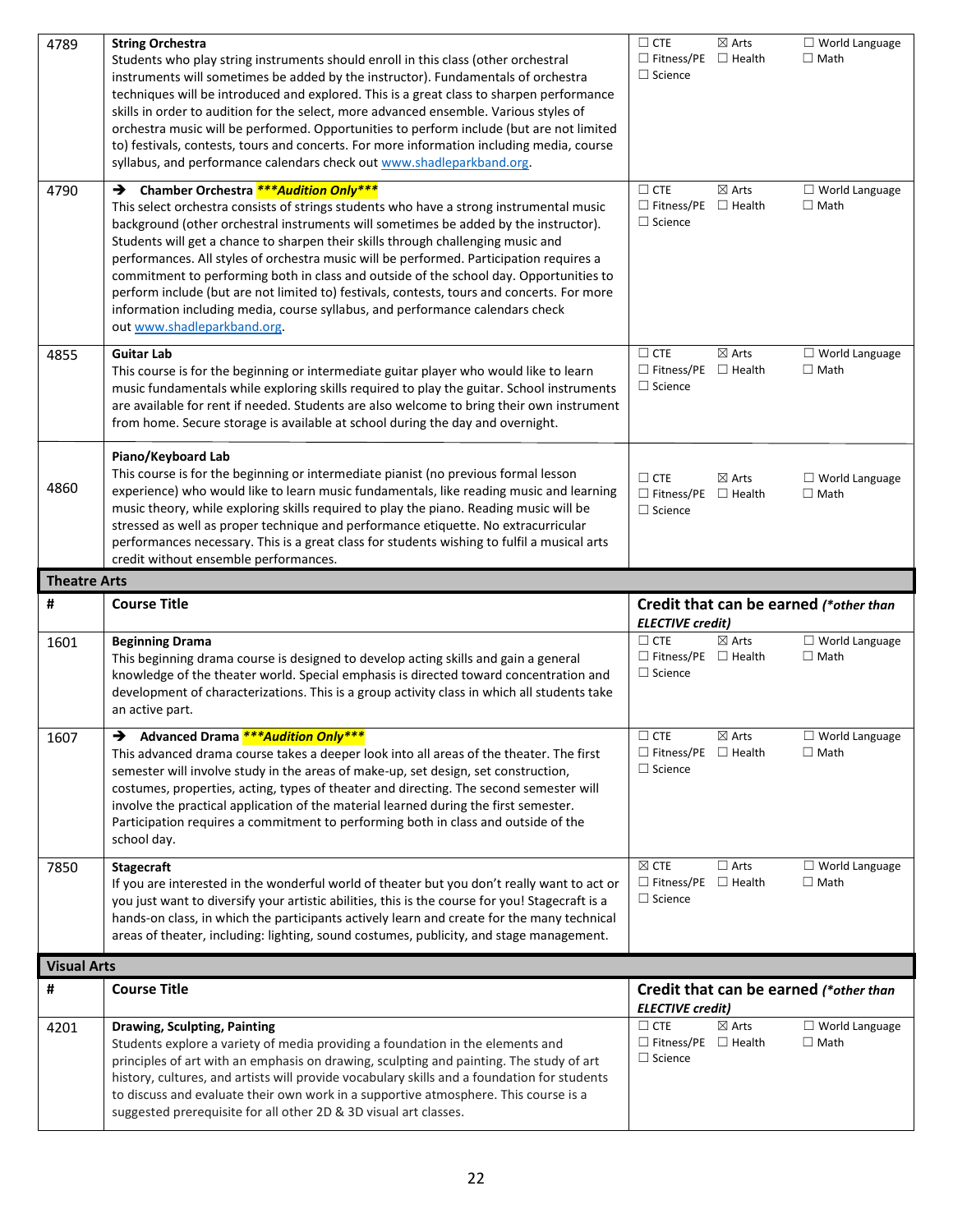| 4221 | $\rightarrow$ Intermediate Drawing<br>Students will apply the elements and principles of visual art by demonstrating a variety<br>of drawing media and techniques to create artwork. Subject matter will vary from still<br>life to the human form to nature and abstract design. The study of art history, cultures,<br>and artists will provide vocabulary skills and a foundation for students to discuss and<br>evaluate their own work in a supportive atmosphere.                                                       | $\Box$ CTE<br>□ Fitness/PE<br>$\Box$ Science                         | $\boxtimes$ Arts<br>$\Box$ Health | $\Box$ World Language<br>$\Box$ Math                                                             |
|------|-------------------------------------------------------------------------------------------------------------------------------------------------------------------------------------------------------------------------------------------------------------------------------------------------------------------------------------------------------------------------------------------------------------------------------------------------------------------------------------------------------------------------------|----------------------------------------------------------------------|-----------------------------------|--------------------------------------------------------------------------------------------------|
| 4231 | $\rightarrow$ Intermediate Painting<br>Students will apply the elements and principles of visual art by demonstrating a variety<br>of painting techniques to create artwork. Subject matter will vary from still life to the<br>human form to nature and abstract design. The study of art history, cultures, and artists<br>will provide vocabulary skills and a foundation for students to discuss and evaluate their<br>own work in a supportive atmosphere.                                                               | $\Box$ CTE<br>$\Box$ Fitness/PE<br>$\Box$ Science                    | $\boxtimes$ Arts<br>$\Box$ Health | $\Box$ World Language<br>$\Box$ Math                                                             |
| 4223 | $\rightarrow$ Advanced Drawing<br>Students will apply the elements and principles of visual art by demonstrating a variety<br>of drawing media and techniques to create artwork. Subject matter will vary from still<br>life to the human form to nature and abstract design. The study of art history, cultures,<br>and artists will provide vocabulary skills and a foundation for students to discuss and<br>evaluate their own work in a supportive atmosphere.                                                           | $\Box$ CTE<br>$\Box$ Fitness/PE $\Box$ Health<br>$\Box$ Science      | $\boxtimes$ Arts                  | $\Box$ World Language<br>$\Box$ Math                                                             |
| 4233 | $\rightarrow$ Advanced Painting<br>Students will apply the elements and principles of visual art by demonstrating a variety<br>of painting techniques to create artwork. Subject matter will vary from still life to the<br>human form to nature and abstract design. The study of art history, cultures, and artists<br>will provide vocabulary skills and a foundation for students to discuss and evaluate their<br>own work in a supportive atmosphere.                                                                   | $\Box$ CTE<br>$\Box$ Fitness/PE $\Box$ Health<br>$\Box$ Science      | $\boxtimes$ Arts                  | $\Box$ World Language<br>$\Box$ Math                                                             |
| 4341 | <b>Senior Studio Art</b><br>$\rightarrow$<br>This is an advanced art class for students who have decided to pursue an art career or<br>seek scholarships to art schools and/or universities. In this class students will have the<br>opportunity to produce a portfolio of selected work.                                                                                                                                                                                                                                     | $\Box$ CTE<br>$\Box$ Fitness/PE $\Box$ Health<br>$\Box$ Science      | $\boxtimes$ Arts                  | $\Box$ World Language<br>$\Box$ Math                                                             |
| 4345 | $\rightarrow$ AP Studio Art: Drawing<br>Advanced Placement Studio Art is for art students that are interested in completing the<br>AP Drawing Portfolio to submit to the College Board to receive college credit. Students are<br>challenged to develop their own work while meeting the requirements for the portfolio as<br>stated by the College Board. This class explores a variety of mediums, subject matters, and<br>styles.                                                                                          | $\Box$ CTE<br>$\Box$ Fitness/PE $\Box$ Health<br>$\Box$ Science      | $\boxtimes$ Arts                  | $\Box$ World Language<br>$\Box$ Math                                                             |
| 7751 | <b>Digital Photography</b><br>Capture the world around you in pictures and create a portfolio of your work. In this<br>course you will gain knowledge of fundamental competencies in electronic digital<br>cameras such as: image capture, lighting, lenses, scanning both negative and positive<br>images in black and white and in color (with a greater emphasis on color). College credit<br>at SCC is available for completing specific skills in this course.                                                           | $\boxtimes$ CTE<br>$\Box$ Fitness/PE<br>$\Box$ Science               | $\boxtimes$ Arts<br>$\Box$ Health | $\Box$ World Language<br>$\Box$ Math<br>Dual Credit Course: 1.0 total credit, fulfills Art & CTE |
| 7874 | AP Studio Art: 2D Digital Photography ***opportunity to earn college credit***<br>Advanced Placement Digital Photography is for art students that are interested in<br>completing the AP Digital Photography Portfolio to submit to the College Board to<br>receive college credit. Students are challenged to develop their own work while meeting<br>the requirements for the portfolio as stated by the College Board. This class explores a<br>variety of mediums, subject matters, and styles of digital photography.    | $\boxtimes$ CTE<br>$\Box$ Fitness/PE $\Box$ Health<br>$\Box$ Science | $\boxtimes$ Arts                  | $\Box$ World Language<br>$\Box$ Math<br>Dual Credit Course: 1.0 total credit, fulfills Art & CTE |
| 4311 | <b>Ceramics</b><br>Students will apply the elements and principles of visual art while learning various skills<br>and techniques including: hand building; throwing on the potter's wheel; glazing and<br>decorating. Students will construct a variety of functional, utilitarian, and sculptural<br>forms. The study of art history, cultures, and artists will provide vocabulary skills and a<br>foundation for students to discuss and evaluate their own work in a supportive<br>atmosphere.                            | $\Box$ CTE<br>$\Box$ Fitness/PE $\Box$ Health<br>$\Box$ Science      | $\boxtimes$ Arts                  | $\Box$ World Language<br>$\Box$ Math                                                             |
| 4313 | <b>Advanced Ceramics</b><br>$\rightarrow$<br>Students will apply the elements and principles of visual art while enhancing various<br>skills and techniques including: hand building; throwing on the potter's wheel; glazing<br>and decorating. Students will construct a variety of functional, utilitarian, and sculptural<br>forms. The study of art history, cultures, and artists will provide vocabulary skills and a<br>foundation for students to discuss and evaluate their own work in a supportive<br>atmosphere. | $\Box$ CTE<br>$\Box$ Fitness/PE $\Box$ Health<br>$\Box$ Science      | $\boxtimes$ Arts                  | $\Box$ World Language<br>$\Box$ Math                                                             |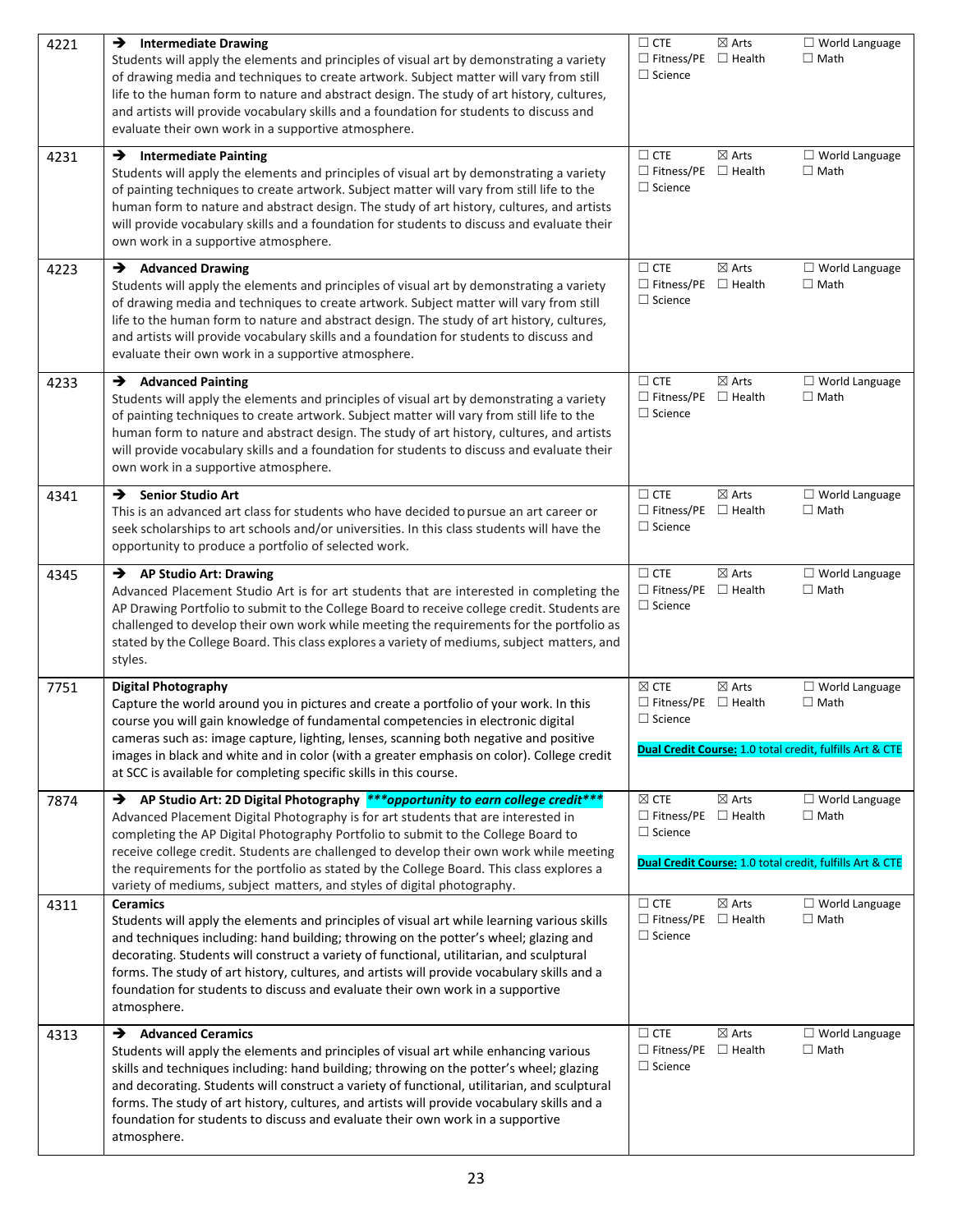| 7860              | Yearbook<br>Members of this class publish the yearbook. This entails work in photography, graphic<br>design, and creative thinking to put it all together. Since we are publishing a product that<br>will be purchased, there is also an element of advertisement and communication that is<br>very important. There will be work done independently outside of school and/or class<br>time. Special permission of the instructor is required for this course. | $\boxtimes$ CTE<br>$\square$ Arts<br>$\Box$ World Language<br>$\Box$ Health<br>$\Box$ Math<br>Fitness/PE<br>$\Box$ Science |
|-------------------|----------------------------------------------------------------------------------------------------------------------------------------------------------------------------------------------------------------------------------------------------------------------------------------------------------------------------------------------------------------------------------------------------------------------------------------------------------------|----------------------------------------------------------------------------------------------------------------------------|
| <b>Humanities</b> |                                                                                                                                                                                                                                                                                                                                                                                                                                                                |                                                                                                                            |
|                   |                                                                                                                                                                                                                                                                                                                                                                                                                                                                |                                                                                                                            |
| #                 | <b>Course Title</b>                                                                                                                                                                                                                                                                                                                                                                                                                                            | Credit that can be earned (*other than<br><b>ELECTIVE credit)</b>                                                          |



|                    | <b>STEM (Science, Technology, Engineering, and Mathematics)</b>                                                                                                                                                                                                                                                                                                                                                                                                                                                                                                                                                                                                                                                                                                                                                                                                                                                              |                                                                                                                                                                                                                            |  |
|--------------------|------------------------------------------------------------------------------------------------------------------------------------------------------------------------------------------------------------------------------------------------------------------------------------------------------------------------------------------------------------------------------------------------------------------------------------------------------------------------------------------------------------------------------------------------------------------------------------------------------------------------------------------------------------------------------------------------------------------------------------------------------------------------------------------------------------------------------------------------------------------------------------------------------------------------------|----------------------------------------------------------------------------------------------------------------------------------------------------------------------------------------------------------------------------|--|
| <b>Engineering</b> |                                                                                                                                                                                                                                                                                                                                                                                                                                                                                                                                                                                                                                                                                                                                                                                                                                                                                                                              |                                                                                                                                                                                                                            |  |
| #                  | <b>Course Title</b>                                                                                                                                                                                                                                                                                                                                                                                                                                                                                                                                                                                                                                                                                                                                                                                                                                                                                                          | Credit that can be earned (*other than<br><b>ELECTIVE credit)</b>                                                                                                                                                          |  |
| 8127               | $\rightarrow$ PLTW- Aerospace Engineering<br>This course propels students' learning in the fundamentals of atmospheric and space<br>flight. As they explore the physics of flight, students bring the concepts to life by<br>designing an airfoil, propulsion system, and rockets. They learn basic orbital mechanics<br>using industry-standard software. They also explore robot systems through projects such<br>as remotely operated vehicles.                                                                                                                                                                                                                                                                                                                                                                                                                                                                           | $\Box$ Arts<br>$\boxtimes$ CTE<br>$\Box$ World Language<br>$\Box$ Fitness/PE $\Box$ Health<br>$\Box$ Math<br>$\Box$ Science                                                                                                |  |
|                    | <b>Biomedical Science</b>                                                                                                                                                                                                                                                                                                                                                                                                                                                                                                                                                                                                                                                                                                                                                                                                                                                                                                    |                                                                                                                                                                                                                            |  |
| $\pmb{\sharp}$     | <b>Course Title</b>                                                                                                                                                                                                                                                                                                                                                                                                                                                                                                                                                                                                                                                                                                                                                                                                                                                                                                          | Credit that can be earned (*other than<br><b>ELECTIVE credit)</b>                                                                                                                                                          |  |
| 5307               | PLTW- Principles of Biomedical Science (Year 1)<br>Student work involves the study of human medicine, research processes, an introduction<br>to bioinformatics, and the use of computer science mathematics and information theory<br>to model and analyze biological systems. Students investigate the human body systems<br>and various health conditions including: heart disease, diabetes, sickle-cell disease,<br>hypercholesterolemia, as well as infectious diseases. They determine the factors that led<br>to the death of a fictional person, and investigate lifestyle choices and med e been able to<br>prolong the person's life.                                                                                                                                                                                                                                                                              | $\boxtimes$ CTE<br>$\Box$ Arts<br>$\Box$ World Language<br>$\Box$ Fitness/PE $\Box$ Health<br>$\Box$ Math<br>$\boxtimes$ Science<br>Dual Credit Course: 1.0 total credit, fulfills Science<br>(lab science) & CTE          |  |
| 5309               | → PLTW – Human Body Systems (Year 2)<br>Students engage in the study of the processes, structures, and interactions of the human<br>body systems. Important concepts in the course include: communication, transport of<br>substances, locomotion, metabolic processes, defense, and protection. The central theme<br>is how the body systems work together to maintain homeostasis and good health. The<br>systems are studied as "parts of a whole," working together to keep the amazing human<br>machine functioning at an optimal level. Students design experiments, investigate the<br>structures and functions of body systems, and use data acquisition software to monitor<br>body functions such as muscle movement, reflex and voluntary actions, and respiratory<br>operations. Students work through interesting real-world cases and play the role of<br>biomedical professionals to solve medical mysteries. | $\boxtimes$ CTE<br>$\Box$ Arts<br>□ World Language<br>$\Box$ Fitness/PE $\Box$ Health<br>$\square$ Math<br>$\boxtimes$ Science<br>Dual Credit Course: 1.0 total credit, fulfills Science<br>(Anatomy and Physiology) & CTE |  |
| 5347               | PLTW - Medical Interventions (Year 3)<br>$\rightarrow$<br>Students investigate a variety of interventions involved in the prevention, diagnosis and<br>treatment of disease as they follow the life of a fictitious family. This course is a how to<br>manual for maintaining overall health and homeostasis in the body. Students explore<br>how to prevent and fight infection; screen and evaluate the code in human DNA; prevent,                                                                                                                                                                                                                                                                                                                                                                                                                                                                                        | $\boxtimes$ CTE<br>$\Box$ Arts<br>$\Box$ World Language<br>$\Box$ Fitness/PE $\Box$ Health<br>$\Box$ Math<br>$\boxtimes$ Science                                                                                           |  |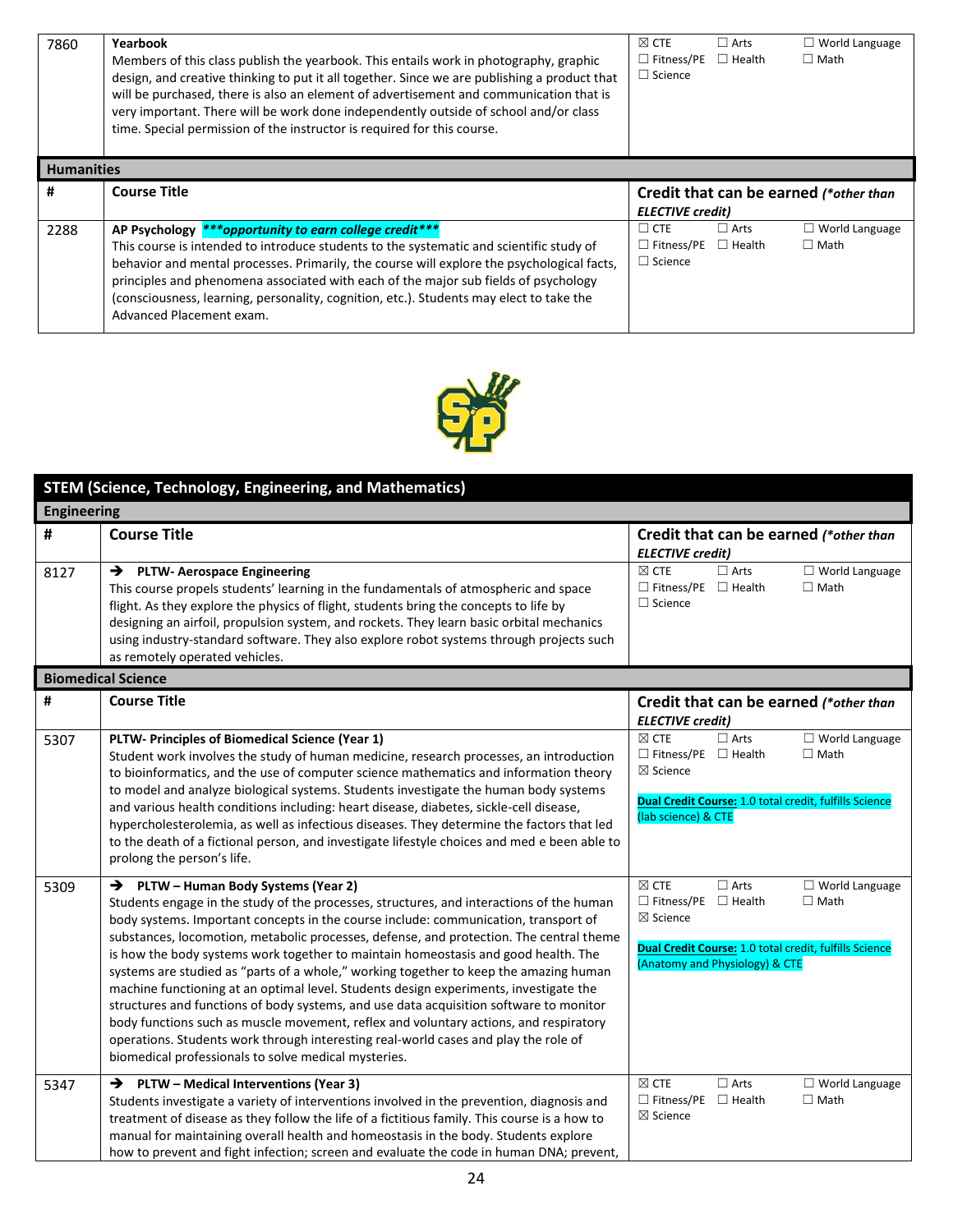|      | diagnose and treat cancer; and prevail when the organs of the body begin to fail. Through<br>these scenarios, students are exposed to a range of interventions related to immunology,<br>surgery, genetics, pharmacology, medical devices, and diagnostics.                                                                                                                                                                                                                                                                                                                                              | Dual Credit Course: 1.0 total credit, fulfills Science<br>(Anatomy and Physiology) & CTE                                                                                                                                                                                                                        |
|------|----------------------------------------------------------------------------------------------------------------------------------------------------------------------------------------------------------------------------------------------------------------------------------------------------------------------------------------------------------------------------------------------------------------------------------------------------------------------------------------------------------------------------------------------------------------------------------------------------------|-----------------------------------------------------------------------------------------------------------------------------------------------------------------------------------------------------------------------------------------------------------------------------------------------------------------|
| 5347 | $\rightarrow$ PLTW – BioMedical Innovation (Year 4)<br>In Biomedical Innovation (BI), the final course of the PLTW Biomedical Science sequence,<br>students build on the knowledge and skills gained from previous courses to design<br>innovative solutions for the most pressing health challenges of the 21st century. Students<br>address topics ranging from public health and biomedical engineering to clinical medicine<br>and physiology. They have the opportunity to work on an independent project with a<br>mentor or advisor from a university, medical facility, or research institution. | $\boxtimes$ CTE<br>$\Box$ Arts<br>$\Box$ World Language<br>$\Box$ Fitness/PE $\Box$ Health<br>$\Box$ Math<br>$\boxtimes$ Science<br>Dual Credit Course: 1.0 total credit, fulfills Science<br>(Anatomy and Physiology) & CTE                                                                                    |
|      | <b>Applied Technology</b>                                                                                                                                                                                                                                                                                                                                                                                                                                                                                                                                                                                |                                                                                                                                                                                                                                                                                                                 |
| #    | <b>Course Title</b>                                                                                                                                                                                                                                                                                                                                                                                                                                                                                                                                                                                      | Credit that can be earned (*other than<br><b>ELECTIVE credit)</b>                                                                                                                                                                                                                                               |
| 8215 | <b>Web Design</b><br>This project-based class teaches professional web design using Adobe Creative Suite and<br>other popular software. The curriculum is designed to teach the full process of designing,<br>developing, and managing the creation of websites. Students create multimedia websites<br>using Dreamweaver, web graphics and digital photography with Photoshop and other<br>photo editing and drawing programs, web animation with Flash, and web video editing<br>software. Students interested in the area of web development are encouraged to take<br>this class.                    | $\boxtimes$ CTE<br>$\boxtimes$ Arts<br>$\Box$ World Language<br>$\Box$ Fitness/PE $\Box$ Health<br>$\Box$ Math<br>$\Box$ Science<br>Dual Credit Course: 1.0 total credit, fulfills Art & CTE                                                                                                                    |
|      | <b>Computer Science</b>                                                                                                                                                                                                                                                                                                                                                                                                                                                                                                                                                                                  |                                                                                                                                                                                                                                                                                                                 |
| #    | <b>Course Title</b>                                                                                                                                                                                                                                                                                                                                                                                                                                                                                                                                                                                      | Credit that can be earned (*other than<br><b>ELECTIVE credit)</b>                                                                                                                                                                                                                                               |
| 9200 | <b>Exploring Computer Science</b><br>Create Apps, games, robots and websites using your new Computation Thinking Skills.<br>Our students are exposed to computer fundamentals and tools allowing you to gain<br>understanding and build confidence. Students use visual, block-based programming<br>(Scratch2) and move to text-based languages such as Python and Arduino coding for<br>robotics.                                                                                                                                                                                                       | $\boxtimes$ CTE<br>$\Box$ Arts<br>$\overline{\Box}$ World Language<br>$\Box$ Fitness/PE $\Box$ Health<br>$\Box$ Math<br>$\Box$ Science                                                                                                                                                                          |
| 8293 | AP Computer Science Principles *** opportunity to earn college credit***<br>Advanced Placement Computer Science Principles provides instruction in the use of the<br>JAVA-Script programming language to design, write, and analyze APPS in preparation for<br>the AP Computer Science Principles exam.                                                                                                                                                                                                                                                                                                  | $\Box$ Arts<br>$\boxtimes$ CTE<br>□ World Language<br>$\Box$ Fitness/PE $\Box$ Health<br>$\boxtimes$ Math<br>$\boxtimes$ Science<br>Dual Credit Course: 1.0 total credit, fulfills either<br>Math/Science & CTE<br>**Note: for math credit student must be<br>concurrently enrolled in Algebra II or above      |
| 9214 | AP Computer Programming A *** opportunity to earn college credit***<br>→<br>AP Computer Science A is an introductory college-level computer science course focusing<br>on the JAVA programming language. Students cultivate their understanding of coding<br>through analyzing, writing, and testing code as they explore concepts like modularity,<br>variables, and control structures. Students taking this course should have a firm<br>understanding of low level coding languages like Java Script or Python. The prerequisite<br>for this course is AP Computer Science Principles.               | $\boxtimes$ CTE<br>$\Box$ Arts<br>$\Box$ World Language<br>$\Box$ Fitness/PE $\Box$ Health<br>$\boxtimes$ Math<br>$\boxtimes$ Science<br>Dual Credit Course: 1.0 total credit, fulfills either<br>Math/Science & CTE<br>**Note: for math credit student must be<br>concurrently enrolled in Algebra II or above |
|      | <b>Agricultural Science</b>                                                                                                                                                                                                                                                                                                                                                                                                                                                                                                                                                                              |                                                                                                                                                                                                                                                                                                                 |
| #    | <b>Course Title</b>                                                                                                                                                                                                                                                                                                                                                                                                                                                                                                                                                                                      | Credit that can be earned (*other than<br><b>ELECTIVE credit)</b>                                                                                                                                                                                                                                               |
| 8241 | Plant Science Year 1 (*not NCAA approved- do not take if you plan on being an NCAA Division I<br>or Division II athlete)<br>Plant science offers students a chance to study plant structure,<br>function, propagation, soil, and greenhouse management in a hands on environment.                                                                                                                                                                                                                                                                                                                        | $\Box$ World Language<br>$\boxtimes$ CTE<br>$\Box$ Arts<br>$\Box$ Fitness/PE $\Box$ Health<br>$\Box$ Math<br>$\boxtimes$ Science                                                                                                                                                                                |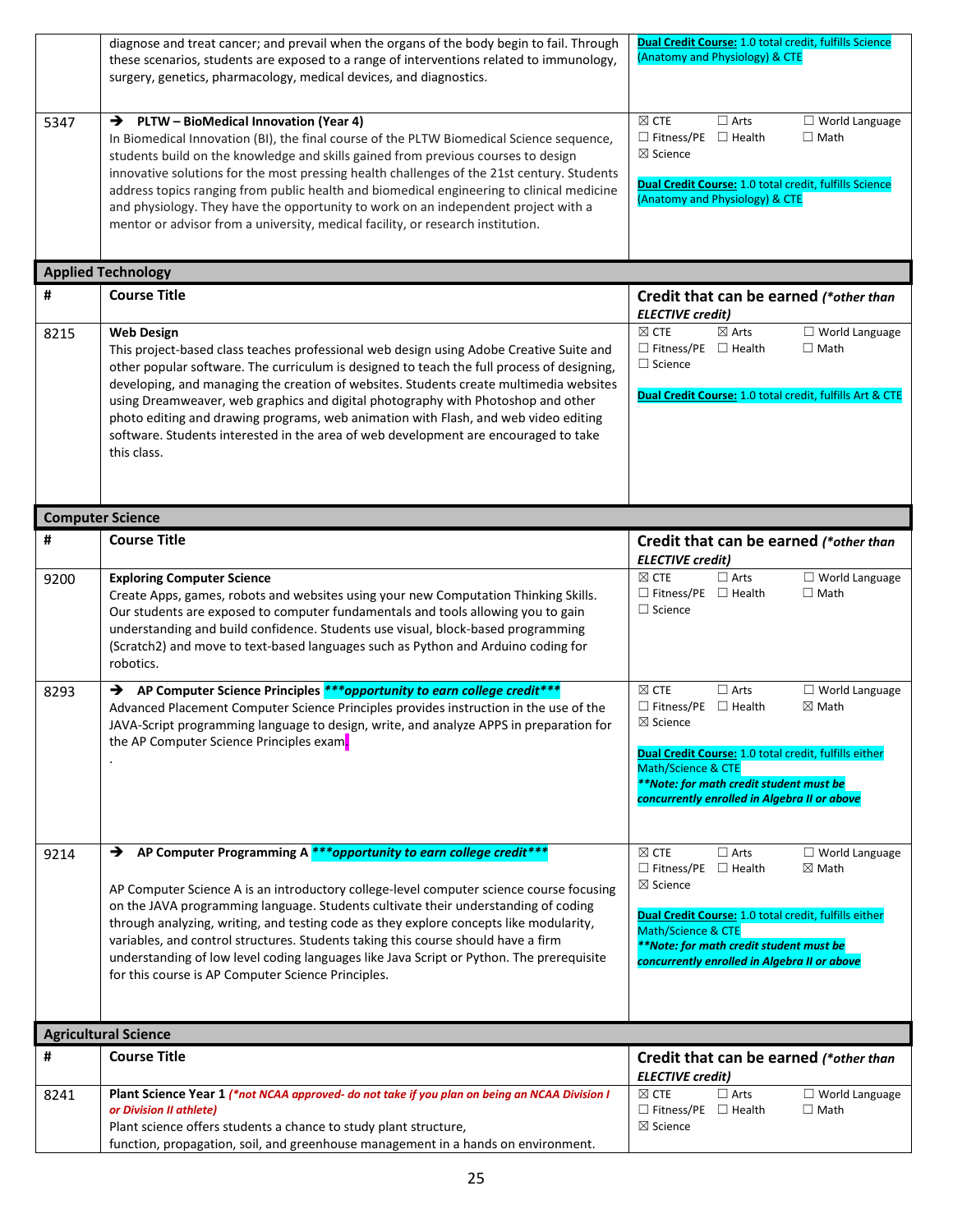|      | Throughout this course, students will be able to gain scientific understanding AND<br>practical application knowledge in Spokane Public School's exclusive operating<br>greenhouse. Students study the extensive opportunities available in the agricultural field<br>and have the option to participate in F.F.A. Career awareness and the development of<br>business and leadership skills are just two of the benefits of FFA. This course is offered as<br>either a CTE elective credit OR a lab based science. Successful completion of Biology<br>required for registration.                                                                                                                                                        | Dual Credit Course: 1.0 total credit, fulfills Science<br>(lab science) & CTE                                                                                                                                        |
|------|-------------------------------------------------------------------------------------------------------------------------------------------------------------------------------------------------------------------------------------------------------------------------------------------------------------------------------------------------------------------------------------------------------------------------------------------------------------------------------------------------------------------------------------------------------------------------------------------------------------------------------------------------------------------------------------------------------------------------------------------|----------------------------------------------------------------------------------------------------------------------------------------------------------------------------------------------------------------------|
| 8243 | →<br>Plant Science Year 2 (*not NCAA approved- do not take if you plan on being an NCAA<br><b>Division I or Division II athlete)</b><br>This class is designed to prepare students for a career related to horticulture through<br>"hands on" activities integrating science concepts, chemistry, and botany. Students will<br>work through a series of units developing skills in floriculture, greenhouse production and<br>operation, landscaping, and nursery production. Emphasis will also be given to agri-<br>business skills such as salesmanship and management. Practical experience will be gained<br>through operating the Shadle Park Flower Shop and greenhouses as well as maintaining<br>and beautifying school grounds. | $\boxtimes$ CTE<br>$\Box$ World Language<br>$\Box$ Arts<br>$\Box$ Health<br>$\Box$ Math<br>$\Box$ Fitness/PE<br>$\boxtimes$ Science<br>Dual Credit Course: 1.0 total credit, fulfills Science<br>(lab science) & CTE |



|                | <b>WORLD LANGUAGES</b>                                                                                                                                                                                                                                                                                                                                                                                                                                                                                                                                                                                                                                                                                                                                                                                                                 |                                                                                                                                |  |  |  |
|----------------|----------------------------------------------------------------------------------------------------------------------------------------------------------------------------------------------------------------------------------------------------------------------------------------------------------------------------------------------------------------------------------------------------------------------------------------------------------------------------------------------------------------------------------------------------------------------------------------------------------------------------------------------------------------------------------------------------------------------------------------------------------------------------------------------------------------------------------------|--------------------------------------------------------------------------------------------------------------------------------|--|--|--|
| <b>Spanish</b> |                                                                                                                                                                                                                                                                                                                                                                                                                                                                                                                                                                                                                                                                                                                                                                                                                                        |                                                                                                                                |  |  |  |
| #              | <b>Course Title</b>                                                                                                                                                                                                                                                                                                                                                                                                                                                                                                                                                                                                                                                                                                                                                                                                                    | Credit that can be earned (*other than<br><b>ELECTIVE credit)</b>                                                              |  |  |  |
| 6680           | Spanish 1<br>The first year of a world language is a highly communicative introduction to the language<br>and it is the base upon which levels 2,3,4 and AP are built. Students will learn important<br>vocabulary and grammar and they will be asked to put their knowledge to work in real-<br>life settings. They will be able to talk about their lives, their family and friends, discuss<br>and inquire about weather and pastimes, order food at a restaurant, shop, find their way<br>around a foreign city, and function in new situations. Grammar includes present tense<br>regular and some irregular verbs, adjective agreement, syntax and much more. Students<br>will be reading, writing, listening and speaking every day in class and they will be<br>studying the culture target language as well as their customs. | $\Box$ CTE<br>$\Box$ Arts<br>$\boxtimes$ World Language<br>$\Box$ Fitness/PE<br>$\Box$ Health<br>$\Box$ Math<br>$\Box$ Science |  |  |  |
| 6682           | Spanish 2<br>$\rightarrow$<br>Second year study enables students to expand vocabulary and explore the target<br>language using more complicated structures and systems such as past tenses and<br>reflexive verbs, . As students increase their ability to understand, they will be speaking<br>with more confidence and complexity. In addition, they will read short selections and<br>stories at more advanced levels. They will be able to talk about where they live, life after<br>school, clothing, technology, vacations by plane and train and family celebrations.<br>Classwork will be conducted in the language as much as possible to provide practice in<br>expression and comprehension. Students' cultural awareness expands through a<br>multimedia, hands-on approach.                                               | $\Box$ CTE<br>$\Box$ Arts<br>$\boxtimes$ World Language<br>$\Box$ Fitness/PE<br>$\Box$ Health<br>$\Box$ Math<br>$\Box$ Science |  |  |  |
| 6690           | <b>Spanish 3 Honors</b><br>$\rightarrow$<br>The third year of language is the year when all the pieces of language come together.<br>Students will read authentic pieces of literature, watch and comprehend foreign films,<br>learn sophisticated vocabulary, gram- mar, syntax and speak and learn totally in the<br>target language. Third year language study offers students the opportunity to go<br>beyond the basics and attain a higher level of fluency and competency in all language<br>skills. Grammar includes the imperative, the Subjunctive, double object pronouns and<br>the present perfect. Activities may include creative, self-directed projects and                                                                                                                                                           | $\Box$ CTE<br>$\Box$ Arts<br>$\boxtimes$ World Language<br>□ Fitness/PE<br>$\Box$ Health<br>$\Box$ Math<br>$\Box$ Science      |  |  |  |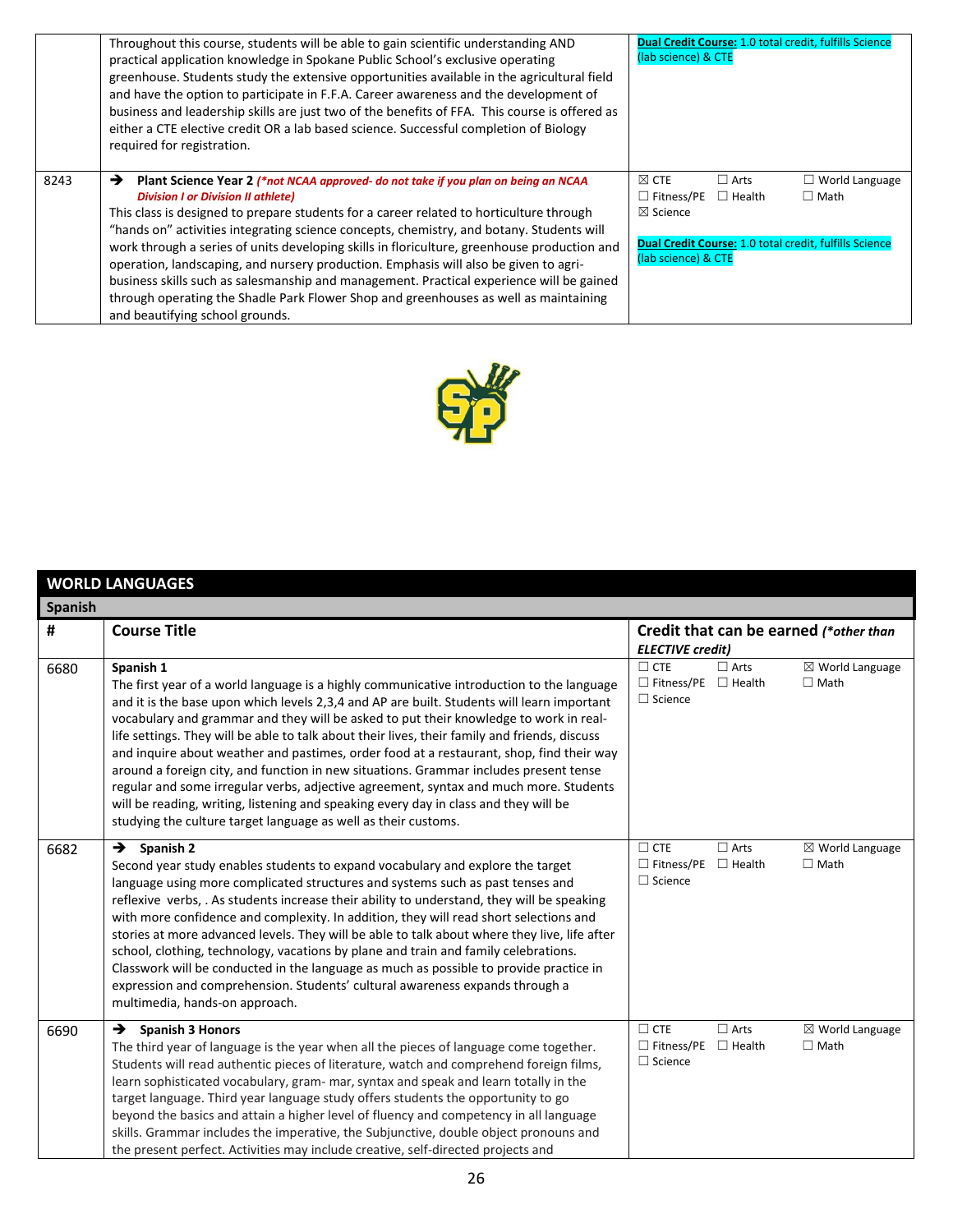|               | presentations. Students will be encouraged to communicate predominately in the<br>language.                                                                                                                                                                                                                                                                                                                                                                                                                                                                                                                                                                                                                                                                                                                                                                                                                                                                                                                                                                                                                                                                                                                                                                                                                                                                                                                                                                               |                                                                 |             |                                                                            |
|---------------|---------------------------------------------------------------------------------------------------------------------------------------------------------------------------------------------------------------------------------------------------------------------------------------------------------------------------------------------------------------------------------------------------------------------------------------------------------------------------------------------------------------------------------------------------------------------------------------------------------------------------------------------------------------------------------------------------------------------------------------------------------------------------------------------------------------------------------------------------------------------------------------------------------------------------------------------------------------------------------------------------------------------------------------------------------------------------------------------------------------------------------------------------------------------------------------------------------------------------------------------------------------------------------------------------------------------------------------------------------------------------------------------------------------------------------------------------------------------------|-----------------------------------------------------------------|-------------|----------------------------------------------------------------------------|
| 6692          | $\rightarrow$ Spanish 4 Honors<br>Fourth-year courses enable students to attain a high degree of proficiency in speaking,<br>reading, writing and understanding the language. Practice in listening, conversation skills<br>and reading novels in the target language is emphasized along with deeper<br>understanding of history and traditions. Students learn advanced grammar and syntax<br>such as highly irregular past tense verbs, progressive tenses, the subjunctive in all its<br>forms, the passive voice and all perfect tenses. In addition, the text studies many<br>places/areas of the Spanish-speaking world, looking at each region's culture,<br>geography and history. You will also work with authentic news articles that come from<br>that part of the world as well as poetry and prose that originates from the area being<br>studied. The classes are conducted entirely in the target language.                                                                                                                                                                                                                                                                                                                                                                                                                                                                                                                                               | $\Box$ CTE<br>$\Box$ Fitness/PE $\Box$ Health<br>$\Box$ Science | $\Box$ Arts | $\boxtimes$ World Language<br>$\square$ Math                               |
| 6800          | $\rightarrow$ AP Spanish<br>AP Language and Culture is intended for students in their 4 <sup>th</sup> /5 <sup>th</sup> year of language study.<br>The target language is the exclusive language of communication in the course, where<br>students are immersed in an environment enriched by authentic materials (literature,<br>online journals, newspaper articles, podcasts music, film), guest speakers from our own<br>community, and active teacher-student and student-student communication. The focus<br>of the course is to prepare students to use the target language as effective<br>communicators in real life settings via variety of opportunities to achieve proficiency in<br>each of ACTFL's (American Council on the Teaching of Foreign Language) three modes of<br>communication. Focus will center on the six themes of every AP language course: Beauty<br>and Esthetics, Contemporary Life, Families and Communities, Global Challenges, Personal<br>and Public Identities and Science and Technology. Throughout the course, students will<br>engage in discussions, reflective writing, and prepare presentations in which they will<br>make cultural comparisons regarding the products, practices, and perspectives of<br>countries where their language is spoken and those of their own communities.<br>Literature, arts, and media will give students exposure to practices and perspectives of<br>many other countries around the world. | $\Box$ CTE<br>$\Box$ Fitness/PE $\Box$ Health<br>$\Box$ Science | $\Box$ Arts | $\boxtimes$ World Language<br>$\square$ Math                               |
| <b>French</b> |                                                                                                                                                                                                                                                                                                                                                                                                                                                                                                                                                                                                                                                                                                                                                                                                                                                                                                                                                                                                                                                                                                                                                                                                                                                                                                                                                                                                                                                                           |                                                                 |             |                                                                            |
|               |                                                                                                                                                                                                                                                                                                                                                                                                                                                                                                                                                                                                                                                                                                                                                                                                                                                                                                                                                                                                                                                                                                                                                                                                                                                                                                                                                                                                                                                                           |                                                                 |             |                                                                            |
| #             | <b>Course Title</b>                                                                                                                                                                                                                                                                                                                                                                                                                                                                                                                                                                                                                                                                                                                                                                                                                                                                                                                                                                                                                                                                                                                                                                                                                                                                                                                                                                                                                                                       | <b>ELECTIVE credit)</b>                                         |             | Credit that can be earned (*other than                                     |
| 6180          | French 1:<br>The first year of a world language is a highly communicative introduction to the language<br>and it is the base upon which levels 2,3,4 and AP are built. Students will learn important<br>vocabulary and grammar and they will be asked to put their knowledge to work in real-<br>life settings. They will be able to talk about their lives, their family and friends, discuss<br>and inquire about weather and pastimes, order food at a restaurant, find their way<br>around a foreign city, and function in new situations. Grammar includes present tense<br>regular and some irregular verbs, adjective agreement, syntax and much more. Students<br>will be reading, writing, listening and speaking every day in class and they will be<br>studying the culture of the people who speak the target language as well as their<br>customs.                                                                                                                                                                                                                                                                                                                                                                                                                                                                                                                                                                                                           | $\Box$ CTE<br>$\Box$ Fitness/PE $\Box$ Health<br>$\Box$ Science | $\Box$ Arts | $\boxtimes$ World Language<br>$\square$ Math                               |
| 6182          | French <sub>2</sub><br>→<br>Second year study enables students to expand vocabulary and explore the target<br>language using more complicated structures and systems such as past tenses, future<br>tense and reflexive verbs, . As students increase their ability to understand, they will be<br>speaking with more confidence and complexity. In addition, they will read short<br>selections and stories at more advanced levels. They will be able to talk about where<br>they live, life after school, clothing, vacations and professions. Classwork will be<br>conducted in the language as much as possible to provide practice in expression and<br>comprehension. Students' cultural awareness expands through a multimedia, hands-on<br>approach.                                                                                                                                                                                                                                                                                                                                                                                                                                                                                                                                                                                                                                                                                                             | $\Box$ CTE<br>$\Box$ Fitness/PE $\Box$ Health<br>$\Box$ Science | $\Box$ Arts | $\boxtimes$ World Language<br>$\square$ Math<br>$\boxtimes$ World Language |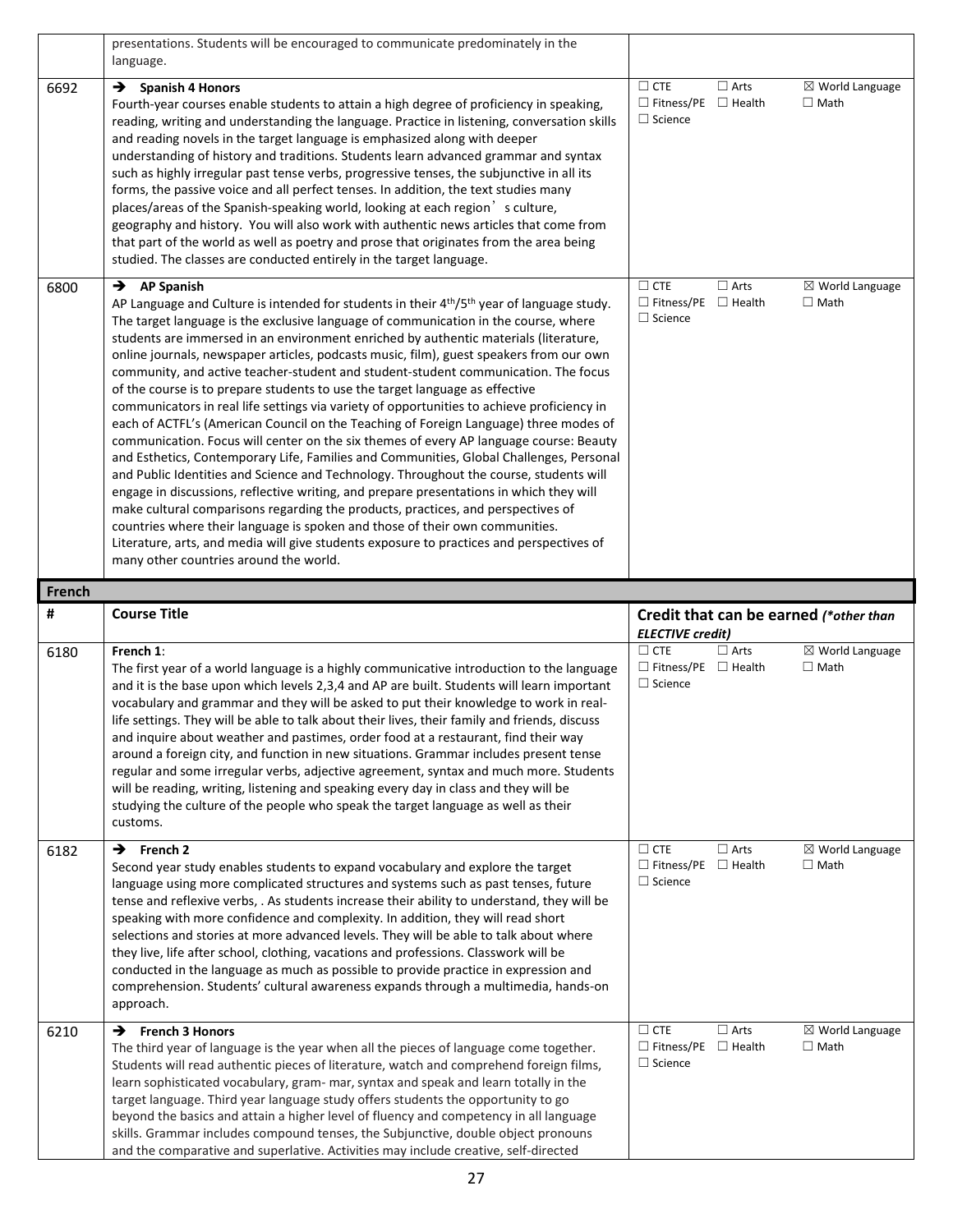|      | projects and presentations. Students will be encouraged to communicate<br>predominately in the language.                                                                                                                                                                                                                                                                                                                                           |                                                                 |             |                                           |
|------|----------------------------------------------------------------------------------------------------------------------------------------------------------------------------------------------------------------------------------------------------------------------------------------------------------------------------------------------------------------------------------------------------------------------------------------------------|-----------------------------------------------------------------|-------------|-------------------------------------------|
| 6212 | <b>French 4 Honors</b><br>Fourth-year courses enable students to attain a high degree of proficiency in speaking,<br>reading, writing and understanding the language. Practice in listening, conversation skills<br>and reading novels in the target language is emphasized along with deeper<br>understanding of history and traditions. Students learn advanced grammar and syntax<br>and classes are conducted entirely in the target language. | $\Box$ CTE<br>$\Box$ Fitness/PE $\Box$ Health<br>$\Box$ Science | $\Box$ Arts | $\boxtimes$ World Language<br>$\Box$ Math |



|                | <b>HEALTH &amp; FITNESS</b>                                                                                                                                                                                                                                                                                                                                                                                                                                                                                                                                                                                                                                                                                                                                                                                                                                                                                                                                                                                                            |                                                                                                                                |  |  |  |
|----------------|----------------------------------------------------------------------------------------------------------------------------------------------------------------------------------------------------------------------------------------------------------------------------------------------------------------------------------------------------------------------------------------------------------------------------------------------------------------------------------------------------------------------------------------------------------------------------------------------------------------------------------------------------------------------------------------------------------------------------------------------------------------------------------------------------------------------------------------------------------------------------------------------------------------------------------------------------------------------------------------------------------------------------------------|--------------------------------------------------------------------------------------------------------------------------------|--|--|--|
| <b>Health</b>  |                                                                                                                                                                                                                                                                                                                                                                                                                                                                                                                                                                                                                                                                                                                                                                                                                                                                                                                                                                                                                                        |                                                                                                                                |  |  |  |
| #              | <b>Course Title</b>                                                                                                                                                                                                                                                                                                                                                                                                                                                                                                                                                                                                                                                                                                                                                                                                                                                                                                                                                                                                                    | Credit that can be earned (*other than<br><b>ELECTIVE credit)</b>                                                              |  |  |  |
| 8591           | Health *** Semester-long course***<br>This required class focuses on a variety of health concepts, skills and behaviors to help<br>you plan for personal and lifelong health goals. You will develop and demonstrate skills,<br>such as analyzing behaviors and their consequences, preventing disease, developing<br>overall wellness, and identifying community health resources. The course includes such<br>topics as nutrition, conflict resolution, Human Growth & Development, emergency<br>situations, stress, addiction and dependency, and diseases. Student & Health CBA in this<br>course.                                                                                                                                                                                                                                                                                                                                                                                                                                 | $\Box$ CTE<br>$\Box$ Arts<br>$\square$ World Language<br>$\Box$ Fitness/PE $\boxtimes$ Health<br>$\Box$ Math<br>$\Box$ Science |  |  |  |
| <b>Fitness</b> |                                                                                                                                                                                                                                                                                                                                                                                                                                                                                                                                                                                                                                                                                                                                                                                                                                                                                                                                                                                                                                        |                                                                                                                                |  |  |  |
| #              | <b>Course Title</b>                                                                                                                                                                                                                                                                                                                                                                                                                                                                                                                                                                                                                                                                                                                                                                                                                                                                                                                                                                                                                    | Credit that can be earned (*other than<br><b>ELECTIVE credit)</b>                                                              |  |  |  |
| 5911           | Intro to Fitness *** Semester-long course***<br>In this first in a series of 3 required semesters of fitness, you will participate in a variety of<br>activities (sports, games, and fitness) in which you will demonstrate competency in<br>activity specific skills; apply knowledge of concepts, principles, strategies and tactics<br>related to movement and performance; demonstrate knowledge and skills to achieve and<br>maintain a health-enhancing level of physical activity and fitness; exhibit responsible<br>personal and social behavior; and recognize the value of physical activity. You will take a<br>look at your individual health behaviors and analyze your current fitness levels,<br>demonstrate your ability to set and adjust individual fitness goals, and create and<br>implement a personal health and fitness plan.                                                                                                                                                                                  | $\Box$ Arts<br>$\Box$ CTE<br>$\Box$ World Language<br>⊠ Fitness/PE<br>$\Box$ Health<br>$\Box$ Math<br>$\Box$ Science           |  |  |  |
| 5912           | $\rightarrow$ Lifetime Fitness<br>In this required course, you will expand on the concepts and skills in Intro to Fitness. You<br>will refine activity specific skills, apply principles and create strategies to improve<br>performance. You will take a leadership role and apply best practices for creating a safe<br>physical activity environment. You will create, implement, monitor, self-assess, and<br>modify a personal fitness and nutrition plan. The fitness center and heart rate monitors<br>will be used to monitor progress towards fitness goals.                                                                                                                                                                                                                                                                                                                                                                                                                                                                  | $\Box$ CTE<br>$\Box$ Arts<br>$\Box$ World Language<br>⊠ Fitness/PE<br>$\Box$ Health<br>$\Box$ Math<br>$\Box$ Science           |  |  |  |
| 8590           | <b>Foods and Fitness</b><br>$\rightarrow$<br>Fitness and Foods can be taken to meet the Lifetime Fitness (Year 2) credit requirement,<br>expanding on the concepts and skills in Intro to Fitness. You will refine activity specific<br>skills, apply principles and create strategies to improve performance. You will take a<br>leadership role and apply best practices for creating a safe physical activity environment.<br>You will create, implement, monitor, self-assess, and modify a personal fitness and<br>nutrition plan. This class offers you the chance to become nutritionally and physically fit!<br>Opportunities are provided to evaluate the attitudes and behaviors related to your<br>wellness. Learn health management skills through foods, nutrition, a variety of activities<br>and exercise, and positive self-image and stress management. Food labs focus on healthy<br>food preparation methods. The fitness center and heart rate monitors will be used to<br>monitor progress towards fitness goals. | $\Box$ Arts<br>$\Box$ CTE<br>$\Box$ World Language<br>$\boxtimes$ Fitness/PE $\Box$ Health<br>$\Box$ Math<br>$\Box$ Science    |  |  |  |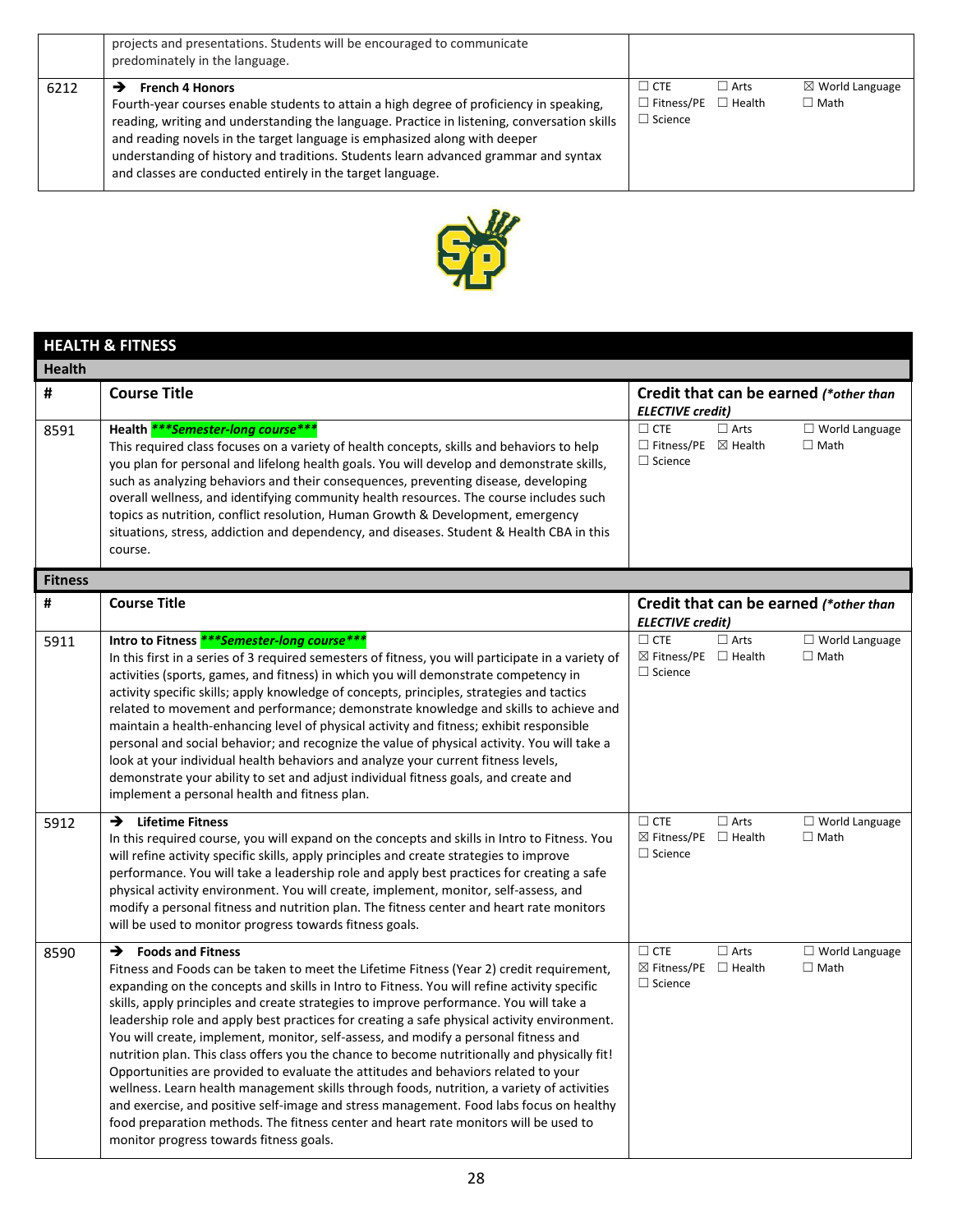| 5935 | <b>Advanced Conditioning</b><br>This class is designed for those students who want to continue working towards their<br>fitness goals in the weight room. Students will be expected to demonstrate, evaluate, use<br>and build on skills and knowledge developed in prior fitness classes.                                    | $\Box$ CTE<br>$\boxtimes$ Fitness/PE $\Box$ Health<br>$\Box$ Science | $\sqcap$ Arts | $\Box$ World Language<br>$\Box$ Math |
|------|-------------------------------------------------------------------------------------------------------------------------------------------------------------------------------------------------------------------------------------------------------------------------------------------------------------------------------|----------------------------------------------------------------------|---------------|--------------------------------------|
| 5934 | → <sup>***</sup> Zero Hour <sup>***</sup> Advanced Conditioning<br>This class is designed for those students who want to continue working towards their<br>fitness goals in the weight room. Students will be expected to demonstrate, evaluate, use<br>and build on skills and knowledge developed in prior fitness classes. | $\Box$ CTE<br>$\boxtimes$ Fitness/PE $\Box$ Health<br>$\Box$ Science | $\Box$ Arts   | $\Box$ World Language<br>$\Box$ Math |



|                        | <b>SPECIAL PROGRAMS</b>                                                                                                                                                                                                                                                                                                                                                                                                                                                                                                                                                                                                                                        |                                                                                                                        |  |  |  |
|------------------------|----------------------------------------------------------------------------------------------------------------------------------------------------------------------------------------------------------------------------------------------------------------------------------------------------------------------------------------------------------------------------------------------------------------------------------------------------------------------------------------------------------------------------------------------------------------------------------------------------------------------------------------------------------------|------------------------------------------------------------------------------------------------------------------------|--|--|--|
| <b>AVID</b>            |                                                                                                                                                                                                                                                                                                                                                                                                                                                                                                                                                                                                                                                                |                                                                                                                        |  |  |  |
| #                      | <b>Course Title</b>                                                                                                                                                                                                                                                                                                                                                                                                                                                                                                                                                                                                                                            | Credit that can be earned (*other than<br><b>ELECTIVE credit)</b>                                                      |  |  |  |
| 9204                   | Leadership<br>Leadership students study the basic qualities of leadership and its role both in school and<br>in the community. They learn to run ASB meetings, plan school activities, set the tone for<br>school spirit and the schools' place in the community, as well as explore the challenges<br>and opportunities that come with leadership while carrying on the schools' tradition of<br>excellence. Grades for students in this class are made up of (1) leading student activities,<br>(2) volunteering time tutoring students after school, and (3) volunteering time in the<br>greater Shadle Park community with emphasis on our feeder schools. | $\Box$ Arts<br>$\Box$ CTE<br>$\Box$ World Language<br>$\Box$ Fitness/PE $\Box$ Health<br>$\Box$ Math<br>$\Box$ Science |  |  |  |
| 9221                   | AVID <sub>9</sub>                                                                                                                                                                                                                                                                                                                                                                                                                                                                                                                                                                                                                                              | $\Box$ CTE<br>$\Box$ Arts<br>$\Box$ World Language<br>$\Box$ Fitness/PE $\Box$ Health<br>$\Box$ Math<br>$\Box$ Science |  |  |  |
| 9223                   | AVID <sub>10</sub>                                                                                                                                                                                                                                                                                                                                                                                                                                                                                                                                                                                                                                             | $\Box$ CTE<br>$\Box$ Arts<br>$\Box$ World Language<br>$\Box$ Fitness/PE $\Box$ Health<br>$\Box$ Math<br>$\Box$ Science |  |  |  |
| 9225                   | AVID <sub>11</sub>                                                                                                                                                                                                                                                                                                                                                                                                                                                                                                                                                                                                                                             | $\Box$ CTE<br>$\Box$ Arts<br>□ World Language<br>$\Box$ Fitness/PE $\Box$ Health<br>$\Box$ Math<br>$\Box$ Science      |  |  |  |
| 9227                   | AVID <sub>12</sub>                                                                                                                                                                                                                                                                                                                                                                                                                                                                                                                                                                                                                                             | $\Box$ Arts<br>$\Box$ CTE<br>$\Box$ World Language<br>$\Box$ Fitness/PE $\Box$ Health<br>$\Box$ Math<br>$\Box$ Science |  |  |  |
| <b>Credit Recovery</b> |                                                                                                                                                                                                                                                                                                                                                                                                                                                                                                                                                                                                                                                                |                                                                                                                        |  |  |  |
| #                      | <b>Course Title</b>                                                                                                                                                                                                                                                                                                                                                                                                                                                                                                                                                                                                                                            |                                                                                                                        |  |  |  |
| 702                    | iCAN 6 <sup>th</sup> Period                                                                                                                                                                                                                                                                                                                                                                                                                                                                                                                                                                                                                                    | Students may earn 0.5 elective credit per semester<br>for additional work within this course.                          |  |  |  |
| 706                    | iCAN 7 <sup>th</sup> Hour                                                                                                                                                                                                                                                                                                                                                                                                                                                                                                                                                                                                                                      | Students DO NOT earn additional credit for these<br>classes beyond the courses in which they are<br>retrieving credit. |  |  |  |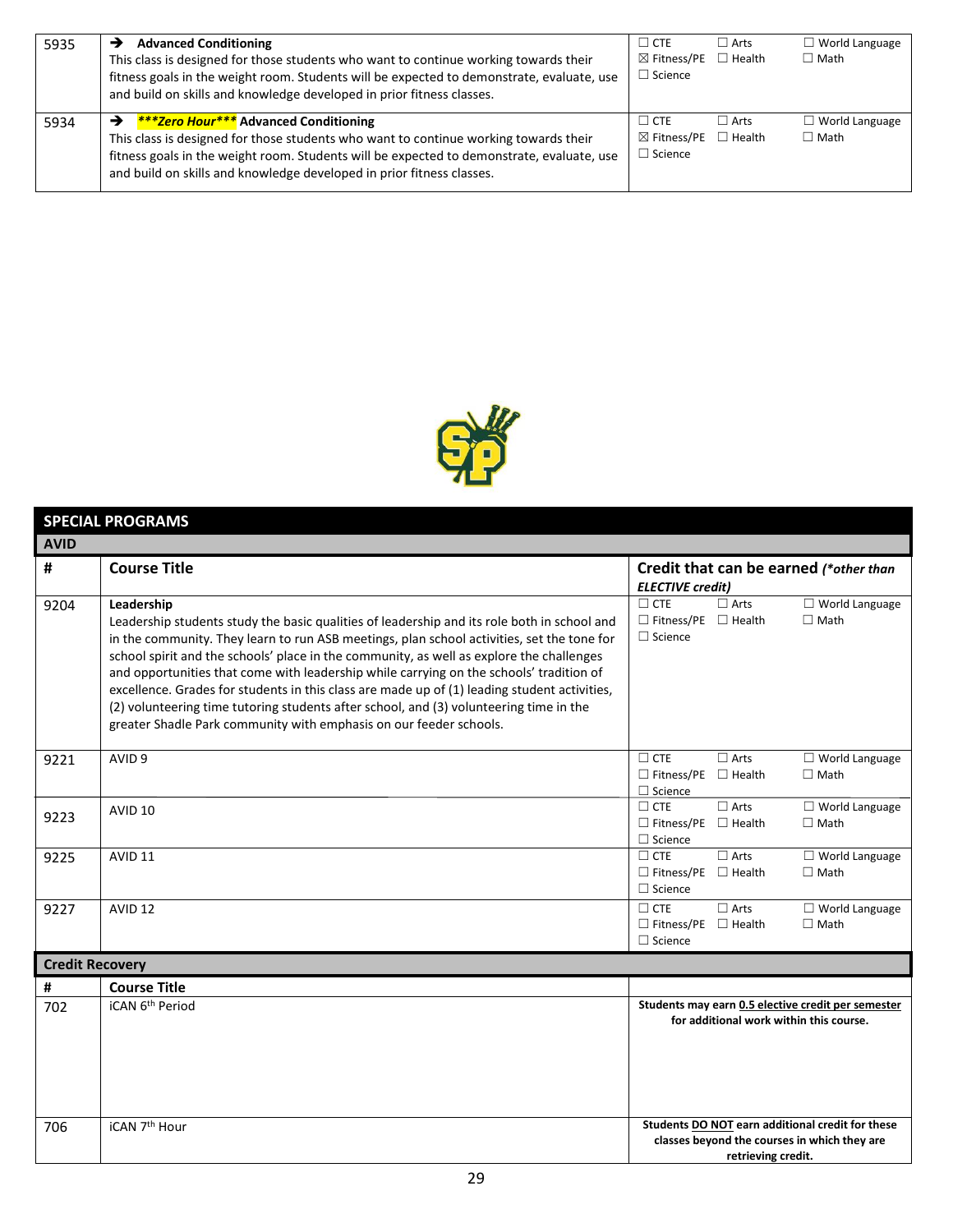|                                   | <b>Academic Support Classes</b><br>***students may be assigned these courses via recommendation from teacher/counselor***                                                                                                                                                                                                                                                                                                                                                                                                                                                                                                                                                                                     |                                                                                                                           |
|-----------------------------------|---------------------------------------------------------------------------------------------------------------------------------------------------------------------------------------------------------------------------------------------------------------------------------------------------------------------------------------------------------------------------------------------------------------------------------------------------------------------------------------------------------------------------------------------------------------------------------------------------------------------------------------------------------------------------------------------------------------|---------------------------------------------------------------------------------------------------------------------------|
| #                                 | <b>Course Title</b>                                                                                                                                                                                                                                                                                                                                                                                                                                                                                                                                                                                                                                                                                           | Credit that can be earned (*other than<br><b>ELECTIVE credit)</b>                                                         |
| 3223                              | <b>Math Lab</b>                                                                                                                                                                                                                                                                                                                                                                                                                                                                                                                                                                                                                                                                                               | $\Box$ CTE<br>$\square$ World Language<br>$\Box$ Arts<br>$\Box$ Fitness/PE $\Box$ Health<br>$\Box$ Math<br>$\Box$ Science |
|                                   | <b>Special Education Courses</b>                                                                                                                                                                                                                                                                                                                                                                                                                                                                                                                                                                                                                                                                              |                                                                                                                           |
| 9701                              | English 9 Targeted ** Special Education Program/IEP Goal Area Required for Placement***<br>This course provides intensive reading and writing intervention for students who have a Reading goal and requires specially designed<br>instruction. The curriculum content is aligned with district approved 9th grade curriculum.                                                                                                                                                                                                                                                                                                                                                                                |                                                                                                                           |
| 9702                              | English 10 Targeted **Special Education Program/IEP Goal Area Required for Placement***<br>This course provides intensive reading and writing intervention for students who have a Reading goal and requires specially designed<br>instruction. The curriculum content is aligned with district approved 10th grade curriculum.                                                                                                                                                                                                                                                                                                                                                                               |                                                                                                                           |
| 9703                              | English 11 Targeted ** Special Education Program/IEP Goal Area Required for Placement ***<br>This course provides intensive reading and writing intervention for students who have a Reading goal and requires specially designed<br>instruction. The curriculum content is aligned with district approved 11th grade curriculum.                                                                                                                                                                                                                                                                                                                                                                             |                                                                                                                           |
| 9904                              | English 12 Targeted **Special Education Program/IEP Goal Area Required for Placement***<br>This course provides intensive reading and writing intervention for students who have a Reading goal and requires specially designed<br>instruction. The curriculum content is aligned with district approved 12th grade curriculum.                                                                                                                                                                                                                                                                                                                                                                               |                                                                                                                           |
| 9740                              | Algebra 1 Targeted **Special Education Program/IEP Goal Area Required for Placement***<br>Algebra will weave together a variety of concepts, procedures and processes in mathematics. This course prepares students for algebra-<br>perfect for students who have struggled previously with math. It provides explicit instruction on essential algebra content including<br>strategies for solving straight line equations, exponents, signed numbers, facility with fractions, decimals and percents, data tables and<br>graphs, and a wide range of word problems involving rate, proportion, probability, and algebraic solutions. Curriculum aligns with district<br>approved Algebra curriculum.        |                                                                                                                           |
| 9742                              | Geometry Targeted ** Special Education Program/IEP Goal Area Required for Placement***<br>Students will explore the basic concepts and methods of Geometry while deepening understanding about plane and solid geometry. This<br>course is offered to students who have struggled with math. It provides explicit instruction on essential and basic geometry content<br>including strategies for solving straight-line equations, exponents, signed numbers, facility with fractions, decimals and percents, data<br>tables and graphs, and a wide range of word problems involving rare, proportion, probability, and algebraic solutions. Curriculum aligns<br>with district approved Geometry curriculum. |                                                                                                                           |
| 9748                              | Math Year 3 Targeted ** Special Education Program/IEP Goal Area Required for Placement***<br>This course provides explicit instruction with a continued emphasis on problem solving related to mathematical applications seen in the<br>world. This course is designed for students with IEP goals in math who have already completed Algebra and Geometry targeted. IEP goals<br>and objectives are addressed.                                                                                                                                                                                                                                                                                               |                                                                                                                           |
| 9733                              | Consumer Math Targeted A **Special Education Program/IEP Goal Area Required for Placement***<br>This course provides explicit instruction with a continued emphasis on problem solving related to real world mathematical applications<br>seen in the world. This course is designed for students with IEP goals in math who have already completed Algebra and Geometry targeted.<br>IEP goals and objectives are addressed.                                                                                                                                                                                                                                                                                 |                                                                                                                           |
| 7400                              | Foods and Nutrition SDI **Special Education Program/IEP Goal Area Required for Placement***<br>Learn to make informed decisions about what to eat as well as proper methods of preparation. Foods and Nutrition uses the newest<br>technology to help you manage food resources. Cooking skills, safety, and nutrition are just a few focus areas of this class. Content includes<br>food artistry, global food issues, and kitchen management Prerequisite: Current IEP Graduation Requirement Credit: Elective or CTE                                                                                                                                                                                       |                                                                                                                           |
| 7640<br>$(10^{th} -$<br>$12^{th}$ | Career Choices **Special Education Program/IEP Goal Area Required for Placement***<br>You will understand and be able to use the skills, work habits, and attitudes necessary to succeed in the world of work by taking this<br>course. Applied economics, job search and retention, business math, human relations, problem solving and communications are among the<br>components of this class. Prerequisite: Student must have a current IEP with identified post-secondary goal that is addressed through the<br>course. Graduation Requirement Credit: Elective or CTE                                                                                                                                  |                                                                                                                           |
| 9773                              | Social Skills ** Special Education Program/IEP Goal Area Required for Placement***<br>Students will learn to appropriately meet and greet others, generate and participate in conversations, and respond appropriately while<br>interacting with peers, authority figures, and co-workers. Students will learn and practice acceptable behavioral patterns to use when<br>encountering various social situations. IEP goals and objectives are addressed.                                                                                                                                                                                                                                                     |                                                                                                                           |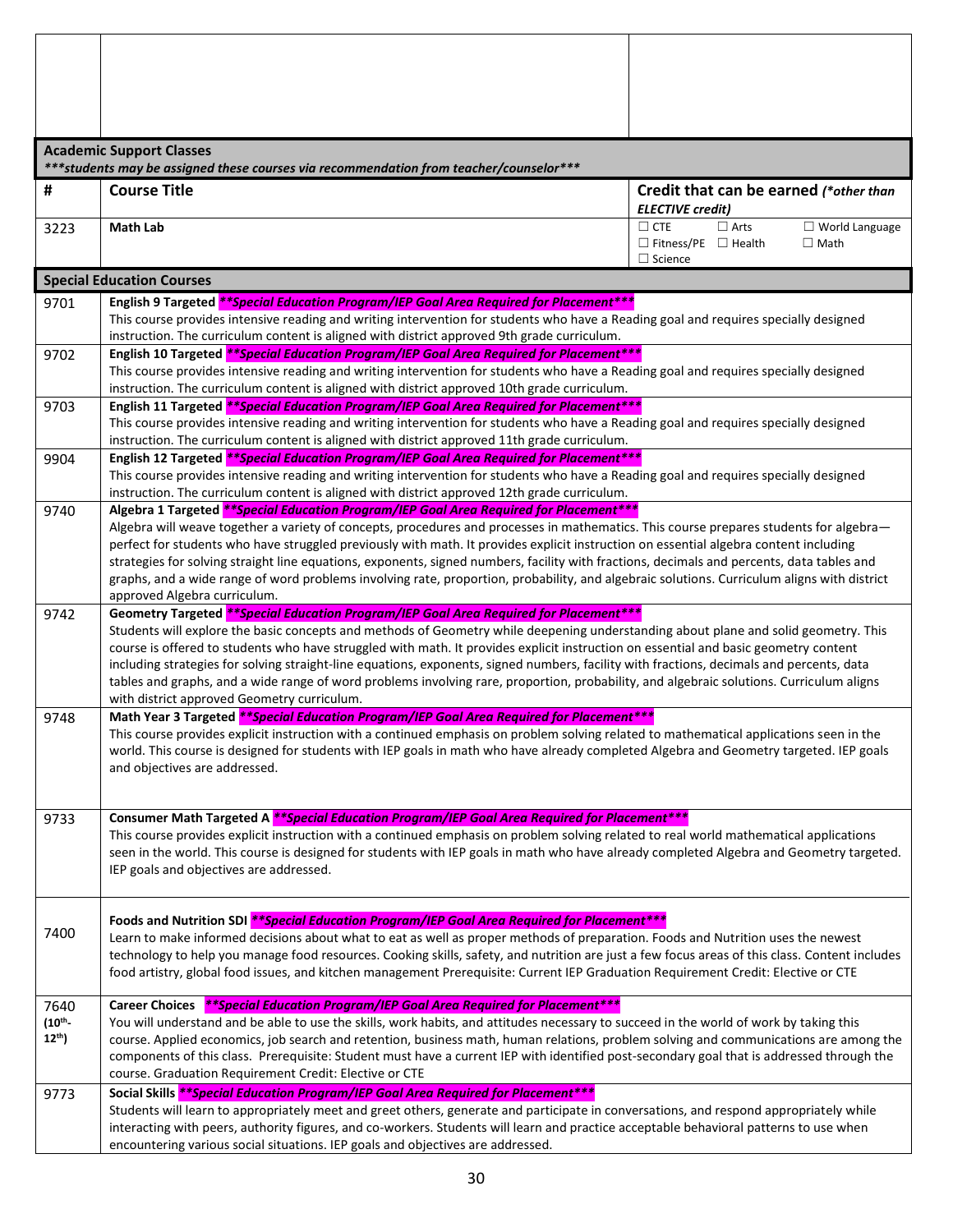| 9525            | Career and Academic Prep (CAP) **Special Education Program/IEP Goal Area Required for Placement***                                                                                                                                                                                         |
|-----------------|--------------------------------------------------------------------------------------------------------------------------------------------------------------------------------------------------------------------------------------------------------------------------------------------|
| $(9th-10^{th})$ | This course will offer students, with an IEP; individualized teacher directed specially designed instruction in their content eligible areas.                                                                                                                                              |
|                 | Students complete required course work, define transition goals as part of their IEP specific to areas of interest and movement towards                                                                                                                                                    |
| 9527            | postsecondary pursuits. Students will develop their independent learning skills as they respond to opportunities for self-evaluation and                                                                                                                                                   |
| $(10^{th} -$    | navigation of high school responsibilities and expectations. Students will develop life skills such as attendance, punctuality, organization,                                                                                                                                              |
| $12^{th}$ )     | responsibilities, attitude, behavior management and effort, goal setting, self-monitoring, communication, note taking, test taking, textbook<br>usage, understanding needed accommodations, and increase self-advocacy skills.                                                             |
|                 |                                                                                                                                                                                                                                                                                            |
|                 | <b>ELD English Courses</b>                                                                                                                                                                                                                                                                 |
| 1261            | Edge English 1 ** EDGE Testing, ELD Program Enrollment Required**                                                                                                                                                                                                                          |
|                 | Edge English 1 aligns with both CCSS ELA as well as ELP standards, and is designed for students at the early production and early speech                                                                                                                                                   |
|                 | emergent stages of second language acquisition, and is taken concurrently with the ELD 1 elective. In this course, students examine a                                                                                                                                                      |
|                 | breadth of texts including short stories, poetry, drama, essays, memoirs, historical articles, news features, speeches, and expository works<br>that centralize around common themes of identity and culture. In each unit, the course examines a variety of texts in one of the following |
|                 | sub-themes: personal identity, collective wisdom, global perspectives, survival, group identity, and goal setting. From the works of such                                                                                                                                                  |
|                 | well-known authors as William Shakespeare, Emily Dickinson, O. Henry, Langston Hughes, and Gary Soto to a diverse array of modern                                                                                                                                                          |
|                 | authors such as Carmen Agra Deedy, Kofi Asare Opoku, Yeemay Chan and Naomi Shihab Nye, students are exposed to a diverse array of                                                                                                                                                          |
|                 | author voices and perspectives. From these diverse readings, students gather textual evidence to support their claims in academic                                                                                                                                                          |
|                 | discussions, oral presentations, and written responses in a variety of modes including argumentative, informational, and narrative writing.                                                                                                                                                |
| 1262            | Edge English 2 ** EDGE Testing, ELD Program Enrollment Required**                                                                                                                                                                                                                          |
|                 | This course aligns with both CCSS ELA as well as ELP standards, is designed for students at the speech emergent stage of second language                                                                                                                                                   |
|                 | acquisition and is taken concurrently with the ELD 2 elective. In this course, students explore the thematic concept of culture in the context                                                                                                                                             |
|                 | of personal and environmental influences. Students analyze literary elements and author purpose in short works of fiction and compare                                                                                                                                                      |
|                 | these with literary development in a longer work of fiction. Also included in the course is an examination of figurative language and poetic                                                                                                                                               |
|                 | devices, as well as an analysis of dramatic script. From the readings of Sandra Cisneros, Amy Tan, Gary Soto, Langston Hughes, Maya                                                                                                                                                        |
|                 | Angelou, Richard Peck, Rene Saldana, Saki, and Andrea Davis Pinkney, students study the extent to which one's culture influences one's                                                                                                                                                     |
|                 | worldview and develop oral and written responses to literature as well as their own personal narrative and short story. The course also<br>includes a variety of information texts including articles, biographies, essays, workplace documents, and expository texts, and students        |
|                 | gather evidence from these texts to support claims in their own argumentative and informational texts.                                                                                                                                                                                     |
| 1263            | Edge English 3 ** EDGE Testing, ELD Program Enrollment Required**                                                                                                                                                                                                                          |
|                 | Edge English 3 aligns with both CCSS ELA as well as ELP standards and is designed for students at the advanced speech emergent/beginning                                                                                                                                                   |
|                 | intermediate fluency stages of second language acquisition. In this course, students explore themes of social justice, examining the                                                                                                                                                       |
|                 | external an internal influences on personal and societal change. The course begins with a collection of short historical-fiction works by                                                                                                                                                  |
|                 | Langston Hughes, Guy de Maupassant and John Steinbeck, followed by contemporary works including a refugee memoir by Farah Ahmedi                                                                                                                                                           |
|                 | and a coming-of-age novel set in contemporary Harlem. Students examine the historical, cultural and social contexts influencing each of                                                                                                                                                    |
|                 | these works and prepare an autobiographical narrative in which they examine similar themes in their own lives. The next part of the course                                                                                                                                                 |
|                 | builds on the previous themes in that students read a selection of non-fiction texts from a diverse group of writers in which the author's                                                                                                                                                 |
|                 | purpose and point of view are significantly influenced by social and cultural contexts as well as a desire to express their voice. Students                                                                                                                                                |
|                 | read and analyze these selections to prepare for an argumentative essay in which they write about a topic that they feel strongly about in                                                                                                                                                 |
|                 | light of their own social and cultural contexts. In the second half of the course, students examine the social challenges and potential for the<br>American Dream. They look closely at works from the Civil Rights movement in America and examine both the challenges and the heroes of  |
|                 | the movement, gathering evidence from the texts to support their claims in a response to the literature. And finally, the students examine                                                                                                                                                 |
|                 | their own dreams, developing the skills necessary to conduct research and cite sources in preparation of a research report on a career path                                                                                                                                                |
|                 | tied to their own American Dream.                                                                                                                                                                                                                                                          |
| 1264            | Edge English 4 ** EDGE Testing, ELD Program Enrollment Required**                                                                                                                                                                                                                          |
|                 | This course aligns with both CCSS ELA as well as ELP standards and is designed for students at the intermediate fluency stage of second                                                                                                                                                    |
|                 | language acquisition. In this course, students continue the theme of social justice from English 3, taking a closer look at conflict in its                                                                                                                                                |
|                 | various forms, particularly that of inhumanity. Beginning with a series of short stories and an author study of Edgar Allen Poe, students                                                                                                                                                  |
|                 | examine the literary development of internal conflict and the effect of fear on an audience. At the end of this unit, the students develop a                                                                                                                                               |
|                 | short story of their own that builds on what they have learned about purpose, audience and the development of plot through conflict,                                                                                                                                                       |
|                 | character, and setting. Students then take an intense look at conflict and inhumanity in a novel study as they read The Other Side of the Sky                                                                                                                                              |
|                 | by Farah Ahmedi, a refugee autobiography. Students develop skills for citing textual evidence to support claims in a literary response essay.<br>The second half of the course will focus on current events and will examine how media shapes the way people think about conflict and      |
|                 | social justice. Students will examine the use of argument in the media and will learn skills necessary to critically evaluate sources of                                                                                                                                                   |
|                 | information. And finally, students will examine the sub-theme of community, focusing on justice issues of conflict and unity within the                                                                                                                                                    |
|                 | genres of drama and poetry. From these readings, students gather textual evidence to support their claims in academic discussions, oral                                                                                                                                                    |
|                 | presentations, and written responses.                                                                                                                                                                                                                                                      |
|                 |                                                                                                                                                                                                                                                                                            |
|                 |                                                                                                                                                                                                                                                                                            |
|                 |                                                                                                                                                                                                                                                                                            |
|                 |                                                                                                                                                                                                                                                                                            |
| 1289            | Edge English 5 ** EDGE Testing, ELD Program Enrollment Required**                                                                                                                                                                                                                          |
|                 | Edge English 5 aligns with both CCSS ELA as well as ELP standards and is designed for students at the beginning of the advanced fluency                                                                                                                                                    |
|                 | stage of second language acquisition. In this course, students examine a wide range of texts including novels, short stories, poetry, drama,                                                                                                                                               |
|                 | essays, articles, interviews, and expository works that focus on the global theme of relationships. In each unit, the course examines a                                                                                                                                                    |